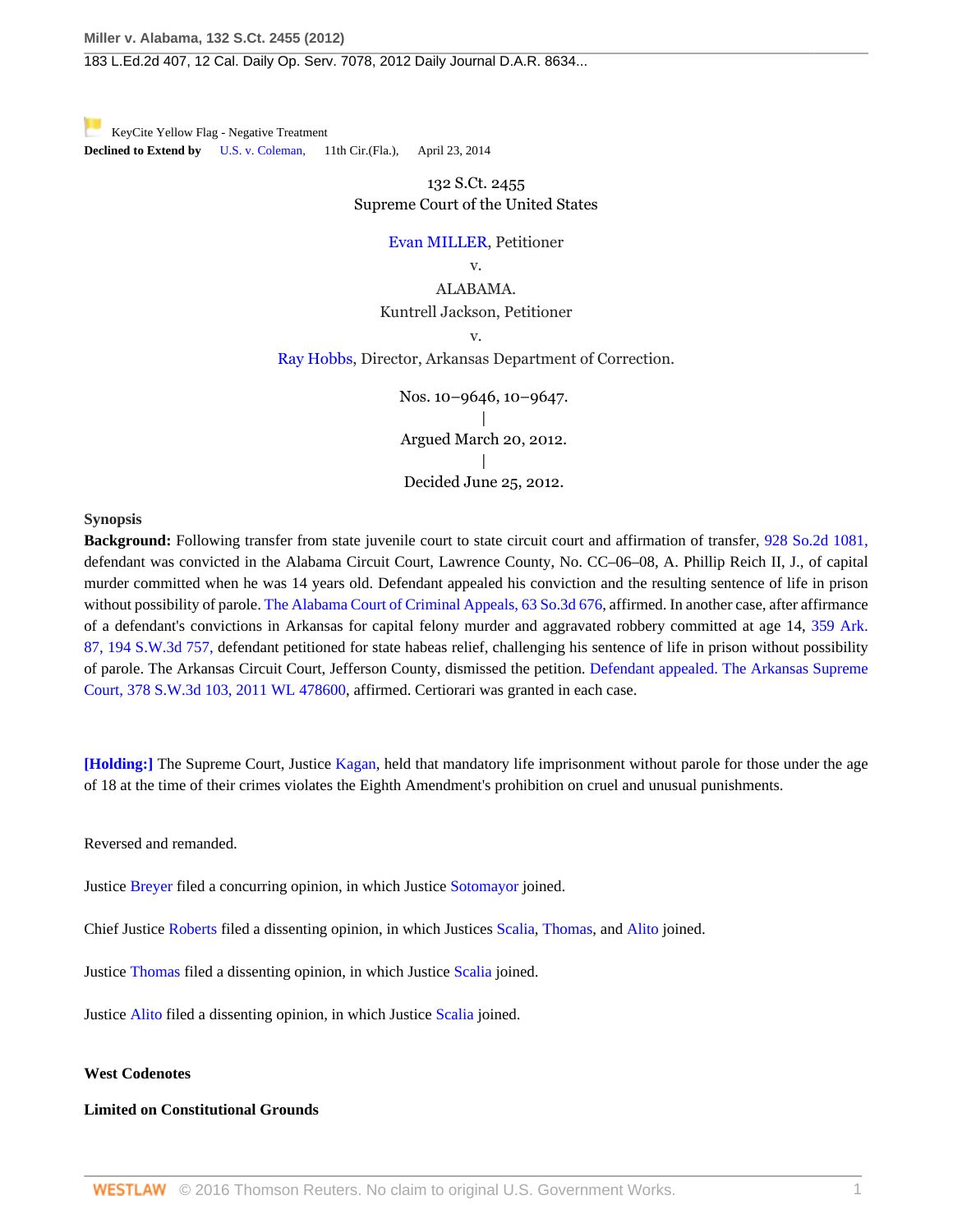[LSA–R.S. 14:30\(C\),](http://www.westlaw.com/Link/Document/FullText?findType=L&pubNum=1000011&cite=LARS14%3a30&originatingDoc=Iec8a7df1beb611e1b343c837631e1747&refType=LQ&originationContext=document&vr=3.0&rs=cblt1.0&transitionType=DocumentItem&contextData=(sc.Search)) [14:30.1\(B\)](http://www.westlaw.com/Link/Document/FullText?findType=L&pubNum=1000011&cite=LARS14%3a30.1&originatingDoc=Iec8a7df1beb611e1b343c837631e1747&refType=LQ&originationContext=document&vr=3.0&rs=cblt1.0&transitionType=DocumentItem&contextData=(sc.Search))[V.T.C.A., Penal Code § 12.31\(a\)](http://www.westlaw.com/Link/Document/FullText?findType=L&pubNum=1000182&cite=TXPES12.31&originatingDoc=Iec8a7df1beb611e1b343c837631e1747&refType=SP&originationContext=document&vr=3.0&rs=cblt1.0&transitionType=DocumentItem&contextData=(sc.Search)#co_pp_8b3b0000958a4)[Code 1975, § 13A–5–45\(f\)W](http://www.westlaw.com/Link/Document/FullText?findType=L&pubNum=1000002&cite=ALSTS13A-5-45&originatingDoc=Iec8a7df1beb611e1b343c837631e1747&refType=SP&originationContext=document&vr=3.0&rs=cblt1.0&transitionType=DocumentItem&contextData=(sc.Search)#co_pp_ae0d0000c5150)est's [A.C.A. § 5–4–104\(b\)](http://www.westlaw.com/Link/Document/FullText?findType=L&pubNum=1000004&cite=ARSTS5-4-104&originatingDoc=Iec8a7df1beb611e1b343c837631e1747&refType=SP&originationContext=document&vr=3.0&rs=cblt1.0&transitionType=DocumentItem&contextData=(sc.Search)#co_pp_a83b000018c76)[Code](http://www.westlaw.com/Link/Document/FullText?findType=L&pubNum=1000002&cite=ALSTS13A-6-2&originatingDoc=Iec8a7df1beb611e1b343c837631e1747&refType=SP&originationContext=document&vr=3.0&rs=cblt1.0&transitionType=DocumentItem&contextData=(sc.Search)#co_pp_4b24000003ba5) [1975, § 13A–6–2\(c\)](http://www.westlaw.com/Link/Document/FullText?findType=L&pubNum=1000002&cite=ALSTS13A-6-2&originatingDoc=Iec8a7df1beb611e1b343c837631e1747&refType=SP&originationContext=document&vr=3.0&rs=cblt1.0&transitionType=DocumentItem&contextData=(sc.Search)#co_pp_4b24000003ba5)[A.R.S. § 13–752](http://www.westlaw.com/Link/Document/FullText?findType=L&pubNum=1000251&cite=AZSTS13-752&originatingDoc=Iec8a7df1beb611e1b343c837631e1747&refType=LQ&originationContext=document&vr=3.0&rs=cblt1.0&transitionType=DocumentItem&contextData=(sc.Search))[C.G.S.A. § 53a–35a\(1\)](http://www.westlaw.com/Link/Document/FullText?findType=L&pubNum=1000264&cite=CTSTS53A-35A&originatingDoc=Iec8a7df1beb611e1b343c837631e1747&refType=SP&originationContext=document&vr=3.0&rs=cblt1.0&transitionType=DocumentItem&contextData=(sc.Search)#co_pp_f1c50000821b0)[11 Del.C. § 4209\(a\)](http://www.westlaw.com/Link/Document/FullText?findType=L&pubNum=1000005&cite=DESTT11S4209&originatingDoc=Iec8a7df1beb611e1b343c837631e1747&refType=SP&originationContext=document&vr=3.0&rs=cblt1.0&transitionType=DocumentItem&contextData=(sc.Search)#co_pp_8b3b0000958a4)[West's F.S.A. § 775.082\(1\)](http://www.westlaw.com/Link/Document/FullText?findType=L&pubNum=1000006&cite=FLSTS775.082&originatingDoc=Iec8a7df1beb611e1b343c837631e1747&refType=SP&originationContext=document&vr=3.0&rs=cblt1.0&transitionType=DocumentItem&contextData=(sc.Search)#co_pp_f1c50000821b0)[HRS § 706–656\(1\)](http://www.westlaw.com/Link/Document/FullText?findType=L&pubNum=1000522&cite=HISTS706-656&originatingDoc=Iec8a7df1beb611e1b343c837631e1747&refType=SP&originationContext=document&vr=3.0&rs=cblt1.0&transitionType=DocumentItem&contextData=(sc.Search)#co_pp_f1c50000821b0) (1993)I.C. § 18–400[4M.C.L.A. § 791.234\(6\)\(a\)M](http://www.westlaw.com/Link/Document/FullText?findType=L&pubNum=1000043&cite=MIST791.234&originatingDoc=Iec8a7df1beb611e1b343c837631e1747&refType=SP&originationContext=document&vr=3.0&rs=cblt1.0&transitionType=DocumentItem&contextData=(sc.Search)#co_pp_8fd7000095a35).S.A. § 609.106, subd. 2[Neb.Rev.St. § 29–2522R](http://www.westlaw.com/Link/Document/FullText?findType=L&pubNum=1000257&cite=NESTS29-2522&originatingDoc=Iec8a7df1beb611e1b343c837631e1747&refType=LQ&originationContext=document&vr=3.0&rs=cblt1.0&transitionType=DocumentItem&contextData=(sc.Search))SA 630:1–a(III)[18 Pa.C.S.A.](http://www.westlaw.com/Link/Document/FullText?findType=L&pubNum=1000262&cite=PA18S1102&originatingDoc=Iec8a7df1beb611e1b343c837631e1747&refType=LQ&originationContext=document&vr=3.0&rs=cblt1.0&transitionType=DocumentItem&contextData=(sc.Search)) [§ 1102\(a, b\)](http://www.westlaw.com/Link/Document/FullText?findType=L&pubNum=1000262&cite=PA18S1102&originatingDoc=Iec8a7df1beb611e1b343c837631e1747&refType=LQ&originationContext=document&vr=3.0&rs=cblt1.0&transitionType=DocumentItem&contextData=(sc.Search))[61 Pa.C.S.A. § 6137\(a\)\(1\)](http://www.westlaw.com/Link/Document/FullText?findType=L&pubNum=1000262&cite=PA61S6137&originatingDoc=Iec8a7df1beb611e1b343c837631e1747&refType=SP&originationContext=document&vr=3.0&rs=cblt1.0&transitionType=DocumentItem&contextData=(sc.Search)#co_pp_7b9b000044381)[SDCL §§ 22–6–1\(1\),](http://www.westlaw.com/Link/Document/FullText?findType=L&pubNum=1000359&cite=SDSTS22-6-1&originatingDoc=Iec8a7df1beb611e1b343c837631e1747&refType=SP&originationContext=document&vr=3.0&rs=cblt1.0&transitionType=DocumentItem&contextData=(sc.Search)#co_pp_f1c50000821b0) [24–15–4](http://www.westlaw.com/Link/Document/FullText?findType=L&pubNum=1000359&cite=SDSTS24-15-4&originatingDoc=Iec8a7df1beb611e1b343c837631e1747&refType=LQ&originationContext=document&vr=3.0&rs=cblt1.0&transitionType=DocumentItem&contextData=(sc.Search))[13 V.S.A. § 2311\(c\)](http://www.westlaw.com/Link/Document/FullText?findType=L&pubNum=1000883&cite=VTST13S2311&originatingDoc=Iec8a7df1beb611e1b343c837631e1747&refType=SP&originationContext=document&vr=3.0&rs=cblt1.0&transitionType=DocumentItem&contextData=(sc.Search)#co_pp_4b24000003ba5)[West's RCWA 10.95.030\(1\)](http://www.westlaw.com/Link/Document/FullText?findType=L&pubNum=1000259&cite=WAST10.95.030&originatingDoc=Iec8a7df1beb611e1b343c837631e1747&refType=SP&originationContext=document&vr=3.0&rs=cblt1.0&transitionType=DocumentItem&contextData=(sc.Search)#co_pp_f1c50000821b0)

# <span id="page-1-0"></span>**\*2457** *Syllabus [\\*](#page-22-0)*

In each of these cases, a 14–year–old was convicted of murder and sentenced to a mandatory term of life imprisonment without the possibility of parole. In No. 10–9647, petitioner Jackson accompanied two other boys to a video store to commit a robbery; on the way to the store, he learned that one of the boys was carrying a shotgun. Jackson stayed outside the store for most of the robbery, but after he entered, one of his co-conspirators shot and killed the store clerk. Arkansas charged Jackson as an adult with capital felony murder and aggravated robbery, and a jury convicted him of both crimes. The trial court imposed a statutorily mandated sentence of life imprisonment without the possibility of parole. Jackson filed a state habeas petition, arguing that a mandatory life-without-parole term for a 14–year–old violates the Eighth Amendment. Disagreeing, the court granted the State's motion to dismiss. The Arkansas Supreme Court affirmed.

In No. 10–9646, petitioner Miller, along with a friend, beat Miller's neighbor and set fire to his trailer after an evening of drinking and drug use. The neighbor died. Miller was initially charged as a juvenile, but his case was removed to adult court, where he was charged with murder in the course of arson. A jury found Miller guilty, and the trial court imposed a statutorily mandated punishment of life without parole. The Alabama Court of Criminal Appeals affirmed, holding that Miller's sentence was not overly harsh when compared to his crime, and that its mandatory nature was permissible under the Eighth Amendment.

*Held:* The Eighth Amendment forbids a sentencing scheme that mandates **\*2458** life in prison without possibility of parole for juvenile homicide offenders. Pp. 2463 – 2475.

(a) The Eighth Amendment's prohibition of cruel and unusual punishment "guarantees individuals the right not to be subjected to excessive sanctions." *Roper v. Simmons,* [543 U.S. 551, 560, 125 S.Ct. 1183, 161 L.Ed.2d 1.](http://www.westlaw.com/Link/Document/FullText?findType=Y&serNum=2006291922&pubNum=708&originatingDoc=Iec8a7df1beb611e1b343c837631e1747&refType=RP&originationContext=document&vr=3.0&rs=cblt1.0&transitionType=DocumentItem&contextData=(sc.Search)) That right "flows from the basic 'precept of justice that punishment for crime should be graduated and proportioned' " to both the offender and the offense. *Ibid.*

Two strands of precedent reflecting the concern with proportionate punishment come together here. The first has adopted categorical bans on sentencing practices based on mismatches between the culpability of a class of offenders and the severity of a penalty. See, *e.g., Kennedy v. Louisiana,* [554 U.S. 407, 128 S.Ct. 2641, 171 L.Ed.2d 525.](http://www.westlaw.com/Link/Document/FullText?findType=Y&serNum=2016379544&pubNum=708&originatingDoc=Iec8a7df1beb611e1b343c837631e1747&refType=RP&originationContext=document&vr=3.0&rs=cblt1.0&transitionType=DocumentItem&contextData=(sc.Search)) Several cases in this group have specially focused on juvenile offenders, because of their lesser culpability. Thus, *Roper v. Simmons* held that the Eighth Amendment bars capital punishment for children, and *Graham v. Florida,* [560 U.S. 48, 130 S.Ct. 2011, 176 L.Ed.2d 825,](http://www.westlaw.com/Link/Document/FullText?findType=Y&serNum=2022052221&pubNum=708&originatingDoc=Iec8a7df1beb611e1b343c837631e1747&refType=RP&originationContext=document&vr=3.0&rs=cblt1.0&transitionType=DocumentItem&contextData=(sc.Search)) concluded that the Amendment prohibits a sentence of life without the possibility of parole for a juvenile convicted of a nonhomicide offense. *Graham* further likened life without parole for juveniles to the death penalty, thereby evoking a second line of cases. In those decisions, this Court has required sentencing authorities to consider the characteristics of a defendant and the details of his offense before sentencing him to death. See, *e.g., [Woodson v. North Carolina,](http://www.westlaw.com/Link/Document/FullText?findType=Y&serNum=1976141320&pubNum=0000708&originatingDoc=Iec8a7df1beb611e1b343c837631e1747&refType=RP&originationContext=document&vr=3.0&rs=cblt1.0&transitionType=DocumentItem&contextData=(sc.Search))* 428 U.S. 280, 96 S.Ct. 2978, [49 L.Ed.2d 944](http://www.westlaw.com/Link/Document/FullText?findType=Y&serNum=1976141320&pubNum=0000708&originatingDoc=Iec8a7df1beb611e1b343c837631e1747&refType=RP&originationContext=document&vr=3.0&rs=cblt1.0&transitionType=DocumentItem&contextData=(sc.Search)) (plurality opinion). Here, the confluence of these two lines of precedent leads to the conclusion that mandatory life without parole for juveniles violates the Eighth Amendment.

As to the first set of cases: *Roper* and *Graham* establish that children are constitutionally different from adults for sentencing purposes. Their " 'lack of maturity' " and " 'underdeveloped sense of responsibility' " lead to recklessness, impulsivity, and heedless risk-taking. *Roper,* [543 U.S., at 569, 125 S.Ct. 1183.](http://www.westlaw.com/Link/Document/FullText?findType=Y&serNum=2006291922&pubNum=708&originatingDoc=Iec8a7df1beb611e1b343c837631e1747&refType=RP&originationContext=document&vr=3.0&rs=cblt1.0&transitionType=DocumentItem&contextData=(sc.Search)) They "are more vulnerable ... to negative influences and outside pressures," including from their family and peers; they have limited "contro[l] over their own environment" and lack the ability to extricate themselves from horrific, crime-producing settings. *Ibid.* And because a child's character is not as "well formed" as an adult's, his traits are "less fixed" and his actions are less likely to be "evidence of irretrievabl[e] deprav[ity]." *Id.,* [at 570,](http://www.westlaw.com/Link/Document/FullText?findType=Y&serNum=2006291922&pubNum=708&originatingDoc=Iec8a7df1beb611e1b343c837631e1747&refType=RP&originationContext=document&vr=3.0&rs=cblt1.0&transitionType=DocumentItem&contextData=(sc.Search)) [125 S.Ct. 1183.](http://www.westlaw.com/Link/Document/FullText?findType=Y&serNum=2006291922&pubNum=708&originatingDoc=Iec8a7df1beb611e1b343c837631e1747&refType=RP&originationContext=document&vr=3.0&rs=cblt1.0&transitionType=DocumentItem&contextData=(sc.Search)) *Roper* and *Graham* emphasized that the distinctive attributes of youth diminish the penological justifications for imposing the harshest sentences on juvenile offenders, even when they commit terrible crimes.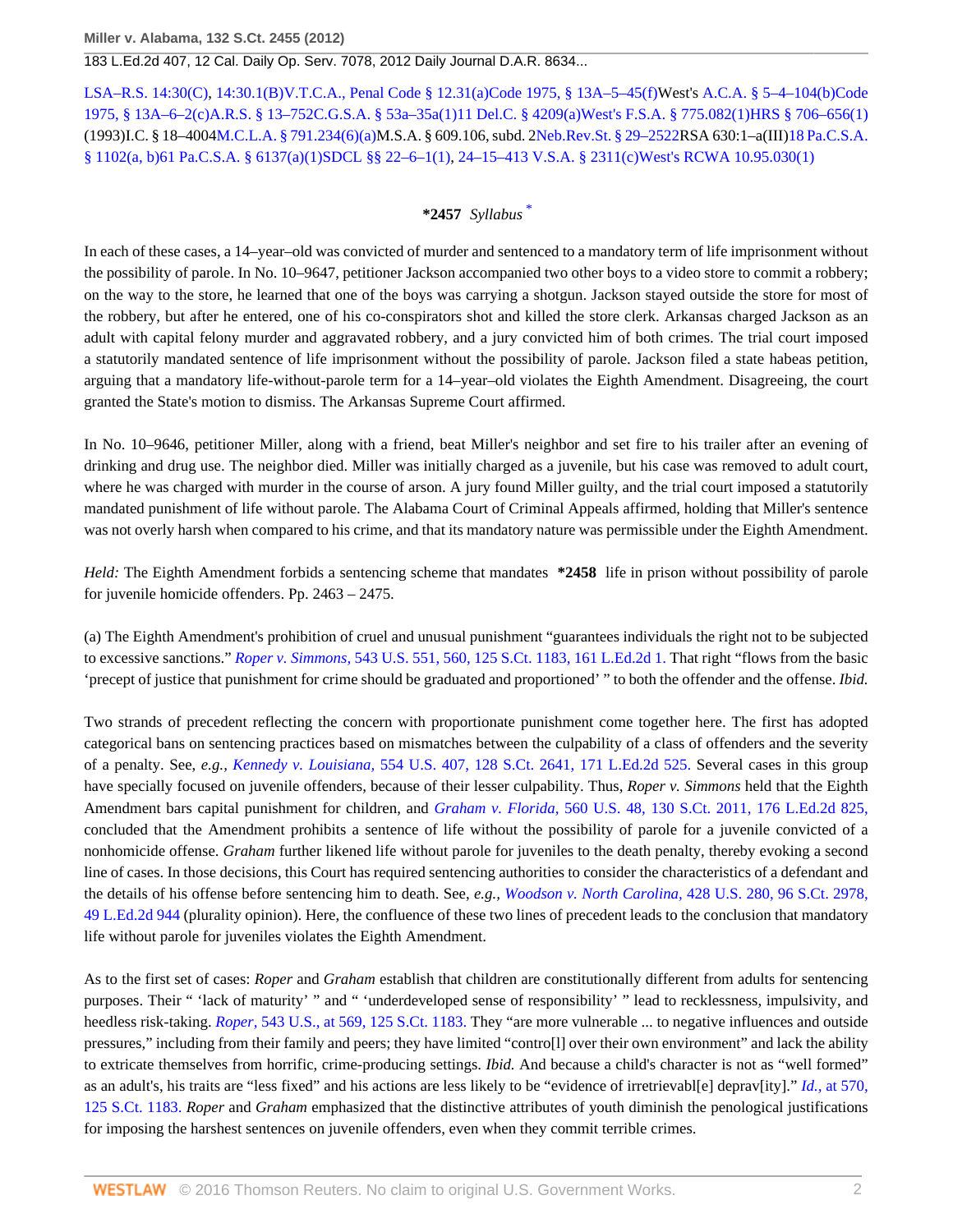183 L.Ed.2d 407, 12 Cal. Daily Op. Serv. 7078, 2012 Daily Journal D.A.R. 8634...

While *[Graham](http://www.westlaw.com/Link/Document/FullText?findType=Y&serNum=2022052221&originatingDoc=Iec8a7df1beb611e1b343c837631e1747&refType=RP&originationContext=document&vr=3.0&rs=cblt1.0&transitionType=DocumentItem&contextData=(sc.Search))* 's flat ban on life without parole was for nonhomicide crimes, nothing that *Graham* said about children is crime-specific. Thus, its reasoning implicates any life-without-parole sentence for a juvenile, even as its categorical bar relates only to nonhomicide offenses. Most fundamentally, *Graham* insists that youth matters in determining the appropriateness of a lifetime of incarceration without the possibility of parole. The mandatory penalty schemes at issue here, however, prevent the sentencer from considering youth and from assessing whether the law's harshest term of imprisonment proportionately punishes a juvenile offender. This contravenes *[Graham](http://www.westlaw.com/Link/Document/FullText?findType=Y&serNum=2022052221&originatingDoc=Iec8a7df1beb611e1b343c837631e1747&refType=RP&originationContext=document&vr=3.0&rs=cblt1.0&transitionType=DocumentItem&contextData=(sc.Search))* 's (and also *[Roper](http://www.westlaw.com/Link/Document/FullText?findType=Y&serNum=2006291922&originatingDoc=Iec8a7df1beb611e1b343c837631e1747&refType=RP&originationContext=document&vr=3.0&rs=cblt1.0&transitionType=DocumentItem&contextData=(sc.Search))* 's) foundational principle: that imposition of a State's most severe penalties on juvenile offenders cannot proceed as though they were not children.

**\*2459** *Graham* also likened life-without-parole sentences for juveniles to the death penalty. That decision recognized that life-without-parole sentences "share some characteristics with death sentences that are shared by no other sentences." [560 U.S., at](http://www.westlaw.com/Link/Document/FullText?findType=Y&serNum=2022052221&pubNum=708&originatingDoc=Iec8a7df1beb611e1b343c837631e1747&refType=RP&fi=co_pp_sp_708_2027&originationContext=document&vr=3.0&rs=cblt1.0&transitionType=DocumentItem&contextData=(sc.Search)#co_pp_sp_708_2027) [––––, 130 S.Ct., at 2027.](http://www.westlaw.com/Link/Document/FullText?findType=Y&serNum=2022052221&pubNum=708&originatingDoc=Iec8a7df1beb611e1b343c837631e1747&refType=RP&fi=co_pp_sp_708_2027&originationContext=document&vr=3.0&rs=cblt1.0&transitionType=DocumentItem&contextData=(sc.Search)#co_pp_sp_708_2027) And it treated life without parole for juveniles like this Court's cases treat the death penalty, imposing a categorical bar on its imposition for nonhomicide offenses. By likening life-without-parole sentences for juveniles to the death penalty, *Graham* makes relevant this Court's cases demanding individualized sentencing in capital cases. In particular, those cases have emphasized that sentencers must be able to consider the mitigating qualities of youth. In light of *[Graham](http://www.westlaw.com/Link/Document/FullText?findType=Y&serNum=2022052221&originatingDoc=Iec8a7df1beb611e1b343c837631e1747&refType=RP&originationContext=document&vr=3.0&rs=cblt1.0&transitionType=DocumentItem&contextData=(sc.Search))* ['s](http://www.westlaw.com/Link/Document/FullText?findType=Y&serNum=2022052221&originatingDoc=Iec8a7df1beb611e1b343c837631e1747&refType=RP&originationContext=document&vr=3.0&rs=cblt1.0&transitionType=DocumentItem&contextData=(sc.Search)) reasoning, these decisions also show the flaws of imposing mandatory life-without-parole sentences on juvenile homicide offenders. Pp. 2463 – 2469.

(b) The counterarguments of Alabama and Arkansas are unpersuasive. Pp. 2469 – 2475.

(1) The States first contend that *Harmelin v. Michigan,* [501 U.S. 957, 111 S.Ct. 2680, 115 L.Ed.2d 836,](http://www.westlaw.com/Link/Document/FullText?findType=Y&serNum=1991116023&pubNum=708&originatingDoc=Iec8a7df1beb611e1b343c837631e1747&refType=RP&originationContext=document&vr=3.0&rs=cblt1.0&transitionType=DocumentItem&contextData=(sc.Search)) forecloses a holding that mandatory life-without-parole sentences for juveniles violate the Eighth Amendment. *Harmelin* declined to extend the individualized sentencing requirement to noncapital cases "because of the qualitative difference between death and all other penalties." *Id.,* [at 1006, 111 S.Ct. 2680](http://www.westlaw.com/Link/Document/FullText?findType=Y&serNum=1991116023&pubNum=708&originatingDoc=Iec8a7df1beb611e1b343c837631e1747&refType=RP&originationContext=document&vr=3.0&rs=cblt1.0&transitionType=DocumentItem&contextData=(sc.Search)) [\(KENNEDY,](http://www.westlaw.com/Link/Document/FullText?findType=h&pubNum=176284&cite=0243105201&originatingDoc=Iec8a7df1beb611e1b343c837631e1747&refType=RQ&originationContext=document&vr=3.0&rs=cblt1.0&transitionType=DocumentItem&contextData=(sc.Search)) J., concurring in part and concurring in judgment). But *Harmelin* had nothing to do with children, and did not purport to apply to juvenile offenders. Indeed, since *Harmelin,* this Court has held on multiple occasions that sentencing practices that are permissible for adults may not be so for children. See *Roper,* [543 U.S. 551,](http://www.westlaw.com/Link/Document/FullText?findType=Y&serNum=2006291922&pubNum=708&originatingDoc=Iec8a7df1beb611e1b343c837631e1747&refType=RP&originationContext=document&vr=3.0&rs=cblt1.0&transitionType=DocumentItem&contextData=(sc.Search)) [125 S.Ct. 1183, 161 L.Ed.2d 1;](http://www.westlaw.com/Link/Document/FullText?findType=Y&serNum=2006291922&pubNum=708&originatingDoc=Iec8a7df1beb611e1b343c837631e1747&refType=RP&originationContext=document&vr=3.0&rs=cblt1.0&transitionType=DocumentItem&contextData=(sc.Search)) *Graham,* [560 U.S. 48, 130 S.Ct. 2011.](http://www.westlaw.com/Link/Document/FullText?findType=Y&serNum=2022052221&pubNum=0000708&originatingDoc=Iec8a7df1beb611e1b343c837631e1747&refType=RP&originationContext=document&vr=3.0&rs=cblt1.0&transitionType=DocumentItem&contextData=(sc.Search))

The States next contend that mandatory life-without-parole terms for juveniles cannot be unconstitutional because 29 jurisdictions impose them on at least some children convicted of murder. In considering categorical bars to the death penalty and life without parole, this Court asks as part of the analysis whether legislative enactments and actual sentencing practices show a national consensus against a sentence for a particular class of offenders. But where, as here, this Court does not categorically bar a penalty, but instead requires only that a sentencer follow a certain process, this Court has not scrutinized or relied on legislative enactments in the same way. See, *e.g., Sumner v. Shuman,* [483 U.S. 66, 107 S.Ct. 2716, 97 L.Ed.2d 56](http://www.westlaw.com/Link/Document/FullText?findType=Y&serNum=1987077900&pubNum=708&originatingDoc=Iec8a7df1beb611e1b343c837631e1747&refType=RP&originationContext=document&vr=3.0&rs=cblt1.0&transitionType=DocumentItem&contextData=(sc.Search))*.*

In any event, the "objective indicia of society's standards," *Graham*, 560 U.S., at ——, 130 S.Ct., at 2022, that the States offer do not distinguish these cases from others holding that a sentencing practice violates the Eighth Amendment. Fewer States impose mandatory life-without-parole sentences on juvenile homicide offenders than authorized the penalty (life-without-parole for nonhomicide offenders) that this Court invalidated in *Graham*. And as *Graham* and *[Thompson v. Oklahoma,](http://www.westlaw.com/Link/Document/FullText?findType=Y&serNum=1988084195&pubNum=708&originatingDoc=Iec8a7df1beb611e1b343c837631e1747&refType=RP&originationContext=document&vr=3.0&rs=cblt1.0&transitionType=DocumentItem&contextData=(sc.Search))* 487 U.S. 815, 108 [S.Ct. 2687, 101 L.Ed.2d 702,](http://www.westlaw.com/Link/Document/FullText?findType=Y&serNum=1988084195&pubNum=708&originatingDoc=Iec8a7df1beb611e1b343c837631e1747&refType=RP&originationContext=document&vr=3.0&rs=cblt1.0&transitionType=DocumentItem&contextData=(sc.Search)) explain, simply counting legislative enactments can present a distorted view. In those cases, as here, the relevant penalty applied to juveniles based on two separate provisions: One allowed the transfer of certain juvenile offenders to adult court, while another set out penalties for any and all individuals tried there. In those circumstances, this Court reasoned, it was impossible to say whether a legislature had endorsed a given penalty for children (or would do so if presented with the choice). The same is true here. Pp. 2469 – 2474.

**\*2460** (2) The States next argue that courts and prosecutors sufficiently consider a juvenile defendant's age, as well as his background and the circumstances of his crime, when deciding whether to try him as an adult. But this argument ignores that many States use mandatory transfer systems. In addition, some lodge the decision in the hands of the prosecutors, rather than courts. And even where judges have transfer-stage discretion, it has limited utility, because the decisionmaker typically will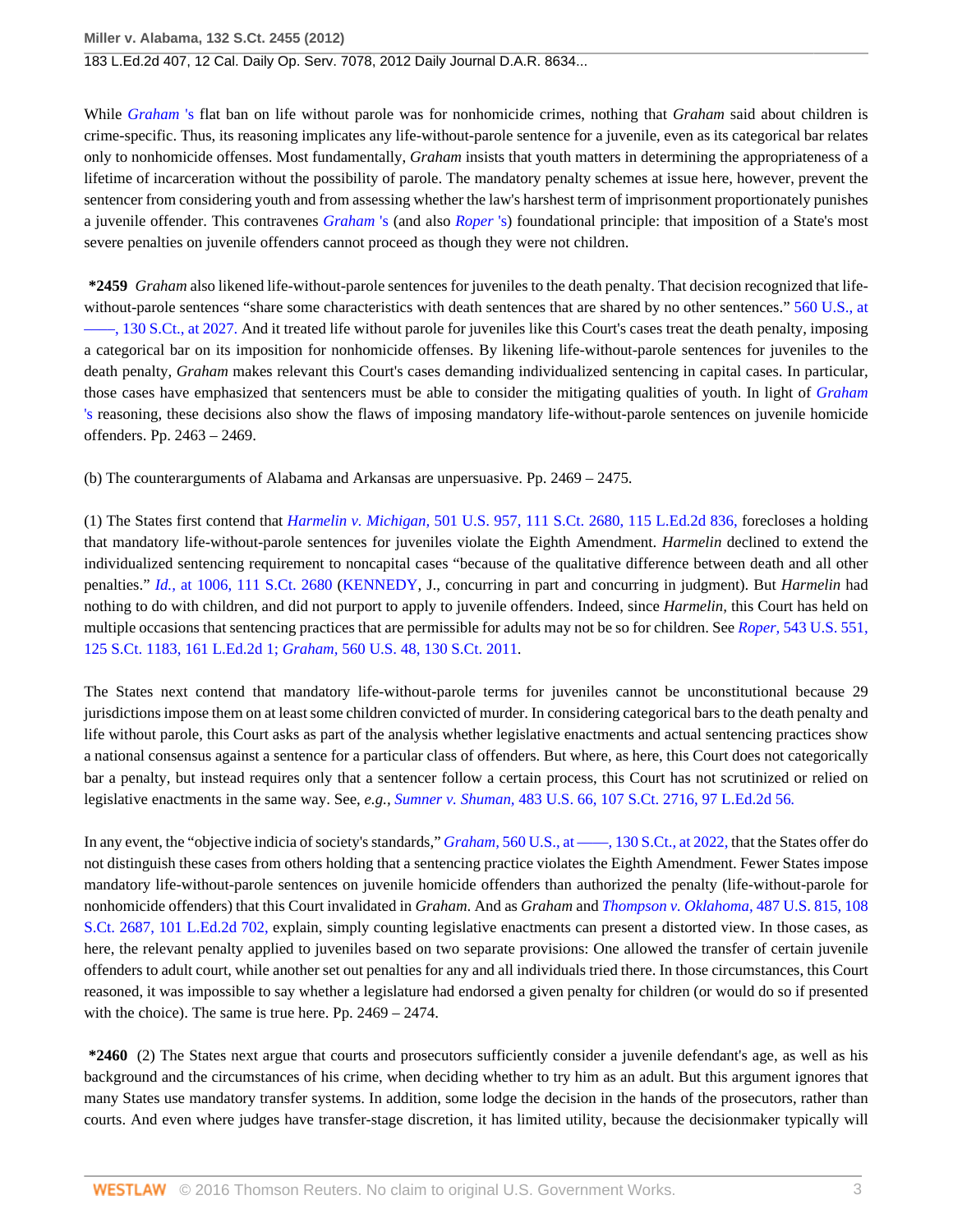183 L.Ed.2d 407, 12 Cal. Daily Op. Serv. 7078, 2012 Daily Journal D.A.R. 8634...

have only partial information about the child or the circumstances of his offense. Finally, because of the limited sentencing options in some juvenile courts, the transfer decision may present a choice between a light sentence as a juvenile and standard sentencing as an adult. It cannot substitute for discretion at post-trial sentencing. Pp. 2473 – 2475.

No. 10–9646, 63 So.3d 676, and No. 10–9647, 2011 Ark. 49, 378S. W.3d 103, reversed and remanded.

[KAGAN](http://www.westlaw.com/Link/Document/FullText?findType=h&pubNum=176284&cite=0301239401&originatingDoc=Iec8a7df1beb611e1b343c837631e1747&refType=RQ&originationContext=document&vr=3.0&rs=cblt1.0&transitionType=DocumentItem&contextData=(sc.Search)), J., delivered the opinion of the Court, in which [KENNEDY,](http://www.westlaw.com/Link/Document/FullText?findType=h&pubNum=176284&cite=0243105201&originatingDoc=Iec8a7df1beb611e1b343c837631e1747&refType=RQ&originationContext=document&vr=3.0&rs=cblt1.0&transitionType=DocumentItem&contextData=(sc.Search)) [GINSBURG](http://www.westlaw.com/Link/Document/FullText?findType=h&pubNum=176284&cite=0224420501&originatingDoc=Iec8a7df1beb611e1b343c837631e1747&refType=RQ&originationContext=document&vr=3.0&rs=cblt1.0&transitionType=DocumentItem&contextData=(sc.Search)), [BREYER](http://www.westlaw.com/Link/Document/FullText?findType=h&pubNum=176284&cite=0254766801&originatingDoc=Iec8a7df1beb611e1b343c837631e1747&refType=RQ&originationContext=document&vr=3.0&rs=cblt1.0&transitionType=DocumentItem&contextData=(sc.Search)), and [SOTOMAYOR](http://www.westlaw.com/Link/Document/FullText?findType=h&pubNum=176284&cite=0145172701&originatingDoc=Iec8a7df1beb611e1b343c837631e1747&refType=RQ&originationContext=document&vr=3.0&rs=cblt1.0&transitionType=DocumentItem&contextData=(sc.Search)), JJ., joined. [BREYER](http://www.westlaw.com/Link/Document/FullText?findType=h&pubNum=176284&cite=0254766801&originatingDoc=Iec8a7df1beb611e1b343c837631e1747&refType=RQ&originationContext=document&vr=3.0&rs=cblt1.0&transitionType=DocumentItem&contextData=(sc.Search)), J., filed a concurring opinion, in which [SOTOMAYOR,](http://www.westlaw.com/Link/Document/FullText?findType=h&pubNum=176284&cite=0145172701&originatingDoc=Iec8a7df1beb611e1b343c837631e1747&refType=RQ&originationContext=document&vr=3.0&rs=cblt1.0&transitionType=DocumentItem&contextData=(sc.Search)) J., joined. [ROBERTS,](http://www.westlaw.com/Link/Document/FullText?findType=h&pubNum=176284&cite=0258116001&originatingDoc=Iec8a7df1beb611e1b343c837631e1747&refType=RQ&originationContext=document&vr=3.0&rs=cblt1.0&transitionType=DocumentItem&contextData=(sc.Search)) C.J., filed a dissenting opinion, in which [SCALIA,](http://www.westlaw.com/Link/Document/FullText?findType=h&pubNum=176284&cite=0254763301&originatingDoc=Iec8a7df1beb611e1b343c837631e1747&refType=RQ&originationContext=document&vr=3.0&rs=cblt1.0&transitionType=DocumentItem&contextData=(sc.Search)) [THOMAS](http://www.westlaw.com/Link/Document/FullText?findType=h&pubNum=176284&cite=0216654601&originatingDoc=Iec8a7df1beb611e1b343c837631e1747&refType=RQ&originationContext=document&vr=3.0&rs=cblt1.0&transitionType=DocumentItem&contextData=(sc.Search)), and [ALITO](http://www.westlaw.com/Link/Document/FullText?findType=h&pubNum=176284&cite=0153052401&originatingDoc=Iec8a7df1beb611e1b343c837631e1747&refType=RQ&originationContext=document&vr=3.0&rs=cblt1.0&transitionType=DocumentItem&contextData=(sc.Search)), JJ., joined. [THOMAS,](http://www.westlaw.com/Link/Document/FullText?findType=h&pubNum=176284&cite=0216654601&originatingDoc=Iec8a7df1beb611e1b343c837631e1747&refType=RQ&originationContext=document&vr=3.0&rs=cblt1.0&transitionType=DocumentItem&contextData=(sc.Search)) J., filed a dissenting opinion, in which [SCALIA](http://www.westlaw.com/Link/Document/FullText?findType=h&pubNum=176284&cite=0254763301&originatingDoc=Iec8a7df1beb611e1b343c837631e1747&refType=RQ&originationContext=document&vr=3.0&rs=cblt1.0&transitionType=DocumentItem&contextData=(sc.Search)), J., joined. [ALITO,](http://www.westlaw.com/Link/Document/FullText?findType=h&pubNum=176284&cite=0153052401&originatingDoc=Iec8a7df1beb611e1b343c837631e1747&refType=RQ&originationContext=document&vr=3.0&rs=cblt1.0&transitionType=DocumentItem&contextData=(sc.Search)) J., filed a dissenting opinion, in which [SCALIA](http://www.westlaw.com/Link/Document/FullText?findType=h&pubNum=176284&cite=0254763301&originatingDoc=Iec8a7df1beb611e1b343c837631e1747&refType=RQ&originationContext=document&vr=3.0&rs=cblt1.0&transitionType=DocumentItem&contextData=(sc.Search)), J., joined.

#### **Attorneys and Law Firms**

[Bryan A. Stevenson](http://www.westlaw.com/Link/Document/FullText?findType=h&pubNum=176284&cite=0369599901&originatingDoc=Iec8a7df1beb611e1b343c837631e1747&refType=RQ&originationContext=document&vr=3.0&rs=cblt1.0&transitionType=DocumentItem&contextData=(sc.Search)), Montgomery, AL, for Petitioner.

[John C. Neiman, Jr.](http://www.westlaw.com/Link/Document/FullText?findType=h&pubNum=176284&cite=0328489201&originatingDoc=Iec8a7df1beb611e1b343c837631e1747&refType=RQ&originationContext=document&vr=3.0&rs=cblt1.0&transitionType=DocumentItem&contextData=(sc.Search)), Solicitor General, for Respondent.

[Bryan A. Stevenson,](http://www.westlaw.com/Link/Document/FullText?findType=h&pubNum=176284&cite=0369599901&originatingDoc=Iec8a7df1beb611e1b343c837631e1747&refType=RQ&originationContext=document&vr=3.0&rs=cblt1.0&transitionType=DocumentItem&contextData=(sc.Search)) Counsel of Record, [Randall S. Susskind](http://www.westlaw.com/Link/Document/FullText?findType=h&pubNum=176284&cite=0302941101&originatingDoc=Iec8a7df1beb611e1b343c837631e1747&refType=RQ&originationContext=document&vr=3.0&rs=cblt1.0&transitionType=DocumentItem&contextData=(sc.Search)), Alicia A. D'Addario, Equal Justice Initiative, Montgomery, AL, for Petitioner.

[John Porter,](http://www.westlaw.com/Link/Document/FullText?findType=h&pubNum=176284&cite=0278790901&originatingDoc=Iec8a7df1beb611e1b343c837631e1747&refType=RQ&originationContext=document&vr=3.0&rs=cblt1.0&transitionType=DocumentItem&contextData=(sc.Search)) [Clay Crenshaw,](http://www.westlaw.com/Link/Document/FullText?findType=h&pubNum=176284&cite=0285466001&originatingDoc=Iec8a7df1beb611e1b343c837631e1747&refType=MC&originationContext=document&vr=3.0&rs=cblt1.0&transitionType=DocumentItem&contextData=(sc.Search)) [Henry Johnson,](http://www.westlaw.com/Link/Document/FullText?findType=h&pubNum=176284&cite=0462752401&originatingDoc=Iec8a7df1beb611e1b343c837631e1747&refType=RQ&originationContext=document&vr=3.0&rs=cblt1.0&transitionType=DocumentItem&contextData=(sc.Search)) [Stephanie Reiland,](http://www.westlaw.com/Link/Document/FullText?findType=h&pubNum=176284&cite=0462752701&originatingDoc=Iec8a7df1beb611e1b343c837631e1747&refType=RQ&originationContext=document&vr=3.0&rs=cblt1.0&transitionType=DocumentItem&contextData=(sc.Search)) [Jess R. Nix,](http://www.westlaw.com/Link/Document/FullText?findType=h&pubNum=176284&cite=0390712501&originatingDoc=Iec8a7df1beb611e1b343c837631e1747&refType=RQ&originationContext=document&vr=3.0&rs=cblt1.0&transitionType=DocumentItem&contextData=(sc.Search)) Assistant Attorneys General, [Luther Strange](http://www.westlaw.com/Link/Document/FullText?findType=h&pubNum=176284&cite=0101571701&originatingDoc=Iec8a7df1beb611e1b343c837631e1747&refType=RQ&originationContext=document&vr=3.0&rs=cblt1.0&transitionType=DocumentItem&contextData=(sc.Search)), Attorney General, [John C. Neiman, Jr.,](http://www.westlaw.com/Link/Document/FullText?findType=h&pubNum=176284&cite=0328489201&originatingDoc=Iec8a7df1beb611e1b343c837631e1747&refType=RQ&originationContext=document&vr=3.0&rs=cblt1.0&transitionType=DocumentItem&contextData=(sc.Search)) Solicitor General, Counsel of Record, [Prim F. Escalona](http://www.westlaw.com/Link/Document/FullText?findType=h&pubNum=176284&cite=0425537901&originatingDoc=Iec8a7df1beb611e1b343c837631e1747&refType=RQ&originationContext=document&vr=3.0&rs=cblt1.0&transitionType=DocumentItem&contextData=(sc.Search)), [Andrew L. Brasher](http://www.westlaw.com/Link/Document/FullText?findType=h&pubNum=176284&cite=0390712201&originatingDoc=Iec8a7df1beb611e1b343c837631e1747&refType=RQ&originationContext=document&vr=3.0&rs=cblt1.0&transitionType=DocumentItem&contextData=(sc.Search)), Deputy Solicitors General, Office of the Alabama Attorney General, Montgomery, AL, for Respondent.

#### **Opinion**

Justice [KAGAN](http://www.westlaw.com/Link/Document/FullText?findType=h&pubNum=176284&cite=0301239401&originatingDoc=Iec8a7df1beb611e1b343c837631e1747&refType=RQ&originationContext=document&vr=3.0&rs=cblt1.0&transitionType=DocumentItem&contextData=(sc.Search)) delivered the opinion of the Court.

The two 14–year–old offenders in these cases were convicted of murder and sentenced to life imprisonment without the possibility of parole. In neither case did the sentencing authority have any discretion to impose a different punishment. State law mandated that each juvenile die in prison even if a judge or jury would have thought that his youth and its attendant characteristics, along with the nature of his crime, made a lesser sentence (for example, life *with* the possibility of parole) more appropriate. Such a scheme prevents those meting out punishment from considering a juvenile's "lessened culpability" and greater "capacity for change," *Graham v. Florida,* [560 U.S. 48, ––––, ––––, 130 S.Ct. 2011, 2026–2027, 2029–2030, 176](http://www.westlaw.com/Link/Document/FullText?findType=Y&serNum=2022052221&pubNum=708&originatingDoc=Iec8a7df1beb611e1b343c837631e1747&refType=RP&fi=co_pp_sp_708_2026&originationContext=document&vr=3.0&rs=cblt1.0&transitionType=DocumentItem&contextData=(sc.Search)#co_pp_sp_708_2026) [L.Ed.2d 825 \(2010\),](http://www.westlaw.com/Link/Document/FullText?findType=Y&serNum=2022052221&pubNum=708&originatingDoc=Iec8a7df1beb611e1b343c837631e1747&refType=RP&fi=co_pp_sp_708_2026&originationContext=document&vr=3.0&rs=cblt1.0&transitionType=DocumentItem&contextData=(sc.Search)#co_pp_sp_708_2026) and runs afoul of our cases' requirement of individualized sentencing for defendants facing the most serious penalties. We therefore hold that mandatory life without parole for those under the age of 18 at the time of their crimes violates the Eighth Amendment's prohibition on "cruel and unusual punishments."

#### **\*2461** I

# A

In November 1999, petitioner Kuntrell Jackson, then 14 years old, and two other boys decided to rob a video store. En route to the store, Jackson learned that one of the boys, Derrick Shields, was carrying a sawed-off shotgun in his coat sleeve. Jackson decided to stay outside when the two other boys entered the store. Inside, Shields pointed the gun at the store clerk, Laurie Troup, and demanded that she "give up the money." *Jackson v. State,* [359 Ark. 87, 89, 194 S.W.3d 757, 759 \(2004\)](http://www.westlaw.com/Link/Document/FullText?findType=Y&serNum=2005249383&pubNum=0004644&originatingDoc=Iec8a7df1beb611e1b343c837631e1747&refType=RP&fi=co_pp_sp_4644_759&originationContext=document&vr=3.0&rs=cblt1.0&transitionType=DocumentItem&contextData=(sc.Search)#co_pp_sp_4644_759) (internal quotation marks omitted). Troup refused. A few moments later, Jackson went into the store to find Shields continuing to demand money. At trial, the parties disputed whether Jackson warned Troup that "[w]e ain't playin'," or instead told his friends, "I thought you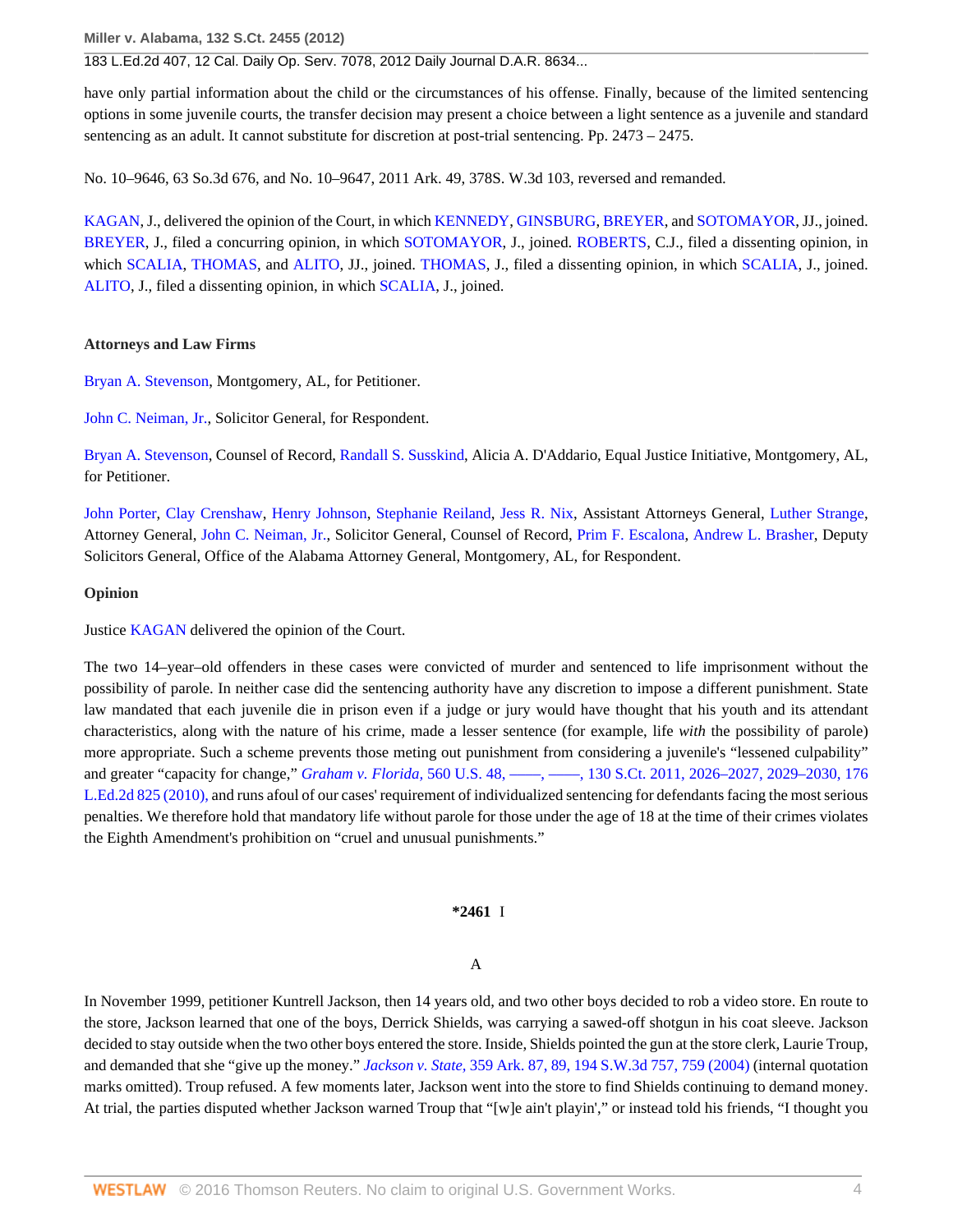183 L.Ed.2d 407, 12 Cal. Daily Op. Serv. 7078, 2012 Daily Journal D.A.R. 8634...

all was playin'." *Id.,* [at 91, 194 S.W.3d, at 760](http://www.westlaw.com/Link/Document/FullText?findType=Y&serNum=2005249383&pubNum=4644&originatingDoc=Iec8a7df1beb611e1b343c837631e1747&refType=RP&fi=co_pp_sp_4644_760&originationContext=document&vr=3.0&rs=cblt1.0&transitionType=DocumentItem&contextData=(sc.Search)#co_pp_sp_4644_760) (internal quotation marks omitted). When Troup threatened to call the police, Shields shot and killed her. The three boys fled empty-handed. See *id.,* [at 89–92, 194 S.W.3d, at 758–760](http://www.westlaw.com/Link/Document/FullText?findType=Y&serNum=2005249383&pubNum=4644&originatingDoc=Iec8a7df1beb611e1b343c837631e1747&refType=RP&fi=co_pp_sp_4644_758&originationContext=document&vr=3.0&rs=cblt1.0&transitionType=DocumentItem&contextData=(sc.Search)#co_pp_sp_4644_758).

Arkansas law gives prosecutors discretion to charge 14–year–olds as adults when they are alleged to have committed certain serious offenses. See [Ark.Code Ann. § 9–27–318\(c\)\(2\)](http://www.westlaw.com/Link/Document/FullText?findType=L&pubNum=1000004&cite=ARSTS9-27-318&originatingDoc=Iec8a7df1beb611e1b343c837631e1747&refType=SP&originationContext=document&vr=3.0&rs=cblt1.0&transitionType=DocumentItem&contextData=(sc.Search)#co_pp_fcf30000ea9c4) (1998). The prosecutor here exercised that authority by charging Jackson with capital felony murder and aggravated robbery. Jackson moved to transfer the case to juvenile court, but after considering the alleged facts of the crime, a psychiatrist's examination, and Jackson's juvenile arrest history (shoplifting and several incidents of car theft), the trial court denied the motion, and an appellate court affirmed. See *Jackson v. State,* [No. 02–535, 2003 WL](http://www.westlaw.com/Link/Document/FullText?findType=Y&serNum=2003117577&pubNum=0000999&originatingDoc=Iec8a7df1beb611e1b343c837631e1747&refType=RP&originationContext=document&vr=3.0&rs=cblt1.0&transitionType=DocumentItem&contextData=(sc.Search)) [193412, \\*1 \(Ark.App., Jan. 29, 2003\);](http://www.westlaw.com/Link/Document/FullText?findType=Y&serNum=2003117577&pubNum=0000999&originatingDoc=Iec8a7df1beb611e1b343c837631e1747&refType=RP&originationContext=document&vr=3.0&rs=cblt1.0&transitionType=DocumentItem&contextData=(sc.Search)) [§§ 9–27–318\(d\),](http://www.westlaw.com/Link/Document/FullText?findType=L&pubNum=1000004&cite=ARSTS9-27-318&originatingDoc=Iec8a7df1beb611e1b343c837631e1747&refType=SP&originationContext=document&vr=3.0&rs=cblt1.0&transitionType=DocumentItem&contextData=(sc.Search)#co_pp_5ba1000067d06) [\(e\).](http://www.westlaw.com/Link/Document/FullText?findType=L&pubNum=1000004&cite=ARSTS9-27-318&originatingDoc=Iec8a7df1beb611e1b343c837631e1747&refType=SP&originationContext=document&vr=3.0&rs=cblt1.0&transitionType=DocumentItem&contextData=(sc.Search)#co_pp_7fdd00001ca15) A jury later convicted Jackson of both crimes. Noting that "in view of [the] verdict, there's only one possible punishment," the judge sentenced Jackson to life without parole. App. in No. 10– 9647, p. 55 (hereinafter Jackson App.); see [Ark.Code Ann. § 5–4–104\(b\)](http://www.westlaw.com/Link/Document/FullText?findType=L&pubNum=1000004&cite=ARSTS5-4-104&originatingDoc=Iec8a7df1beb611e1b343c837631e1747&refType=SP&originationContext=document&vr=3.0&rs=cblt1.0&transitionType=DocumentItem&contextData=(sc.Search)#co_pp_a83b000018c76) (1997) ("A defendant convicted of capital murder or treason shall be sentenced to death or life imprisonment without parole"). <sup>[1](#page-22-1)</sup> Jackson did not challenge the sentence on appeal, and the Arkansas Supreme Court affirmed the convictions. See [359 Ark. 87, 194 S.W.3d 757](http://www.westlaw.com/Link/Document/FullText?findType=Y&serNum=2005249383&pubNum=0004644&originatingDoc=Iec8a7df1beb611e1b343c837631e1747&refType=RP&originationContext=document&vr=3.0&rs=cblt1.0&transitionType=DocumentItem&contextData=(sc.Search)).

**[1]** Following *Roper v. Simmons,* [543 U.S. 551, 125 S.Ct. 1183, 161 L.Ed.2d 1 \(2005\)](http://www.westlaw.com/Link/Document/FullText?findType=Y&serNum=2006291922&pubNum=0000708&originatingDoc=Iec8a7df1beb611e1b343c837631e1747&refType=RP&originationContext=document&vr=3.0&rs=cblt1.0&transitionType=DocumentItem&contextData=(sc.Search)), in which this Court invalidated the death penalty for all juvenile offenders under the age of 18, Jackson filed a state petition for habeas corpus. He argued, based on *[Roper](http://www.westlaw.com/Link/Document/FullText?findType=Y&serNum=2006291922&originatingDoc=Iec8a7df1beb611e1b343c837631e1747&refType=RP&originationContext=document&vr=3.0&rs=cblt1.0&transitionType=DocumentItem&contextData=(sc.Search))* 's reasoning, that a mandatory sentence of life without parole for a 14–year–old also violates the Eighth Amendment. The circuit court rejected that argument and granted the State's motion to dismiss. See Jackson App. 72–76. While that ruling was on appeal, this Court held in *Graham v. Florida* that life without parole violates the Eighth Amendment when imposed on juvenile nonhomicide offenders. After the parties filed briefs addressing that decision, the Arkansas Supreme Court affirmed the dismissal of Jackson's petition. See *Jackson v. Norris,* [2011 Ark. 49, 378 S.W.3d 103.](http://www.westlaw.com/Link/Document/FullText?findType=Y&serNum=2024575372&pubNum=4644&originatingDoc=Iec8a7df1beb611e1b343c837631e1747&refType=RP&originationContext=document&vr=3.0&rs=cblt1.0&transitionType=DocumentItem&contextData=(sc.Search)) The majority found that *Roper* and *Graham* were "narrowly tailored" to their contexts: "death-penalty cases involving a juvenile and life-imprisonment-withoutparole cases for nonhomicide offenses involving a juvenile." *Id.*, at 5, — S.W.3d, at ——. Two justices dissented. They noted that Jackson **\*2462** was not the shooter and that "any evidence of intent to kill was severely lacking." *Id.*, at 10, — S.W.3d, at [––––](http://www.westlaw.com/Link/Document/FullText?findType=Y&serNum=2024575372&pubNum=4644&originatingDoc=Iec8a7df1beb611e1b343c837631e1747&refType=RP&originationContext=document&vr=3.0&rs=cblt1.0&transitionType=DocumentItem&contextData=(sc.Search)) (Danielson, J., dissenting). And they argued that Jackson's mandatory sentence ran afoul of *[Graham](http://www.westlaw.com/Link/Document/FullText?findType=Y&serNum=2022052221&originatingDoc=Iec8a7df1beb611e1b343c837631e1747&refType=RP&originationContext=document&vr=3.0&rs=cblt1.0&transitionType=DocumentItem&contextData=(sc.Search))* 's admonition that " '[a]n offender's age is relevant to the Eighth Amendment, and criminal procedure laws that fail to take defendants' youthfulness into account at all would be flawed.' " *Id.*, at 10–11, — S.W.3d, at — (quoting *Graham*, 560 U.S., at —, 130 S.Ct., at  $2031$  $2031$ ).  $2$ 

### <span id="page-4-0"></span>B

<span id="page-4-1"></span>Like Jackson, petitioner Evan Miller was 14 years old at the time of his crime. Miller had by then been in and out of foster care because his mother suffered from alcoholism and drug addiction and his stepfather abused him. Miller, too, regularly used drugs and alcohol; and he had attempted suicide four times, the first when he was six years old. See *[E.J.M. v. State,](http://www.westlaw.com/Link/Document/FullText?findType=Y&serNum=2004952558&pubNum=0000735&originatingDoc=Iec8a7df1beb611e1b343c837631e1747&refType=RP&fi=co_pp_sp_735_1081&originationContext=document&vr=3.0&rs=cblt1.0&transitionType=DocumentItem&contextData=(sc.Search)#co_pp_sp_735_1081)* 928 So.2d [1077, 1081 \(Ala.Crim.App.2004\)](http://www.westlaw.com/Link/Document/FullText?findType=Y&serNum=2004952558&pubNum=0000735&originatingDoc=Iec8a7df1beb611e1b343c837631e1747&refType=RP&fi=co_pp_sp_735_1081&originationContext=document&vr=3.0&rs=cblt1.0&transitionType=DocumentItem&contextData=(sc.Search)#co_pp_sp_735_1081) (Cobb, J., concurring in result); App. in No. 10–9646, pp. 26–28 (hereinafter Miller App.).

One night in 2003, Miller was at home with a friend, Colby Smith, when a neighbor, Cole Cannon, came to make a drug deal with Miller's mother. See 6 Record in No. 10–9646, p. 1004. The two boys followed Cannon back to his trailer, where all three smoked marijuana and played drinking games. When Cannon passed out, Miller stole his wallet, splitting about \$300 with Smith. Miller then tried to put the wallet back in Cannon's pocket, but Cannon awoke and grabbed Miller by the throat. Smith hit Cannon with a nearby baseball bat, and once released, Miller grabbed the bat and repeatedly struck Cannon with it. Miller placed a sheet over Cannon's head, told him " 'I am God, I've come to take your life,' " and delivered one more blow. *Miller v. State,* [63 So.3d 676, 689 \(Ala.Crim.App.2010\).](http://www.westlaw.com/Link/Document/FullText?findType=Y&serNum=2022873225&pubNum=0003926&originatingDoc=Iec8a7df1beb611e1b343c837631e1747&refType=RP&fi=co_pp_sp_3926_689&originationContext=document&vr=3.0&rs=cblt1.0&transitionType=DocumentItem&contextData=(sc.Search)#co_pp_sp_3926_689) The boys then retreated to Miller's trailer, but soon decided to return to Cannon's to cover up evidence of their crime. Once there, they lit two fires. Cannon eventually died from his injuries and smoke inhalation. See *id.,* [at 683–685, 689.](http://www.westlaw.com/Link/Document/FullText?findType=Y&serNum=2022873225&originatingDoc=Iec8a7df1beb611e1b343c837631e1747&refType=RP&originationContext=document&vr=3.0&rs=cblt1.0&transitionType=DocumentItem&contextData=(sc.Search))

Alabama law required that Miller initially be charged as a juvenile, but allowed the District Attorney to seek removal of the case to adult court. See [Ala.Code § 12–15–34 \(1977\).](http://www.westlaw.com/Link/Document/FullText?findType=L&pubNum=1000002&cite=ALSTS12-15-34&originatingDoc=Iec8a7df1beb611e1b343c837631e1747&refType=LQ&originationContext=document&vr=3.0&rs=cblt1.0&transitionType=DocumentItem&contextData=(sc.Search)) The D.A. did so, and the juvenile court agreed to the transfer after a hearing.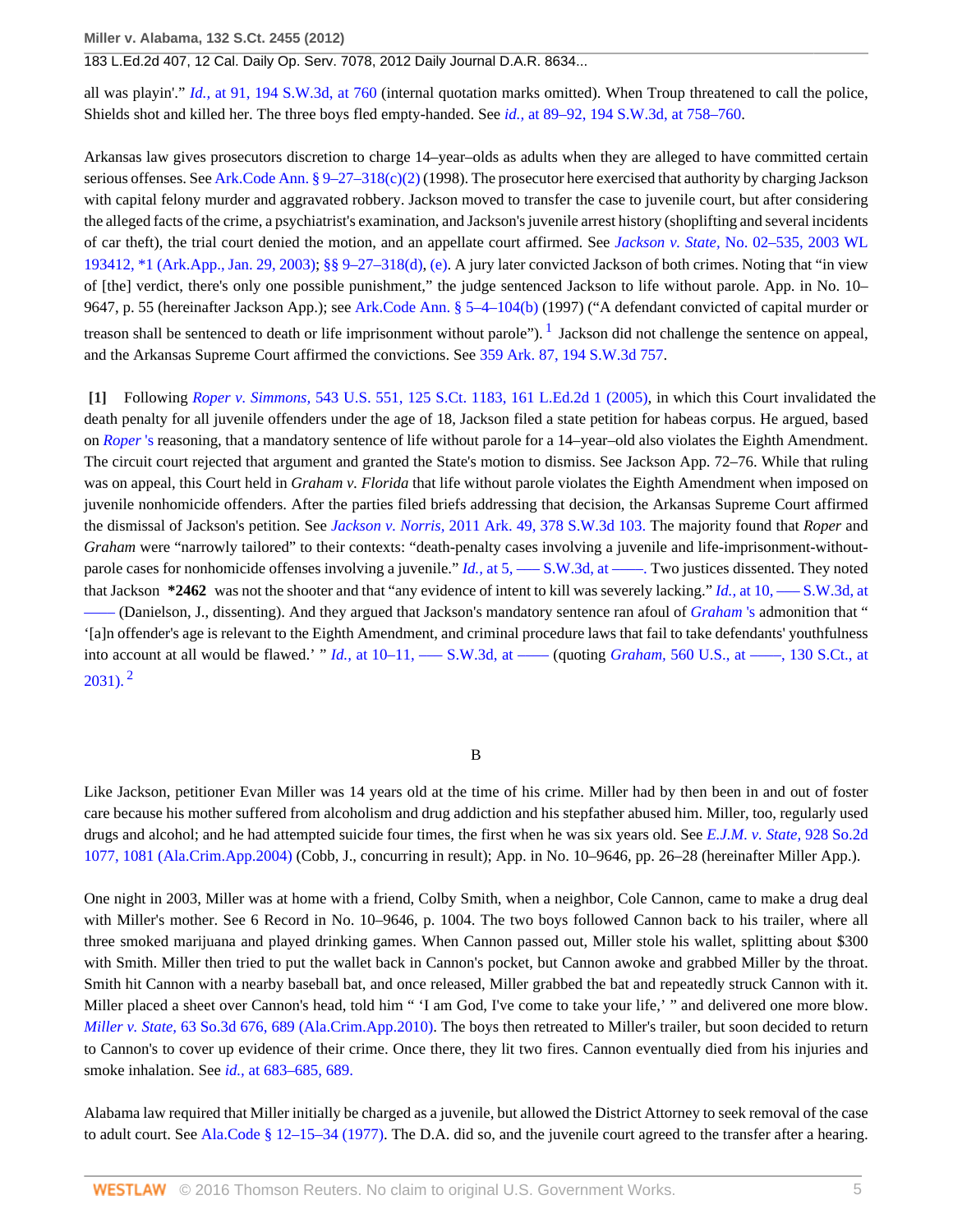183 L.Ed.2d 407, 12 Cal. Daily Op. Serv. 7078, 2012 Daily Journal D.A.R. 8634...

<span id="page-5-0"></span>Citing the nature of the crime, Miller's "mental maturity," and his prior juvenile offenses (truancy and "criminal mischief"), the Alabama Court of Criminal Appeals affirmed. *E.J.M. v. State,* No. CR–03–0915, pp. 5–7 (Aug. 27, 2004) (unpublished memorandum).<sup>[3](#page-22-3)</sup> The State accordingly **\*2463** charged Miller as an adult with murder in the course of arson. That crime (like capital murder in Arkansas) carries a mandatory minimum punishment of life without parole. See [Ala.Code §§ 13A–5–](http://www.westlaw.com/Link/Document/FullText?findType=L&pubNum=1000002&cite=ALSTS13A-5-40&originatingDoc=Iec8a7df1beb611e1b343c837631e1747&refType=LQ&originationContext=document&vr=3.0&rs=cblt1.0&transitionType=DocumentItem&contextData=(sc.Search)) [40\(9\),](http://www.westlaw.com/Link/Document/FullText?findType=L&pubNum=1000002&cite=ALSTS13A-5-40&originatingDoc=Iec8a7df1beb611e1b343c837631e1747&refType=LQ&originationContext=document&vr=3.0&rs=cblt1.0&transitionType=DocumentItem&contextData=(sc.Search)) [13A–6–2\(c\) \(1982\)](http://www.westlaw.com/Link/Document/FullText?findType=L&pubNum=1000002&cite=ALSTS13A-6-2&originatingDoc=Iec8a7df1beb611e1b343c837631e1747&refType=SP&originationContext=document&vr=3.0&rs=cblt1.0&transitionType=DocumentItem&contextData=(sc.Search)#co_pp_4b24000003ba5).

Relying in significant part on testimony from Smith, who had pleaded to a lesser offense, a jury found Miller guilty. He was therefore sentenced to life without the possibility of parole. The Alabama Court of Criminal Appeals affirmed, ruling that life without parole was "not overly harsh when compared to the crime" and that the mandatory nature of the sentencing scheme was permissible under the [Eighth Amendment. 63 So.3d, at 690](http://www.westlaw.com/Link/Document/FullText?findType=Y&serNum=2022873225&pubNum=0003926&originatingDoc=Iec8a7df1beb611e1b343c837631e1747&refType=RP&fi=co_pp_sp_3926_690&originationContext=document&vr=3.0&rs=cblt1.0&transitionType=DocumentItem&contextData=(sc.Search)#co_pp_sp_3926_690); see *id.,* [at 686–691.](http://www.westlaw.com/Link/Document/FullText?findType=Y&serNum=2022873225&originatingDoc=Iec8a7df1beb611e1b343c837631e1747&refType=RP&originationContext=document&vr=3.0&rs=cblt1.0&transitionType=DocumentItem&contextData=(sc.Search)) The Alabama Supreme Court denied review.

We granted certiorari in both cases, see 565 U.S. ——, 132 S.Ct. 548, 181 L.Ed.2d 395 (2011) (No. 10–9646); 565 U.S. ——, [132 S.Ct. 548, 181 L.Ed.2d 395 \(2011\)](http://www.westlaw.com/Link/Document/FullText?findType=Y&pubNum=0000708&cite=132SCT548&originatingDoc=Iec8a7df1beb611e1b343c837631e1747&refType=RP&originationContext=document&vr=3.0&rs=cblt1.0&transitionType=DocumentItem&contextData=(sc.Search)) (No. 10–9647), and now reverse.

# <span id="page-5-1"></span>II

**[2] [3] [4]** The Eighth Amendment's prohibition of cruel and unusual punishment "guarantees individuals the right not to be subjected to excessive sanctions." *Roper,* [543 U.S., at 560, 125 S.Ct. 1183.](http://www.westlaw.com/Link/Document/FullText?findType=Y&serNum=2006291922&pubNum=708&originatingDoc=Iec8a7df1beb611e1b343c837631e1747&refType=RP&originationContext=document&vr=3.0&rs=cblt1.0&transitionType=DocumentItem&contextData=(sc.Search)) That right, we have explained, "flows from the basic 'precept of justice that punishment for crime should be graduated and proportioned' " to both the offender and the offense. *Ibid.* (quoting *Weems v. United States,* [217 U.S. 349, 367, 30 S.Ct. 544, 54 L.Ed. 793 \(1910\)](http://www.westlaw.com/Link/Document/FullText?findType=Y&serNum=1910100401&pubNum=0000708&originatingDoc=Iec8a7df1beb611e1b343c837631e1747&refType=RP&originationContext=document&vr=3.0&rs=cblt1.0&transitionType=DocumentItem&contextData=(sc.Search))). As we noted the last time we considered life-without-parole sentences imposed on juveniles, "[t]he concept of proportionality is central to the Eighth Amendment." *Graham*, 560 U.S., at ——, 130 S.Ct., at 2021. And we view that concept less through a historical prism than according to " 'the evolving standards of decency that mark the progress of a maturing society.' " *[Estelle v. Gamble,](http://www.westlaw.com/Link/Document/FullText?findType=Y&serNum=1976141341&pubNum=0000708&originatingDoc=Iec8a7df1beb611e1b343c837631e1747&refType=RP&originationContext=document&vr=3.0&rs=cblt1.0&transitionType=DocumentItem&contextData=(sc.Search))* 429 U.S. [97, 102, 97 S.Ct. 285, 50 L.Ed.2d 251 \(1976\)](http://www.westlaw.com/Link/Document/FullText?findType=Y&serNum=1976141341&pubNum=0000708&originatingDoc=Iec8a7df1beb611e1b343c837631e1747&refType=RP&originationContext=document&vr=3.0&rs=cblt1.0&transitionType=DocumentItem&contextData=(sc.Search)) (quoting *Trop v. Dulles,* [356 U.S. 86, 101, 78 S.Ct. 590, 2 L.Ed.2d 630 \(1958\)](http://www.westlaw.com/Link/Document/FullText?findType=Y&serNum=1958121425&pubNum=0000708&originatingDoc=Iec8a7df1beb611e1b343c837631e1747&refType=RP&originationContext=document&vr=3.0&rs=cblt1.0&transitionType=DocumentItem&contextData=(sc.Search)) (plurality opinion)).

**[5] [6] [7] [8]** The cases before us implicate two strands of precedent reflecting our concern with proportionate punishment. The first has adopted categorical bans on sentencing practices based on mismatches between the culpability of a class of offenders and the severity of a penalty. See *Graham*, 560 U.S., at ——, 130 S.Ct., at 2022–2023 (listing cases). So, for example, we have held that imposing the death penalty for nonhomicide crimes against individuals, or imposing it on mentally retarded defendants, violates the Eighth Amendment. See *Kennedy v. Louisiana,* [554 U.S. 407, 128 S.Ct. 2641, 171 L.Ed.2d 525 \(2008\)](http://www.westlaw.com/Link/Document/FullText?findType=Y&serNum=2016379544&pubNum=0000708&originatingDoc=Iec8a7df1beb611e1b343c837631e1747&refType=RP&originationContext=document&vr=3.0&rs=cblt1.0&transitionType=DocumentItem&contextData=(sc.Search)); *Atkins v. Virginia,* [536 U.S. 304, 122 S.Ct. 2242, 153 L.Ed.2d 335 \(2002\).](http://www.westlaw.com/Link/Document/FullText?findType=Y&serNum=2002381685&pubNum=0000708&originatingDoc=Iec8a7df1beb611e1b343c837631e1747&refType=RP&originationContext=document&vr=3.0&rs=cblt1.0&transitionType=DocumentItem&contextData=(sc.Search)) Several of the cases in this group have specially focused on juvenile offenders, because of their lesser culpability. Thus, *Roper* held that the Eighth Amendment bars capital punishment for children, and *Graham* concluded that the Amendment also prohibits a sentence of life without the possibility of parole for a child who committed a nonhomicide offense. *Graham* further likened life without parole for juveniles to the death penalty itself, thereby evoking a second line of our precedents. In those cases, we have prohibited mandatory imposition of capital punishment, requiring that sentencing authorities consider the characteristics of a defendant and the details of his **\*2464** offense before sentencing him to death. See *Woodson v. North Carolina,* [428 U.S. 280, 96 S.Ct. 2978, 49 L.Ed.2d 944 \(1976\)](http://www.westlaw.com/Link/Document/FullText?findType=Y&serNum=1976141320&pubNum=0000708&originatingDoc=Iec8a7df1beb611e1b343c837631e1747&refType=RP&originationContext=document&vr=3.0&rs=cblt1.0&transitionType=DocumentItem&contextData=(sc.Search)) (plurality opinion); *Lockett v. Ohio,* [438 U.S. 586, 98 S.Ct. 2954, 57 L.Ed.2d 973 \(1978\).](http://www.westlaw.com/Link/Document/FullText?findType=Y&serNum=1978139513&pubNum=0000708&originatingDoc=Iec8a7df1beb611e1b343c837631e1747&refType=RP&originationContext=document&vr=3.0&rs=cblt1.0&transitionType=DocumentItem&contextData=(sc.Search)) Here, the confluence of these two lines of precedent leads to the conclusion that mandatory life-without-parole sentences for juveniles violate the Eighth Amendment.<sup>[4](#page-22-4)</sup>

**[9]** To start with the first set of cases: *Roper* and *Graham* establish that children are constitutionally different from adults for purposes of sentencing. Because juveniles have diminished culpability and greater prospects for reform, we explained, "they are less deserving of the most severe punishments." *Graham*, 560 U.S., at ——, 130 S.Ct., at 2026. Those cases relied on three significant gaps between juveniles and adults. First, children have a " 'lack of maturity and an underdeveloped sense of responsibility,' " leading to recklessness, impulsivity, and heedless risk-taking. *Roper,* [543 U.S., at 569, 125 S.Ct. 1183.](http://www.westlaw.com/Link/Document/FullText?findType=Y&serNum=2006291922&pubNum=708&originatingDoc=Iec8a7df1beb611e1b343c837631e1747&refType=RP&originationContext=document&vr=3.0&rs=cblt1.0&transitionType=DocumentItem&contextData=(sc.Search)) Second, children "are more vulnerable ... to negative influences and outside pressures," including from their family and peers; they have limited "contro[l] over their own environment" and lack the ability to extricate themselves from horrific, crime-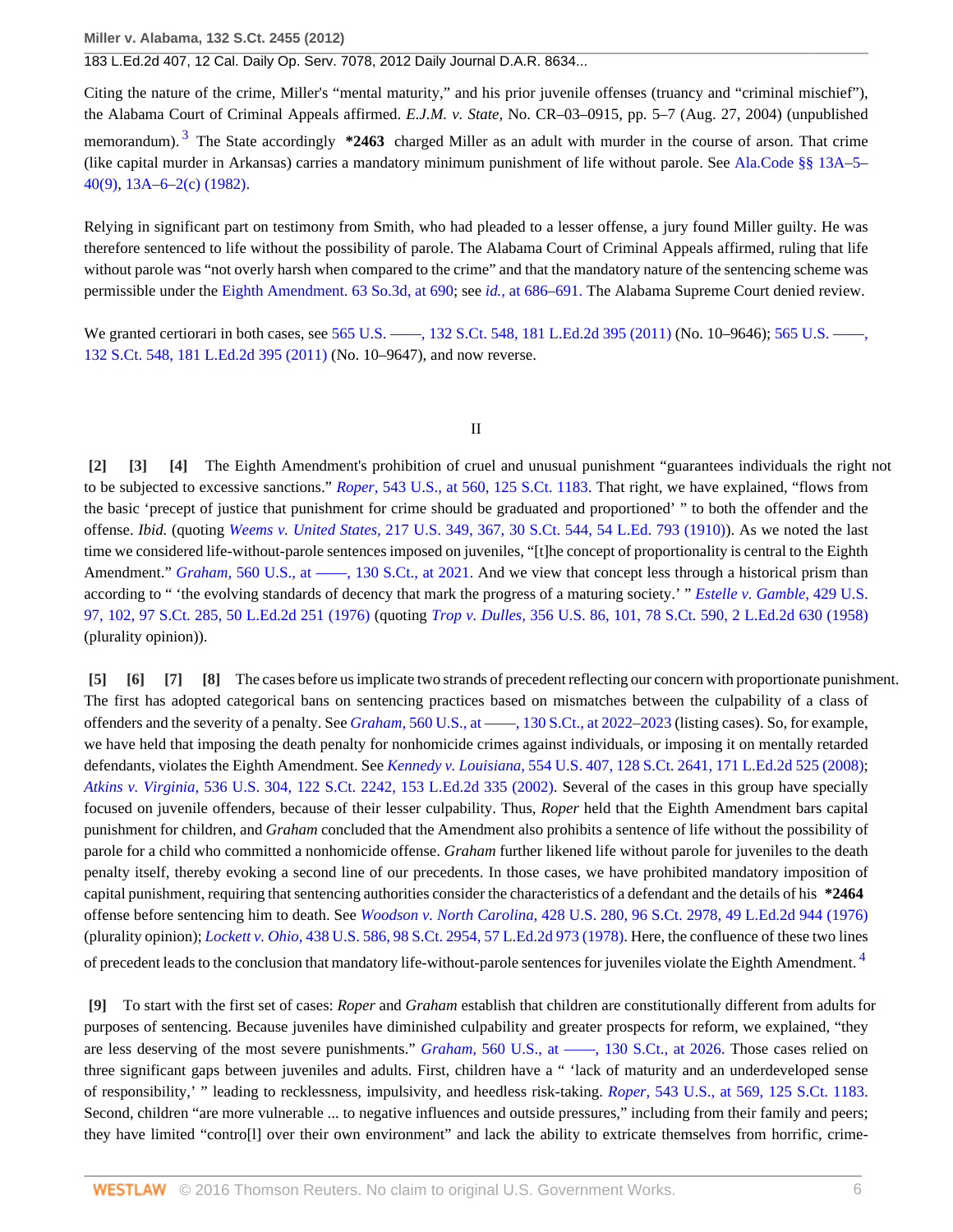producing settings. *Ibid.* And third, a child's character is not as "well formed" as an adult's; his traits are "less fixed" and his actions less likely to be "evidence of irretrievabl[e] deprav[ity]." *Id.,* [at 570, 125 S.Ct. 1183.](http://www.westlaw.com/Link/Document/FullText?findType=Y&serNum=2006291922&pubNum=708&originatingDoc=Iec8a7df1beb611e1b343c837631e1747&refType=RP&originationContext=document&vr=3.0&rs=cblt1.0&transitionType=DocumentItem&contextData=(sc.Search))

Our decisions rested not only on common sense—on what "any parent knows"—but on science and social science as well. *Id.*, [at 569, 125 S.Ct. 1183.](http://www.westlaw.com/Link/Document/FullText?findType=Y&serNum=2006291922&pubNum=708&originatingDoc=Iec8a7df1beb611e1b343c837631e1747&refType=RP&originationContext=document&vr=3.0&rs=cblt1.0&transitionType=DocumentItem&contextData=(sc.Search)) In *Roper*, we cited studies showing that " '[o]nly a relatively small proportion of adolescents' " who engage in illegal activity " 'develop entrenched patterns of problem behavior.' " *Id.,* [at 570, 125 S.Ct. 1183](http://www.westlaw.com/Link/Document/FullText?findType=Y&serNum=2006291922&pubNum=0000708&originatingDoc=Iec8a7df1beb611e1b343c837631e1747&refType=RP&originationContext=document&vr=3.0&rs=cblt1.0&transitionType=DocumentItem&contextData=(sc.Search)) (quoting Steinberg & Scott, Less Guilty by Reason of Adolescence: Developmental Immaturity, Diminished Responsibility, and the Juvenile Death Penalty, 58 Am. Psychologist 1009, 1014 (2003)). And in *Graham*, we noted that "developments in psychology and brain science continue to show fundamental differences between juvenile and adult minds"—for example, in "parts of the brain involved in behavior control." [5](#page-23-0)60 U.S., at ——, 130 S.Ct., at 2026.<sup>5</sup> We reasoned that those findings— **\*2465** of transient rashness, proclivity for risk, and inability to assess consequences—both lessened a child's "moral culpability" and enhanced the prospect that, as the years go by and neurological development occurs, his " 'deficiencies will be reformed.' " *Id.*, [at ––––, 130 S.Ct., at 2027](http://www.westlaw.com/Link/Document/FullText?findType=Y&serNum=2022052221&pubNum=708&originatingDoc=Iec8a7df1beb611e1b343c837631e1747&refType=RP&originationContext=document&vr=3.0&rs=cblt1.0&transitionType=DocumentItem&contextData=(sc.Search)) (quoting *Roper,* [543 U.S., at 570, 125 S.Ct. 1183\).](http://www.westlaw.com/Link/Document/FullText?findType=Y&serNum=2006291922&pubNum=708&originatingDoc=Iec8a7df1beb611e1b343c837631e1747&refType=RP&originationContext=document&vr=3.0&rs=cblt1.0&transitionType=DocumentItem&contextData=(sc.Search))

<span id="page-6-0"></span>**[10]** *Roper* and *Graham* emphasized that the distinctive attributes of youth diminish the penological justifications for imposing the harshest sentences on juvenile offenders, even when they commit terrible crimes. Because " '[t]he heart of the retribution rationale' " relates to an offender's blameworthiness, " 'the case for retribution is not as strong with a minor as with an adult.' " *Graham,* [560 U.S., at ––––, 130 S.Ct., at 2028](http://www.westlaw.com/Link/Document/FullText?findType=Y&serNum=2022052221&pubNum=0000708&originatingDoc=Iec8a7df1beb611e1b343c837631e1747&refType=RP&fi=co_pp_sp_708_2028&originationContext=document&vr=3.0&rs=cblt1.0&transitionType=DocumentItem&contextData=(sc.Search)#co_pp_sp_708_2028) (quoting *Tison v. Arizona,* [481 U.S. 137, 149, 107 S.Ct. 1676, 95 L.Ed.2d](http://www.westlaw.com/Link/Document/FullText?findType=Y&serNum=1987049862&pubNum=0000708&originatingDoc=Iec8a7df1beb611e1b343c837631e1747&refType=RP&originationContext=document&vr=3.0&rs=cblt1.0&transitionType=DocumentItem&contextData=(sc.Search)) [127 \(1987\);](http://www.westlaw.com/Link/Document/FullText?findType=Y&serNum=1987049862&pubNum=0000708&originatingDoc=Iec8a7df1beb611e1b343c837631e1747&refType=RP&originationContext=document&vr=3.0&rs=cblt1.0&transitionType=DocumentItem&contextData=(sc.Search)) *Roper,* [543 U.S., at 571, 125 S.Ct. 1183\).](http://www.westlaw.com/Link/Document/FullText?findType=Y&serNum=2006291922&pubNum=708&originatingDoc=Iec8a7df1beb611e1b343c837631e1747&refType=RP&originationContext=document&vr=3.0&rs=cblt1.0&transitionType=DocumentItem&contextData=(sc.Search)) Nor can deterrence do the work in this context, because " 'the same characteristics that render juveniles less culpable than adults' "—their immaturity, recklessness, and impetuosity—make them less likely to consider potential punishment. *Graham,* [560 U.S., at ––––, 130 S.Ct., at 2028](http://www.westlaw.com/Link/Document/FullText?findType=Y&serNum=2022052221&pubNum=0000708&originatingDoc=Iec8a7df1beb611e1b343c837631e1747&refType=RP&fi=co_pp_sp_708_2028&originationContext=document&vr=3.0&rs=cblt1.0&transitionType=DocumentItem&contextData=(sc.Search)#co_pp_sp_708_2028) (quoting *Roper,* [543 U.S., at 571, 125](http://www.westlaw.com/Link/Document/FullText?findType=Y&serNum=2006291922&pubNum=708&originatingDoc=Iec8a7df1beb611e1b343c837631e1747&refType=RP&originationContext=document&vr=3.0&rs=cblt1.0&transitionType=DocumentItem&contextData=(sc.Search)) [S.Ct. 1183\).](http://www.westlaw.com/Link/Document/FullText?findType=Y&serNum=2006291922&pubNum=708&originatingDoc=Iec8a7df1beb611e1b343c837631e1747&refType=RP&originationContext=document&vr=3.0&rs=cblt1.0&transitionType=DocumentItem&contextData=(sc.Search)) Similarly, incapacitation could not support the life-without-parole sentence in *Graham* : Deciding that a "juvenile offender forever will be a danger to society" would require "mak[ing] a judgment that [he] is incorrigible"—but " 'incorrigibility is inconsistent with youth.' " [560 U.S., at ––––, 130 S.Ct., at 2029](http://www.westlaw.com/Link/Document/FullText?findType=Y&serNum=2022052221&pubNum=0000708&originatingDoc=Iec8a7df1beb611e1b343c837631e1747&refType=RP&fi=co_pp_sp_708_2029&originationContext=document&vr=3.0&rs=cblt1.0&transitionType=DocumentItem&contextData=(sc.Search)#co_pp_sp_708_2029) (quoting *[Workman v. Commonwealth,](http://www.westlaw.com/Link/Document/FullText?findType=Y&serNum=1968134639&pubNum=0000713&originatingDoc=Iec8a7df1beb611e1b343c837631e1747&refType=RP&fi=co_pp_sp_713_378&originationContext=document&vr=3.0&rs=cblt1.0&transitionType=DocumentItem&contextData=(sc.Search)#co_pp_sp_713_378)* 429 S.W.2d 374, [378 \(Ky.App.1968\)](http://www.westlaw.com/Link/Document/FullText?findType=Y&serNum=1968134639&pubNum=0000713&originatingDoc=Iec8a7df1beb611e1b343c837631e1747&refType=RP&fi=co_pp_sp_713_378&originationContext=document&vr=3.0&rs=cblt1.0&transitionType=DocumentItem&contextData=(sc.Search)#co_pp_sp_713_378)). And for the same reason, rehabilitation could not justify that sentence. Life without parole "forswears altogether the rehabilitative ideal." *Graham*, 560 U.S., at ——, 130 S.Ct., at 2030. It reflects "an irrevocable judgment about [an offender's] value and place in society," at odds with a child's capacity for change. *Ibid.*

*Graham* concluded from this analysis that life-without-parole sentences, like capital punishment, may violate the Eighth Amendment when imposed on children. To be sure, *[Graham](http://www.westlaw.com/Link/Document/FullText?findType=Y&serNum=2022052221&originatingDoc=Iec8a7df1beb611e1b343c837631e1747&refType=RP&originationContext=document&vr=3.0&rs=cblt1.0&transitionType=DocumentItem&contextData=(sc.Search))* 's flat ban on life without parole applied only to nonhomicide crimes, and the Court took care to distinguish those offenses from murder, based on both moral culpability and consequential harm. See *id.*, at ——, 130 S.Ct., at 2027. But none of what it said about children—about their distinctive (and transitory) mental traits and environmental vulnerabilities—is crime-specific. Those features are evident in the same way, and to the same degree, when (as in both cases here) a botched robbery turns into a killing. So *[Graham](http://www.westlaw.com/Link/Document/FullText?findType=Y&serNum=2022052221&originatingDoc=Iec8a7df1beb611e1b343c837631e1747&refType=RP&originationContext=document&vr=3.0&rs=cblt1.0&transitionType=DocumentItem&contextData=(sc.Search))* 's reasoning implicates any life-withoutparole sentence imposed on a juvenile, even as its categorical bar relates only to nonhomicide offenses.

<span id="page-6-1"></span>**[11]** Most fundamentally, *Graham* insists that youth matters in determining the appropriateness of a lifetime of incarceration without the possibility of parole. In the circumstances there, juvenile status precluded a life-without-parole sentence, even though an adult could receive it for a similar crime. And in other contexts as well, the characteristics of youth, and the **\*2466** way they weaken rationales for punishment, can render a life-without-parole sentence disproportionate. Cf. *id.*, at ——, 130 [S.Ct., at 2028–2032](http://www.westlaw.com/Link/Document/FullText?findType=Y&serNum=2022052221&pubNum=708&originatingDoc=Iec8a7df1beb611e1b343c837631e1747&refType=RP&originationContext=document&vr=3.0&rs=cblt1.0&transitionType=DocumentItem&contextData=(sc.Search)) (generally doubting the penological justifications for imposing life without parole on juveniles). "An offender's age," we made clear in *Graham*, "is relevant to the Eighth Amendment," and so "criminal procedure laws that fail to take defendants' youthfulness into account at all would be flawed." *Id.*, at ——, 130 S.Ct., at 2031. THE CHIEF JUSTICE, concurring in the judgment, made a similar point. Although rejecting a categorical bar on life-without-parole sentences for juveniles, he acknowledged "*[Roper](http://www.westlaw.com/Link/Document/FullText?findType=Y&serNum=2006291922&originatingDoc=Iec8a7df1beb611e1b343c837631e1747&refType=RP&originationContext=document&vr=3.0&rs=cblt1.0&transitionType=DocumentItem&contextData=(sc.Search))* 's conclusion that juveniles are typically less culpable than adults," and accordingly wrote that "an offender's juvenile status can play a central role" in considering a sentence's proportionality. *Id.*, at ——, 130 S.Ct., at [2039;](http://www.westlaw.com/Link/Document/FullText?findType=Y&serNum=2022052221&pubNum=708&originatingDoc=Iec8a7df1beb611e1b343c837631e1747&refType=RP&originationContext=document&vr=3.0&rs=cblt1.0&transitionType=DocumentItem&contextData=(sc.Search)) see *id.,* [at ––––, 130 S.Ct., at 2042](http://www.westlaw.com/Link/Document/FullText?findType=Y&serNum=2022052221&pubNum=708&originatingDoc=Iec8a7df1beb611e1b343c837631e1747&refType=RP&originationContext=document&vr=3.0&rs=cblt1.0&transitionType=DocumentItem&contextData=(sc.Search)) (Graham's "youth is one factor, among others, that should be considered in deciding whether his punishment was unconstitutionally excessive").  $\frac{6}{1}$  $\frac{6}{1}$  $\frac{6}{1}$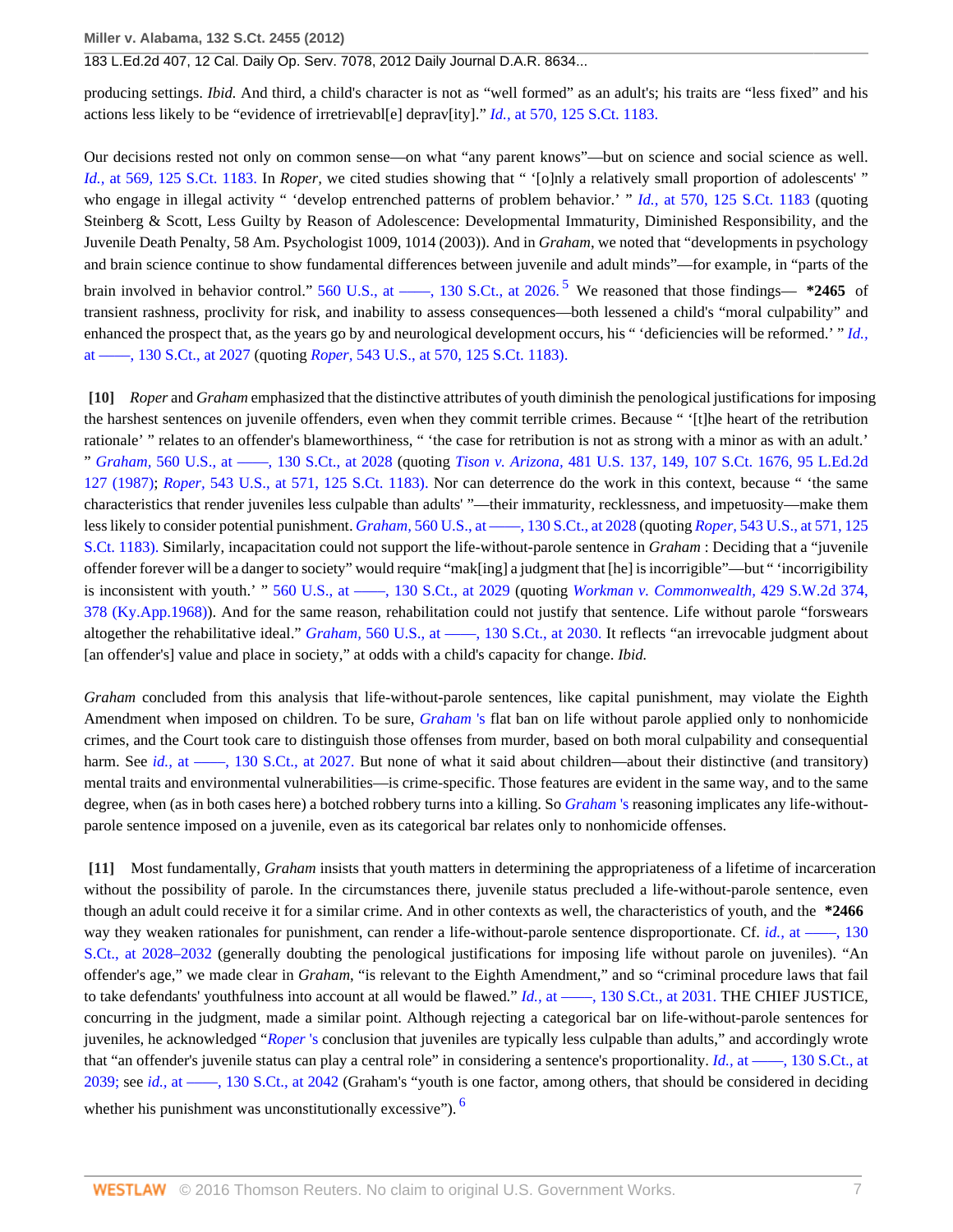183 L.Ed.2d 407, 12 Cal. Daily Op. Serv. 7078, 2012 Daily Journal D.A.R. 8634...

**[12]** But the mandatory penalty schemes at issue here prevent the sentencer from taking account of these central considerations. By removing youth from the balance—by subjecting a juvenile to the same life-without-parole sentence applicable to an adult —these laws prohibit a sentencing authority from assessing whether the law's harshest term of imprisonment proportionately punishes a juvenile offender. That contravenes *[Graham](http://www.westlaw.com/Link/Document/FullText?findType=Y&serNum=2022052221&originatingDoc=Iec8a7df1beb611e1b343c837631e1747&refType=RP&originationContext=document&vr=3.0&rs=cblt1.0&transitionType=DocumentItem&contextData=(sc.Search))* 's (and also *[Roper](http://www.westlaw.com/Link/Document/FullText?findType=Y&serNum=2006291922&originatingDoc=Iec8a7df1beb611e1b343c837631e1747&refType=RP&originationContext=document&vr=3.0&rs=cblt1.0&transitionType=DocumentItem&contextData=(sc.Search))* 's) foundational principle: that imposition of a State's most severe penalties on juvenile offenders cannot proceed as though they were not children.

And *Graham* makes plain these mandatory schemes' defects in another way: by likening life-without-parole sentences imposed on juveniles to the death penalty itself. Life-without-parole terms, the Court wrote, "share some characteristics with death sentences that are shared by no other sentences." 560 U.S., at ——, 130 S.Ct., at 2027. Imprisoning an offender until he dies alters the remainder of his life "by a forfeiture that is irrevocable." *Ibid.* (citing *Solem v. Helm,* [463 U.S. 277, 300–301, 103 S.Ct.](http://www.westlaw.com/Link/Document/FullText?findType=Y&serNum=1983130328&pubNum=0000708&originatingDoc=Iec8a7df1beb611e1b343c837631e1747&refType=RP&originationContext=document&vr=3.0&rs=cblt1.0&transitionType=DocumentItem&contextData=(sc.Search)) [3001, 77 L.Ed.2d 637 \(1983\)\)](http://www.westlaw.com/Link/Document/FullText?findType=Y&serNum=1983130328&pubNum=0000708&originatingDoc=Iec8a7df1beb611e1b343c837631e1747&refType=RP&originationContext=document&vr=3.0&rs=cblt1.0&transitionType=DocumentItem&contextData=(sc.Search)). And this lengthiest possible incarceration is an "especially harsh punishment for a juvenile," because he will almost inevitably serve "more years and a greater percentage of his life in prison than an adult offender." *Graham,* 560 U.S., at ——, 130 S.Ct., at 2028. The penalty when imposed on a teenager, as compared with an older person, is therefore "the same ... in name only." *Id.*, at ——, 130 S.Ct., at 2028. All of that suggested a distinctive set of legal rules: In part because we viewed this ultimate penalty for juveniles as akin to the death penalty, we treated it similarly to that most severe punishment. We imposed a categorical ban on the sentence's use, in a way unprecedented for a term of imprisonment. See *[id.,](http://www.westlaw.com/Link/Document/FullText?findType=Y&serNum=2022052221&pubNum=708&originatingDoc=Iec8a7df1beb611e1b343c837631e1747&refType=RP&originationContext=document&vr=3.0&rs=cblt1.0&transitionType=DocumentItem&contextData=(sc.Search))* at [––––, 130 S.Ct., at 2022;](http://www.westlaw.com/Link/Document/FullText?findType=Y&serNum=2022052221&pubNum=708&originatingDoc=Iec8a7df1beb611e1b343c837631e1747&refType=RP&originationContext=document&vr=3.0&rs=cblt1.0&transitionType=DocumentItem&contextData=(sc.Search)) *id.,* [at ––––, 130 S.Ct., at 2046](http://www.westlaw.com/Link/Document/FullText?findType=Y&serNum=2022052221&pubNum=708&originatingDoc=Iec8a7df1beb611e1b343c837631e1747&refType=RP&originationContext=document&vr=3.0&rs=cblt1.0&transitionType=DocumentItem&contextData=(sc.Search)) (THOMAS, J., dissenting) ("For the first time in its history, the Court declares an entire class of offenders immune from a noncapital sentence using the categorical approach it **\*2467** previously reserved for death penalty cases alone"). And the bar we adopted mirrored a proscription first established in the death penalty context—that the punishment cannot be imposed for any nonhomicide crimes against individuals. See *Kennedy,* [554 U.S. 407,](http://www.westlaw.com/Link/Document/FullText?findType=Y&serNum=2016379544&pubNum=708&originatingDoc=Iec8a7df1beb611e1b343c837631e1747&refType=RP&originationContext=document&vr=3.0&rs=cblt1.0&transitionType=DocumentItem&contextData=(sc.Search)) [128 S.Ct. 2641, 171 L.Ed.2d 525;](http://www.westlaw.com/Link/Document/FullText?findType=Y&serNum=2016379544&pubNum=708&originatingDoc=Iec8a7df1beb611e1b343c837631e1747&refType=RP&originationContext=document&vr=3.0&rs=cblt1.0&transitionType=DocumentItem&contextData=(sc.Search)) *Coker v. Georgia,* [433 U.S. 584, 97 S.Ct. 2861, 53 L.Ed.2d 982 \(1977\)](http://www.westlaw.com/Link/Document/FullText?findType=Y&serNum=1977118847&pubNum=0000708&originatingDoc=Iec8a7df1beb611e1b343c837631e1747&refType=RP&originationContext=document&vr=3.0&rs=cblt1.0&transitionType=DocumentItem&contextData=(sc.Search)).

**[13]** That correspondence—*[Graham](http://www.westlaw.com/Link/Document/FullText?findType=Y&serNum=2022052221&originatingDoc=Iec8a7df1beb611e1b343c837631e1747&refType=RP&originationContext=document&vr=3.0&rs=cblt1.0&transitionType=DocumentItem&contextData=(sc.Search))* 's "[t]reat[ment] [of] juvenile life sentences as analogous to capital punishment," [560](http://www.westlaw.com/Link/Document/FullText?findType=Y&serNum=2022052221&pubNum=0000708&originatingDoc=Iec8a7df1beb611e1b343c837631e1747&refType=RP&fi=co_pp_sp_708_2038&originationContext=document&vr=3.0&rs=cblt1.0&transitionType=DocumentItem&contextData=(sc.Search)#co_pp_sp_708_2038) U.S., at ——, 130 S.Ct., at 2038–2039 (ROBERTS, C.J., concurring in judgment)—makes relevant here a second line of our precedents, demanding individualized sentencing when imposing the death penalty. In *Woodson,* [428 U.S. 280, 96 S.Ct. 2978,](http://www.westlaw.com/Link/Document/FullText?findType=Y&serNum=1976141320&pubNum=708&originatingDoc=Iec8a7df1beb611e1b343c837631e1747&refType=RP&originationContext=document&vr=3.0&rs=cblt1.0&transitionType=DocumentItem&contextData=(sc.Search)) [49 L.Ed.2d 944,](http://www.westlaw.com/Link/Document/FullText?findType=Y&serNum=1976141320&pubNum=708&originatingDoc=Iec8a7df1beb611e1b343c837631e1747&refType=RP&originationContext=document&vr=3.0&rs=cblt1.0&transitionType=DocumentItem&contextData=(sc.Search)) we held that a statute mandating a death sentence for first-degree murder violated the Eighth Amendment. We thought the mandatory scheme flawed because it gave no significance to "the character and record of the individual offender or the circumstances" of the offense, and "exclud[ed] from consideration ... the possibility of compassionate or mitigating factors." *Id.,* [at 304, 96 S.Ct. 2978.](http://www.westlaw.com/Link/Document/FullText?findType=Y&serNum=1976141320&pubNum=708&originatingDoc=Iec8a7df1beb611e1b343c837631e1747&refType=RP&originationContext=document&vr=3.0&rs=cblt1.0&transitionType=DocumentItem&contextData=(sc.Search)) Subsequent decisions have elaborated on the requirement that capital defendants have an opportunity to advance, and the judge or jury a chance to assess, any mitigating factors, so that the death penalty is reserved only for the most culpable defendants committing the most serious offenses. See, *e.g., Sumner v. Shuman,* [483 U.S. 66, 74–76, 107 S.Ct.](http://www.westlaw.com/Link/Document/FullText?findType=Y&serNum=1987077900&pubNum=0000708&originatingDoc=Iec8a7df1beb611e1b343c837631e1747&refType=RP&originationContext=document&vr=3.0&rs=cblt1.0&transitionType=DocumentItem&contextData=(sc.Search)) [2716, 97 L.Ed.2d 56 \(1987\);](http://www.westlaw.com/Link/Document/FullText?findType=Y&serNum=1987077900&pubNum=0000708&originatingDoc=Iec8a7df1beb611e1b343c837631e1747&refType=RP&originationContext=document&vr=3.0&rs=cblt1.0&transitionType=DocumentItem&contextData=(sc.Search)) *Eddings v. Oklahoma,* [455 U.S. 104, 110–112, 102 S.Ct. 869, 71 L.Ed.2d 1 \(1982\)](http://www.westlaw.com/Link/Document/FullText?findType=Y&serNum=1982102682&pubNum=0000708&originatingDoc=Iec8a7df1beb611e1b343c837631e1747&refType=RP&originationContext=document&vr=3.0&rs=cblt1.0&transitionType=DocumentItem&contextData=(sc.Search)); *[Lockett,](http://www.westlaw.com/Link/Document/FullText?findType=Y&serNum=1978139513&pubNum=0000708&originatingDoc=Iec8a7df1beb611e1b343c837631e1747&refType=RP&originationContext=document&vr=3.0&rs=cblt1.0&transitionType=DocumentItem&contextData=(sc.Search))* 438 [U.S., at 597–609, 98 S.Ct. 2954](http://www.westlaw.com/Link/Document/FullText?findType=Y&serNum=1978139513&pubNum=0000708&originatingDoc=Iec8a7df1beb611e1b343c837631e1747&refType=RP&originationContext=document&vr=3.0&rs=cblt1.0&transitionType=DocumentItem&contextData=(sc.Search)) (plurality opinion).

Of special pertinence here, we insisted in these rulings that a sentencer have the ability to consider the "mitigating qualities of youth." *Johnson v. Texas,* [509 U.S. 350, 367, 113 S.Ct. 2658, 125 L.Ed.2d 290 \(1993\)](http://www.westlaw.com/Link/Document/FullText?findType=Y&serNum=1993129071&pubNum=0000708&originatingDoc=Iec8a7df1beb611e1b343c837631e1747&refType=RP&originationContext=document&vr=3.0&rs=cblt1.0&transitionType=DocumentItem&contextData=(sc.Search)). Everything we said in *Roper* and *Graham* about that stage of life also appears in these decisions. As we observed, "youth is more than a chronological fact." *[Eddings,](http://www.westlaw.com/Link/Document/FullText?findType=Y&serNum=1982102682&pubNum=708&originatingDoc=Iec8a7df1beb611e1b343c837631e1747&refType=RP&originationContext=document&vr=3.0&rs=cblt1.0&transitionType=DocumentItem&contextData=(sc.Search))* [455 U.S., at 115, 102 S.Ct. 869.](http://www.westlaw.com/Link/Document/FullText?findType=Y&serNum=1982102682&pubNum=708&originatingDoc=Iec8a7df1beb611e1b343c837631e1747&refType=RP&originationContext=document&vr=3.0&rs=cblt1.0&transitionType=DocumentItem&contextData=(sc.Search)) It is a time of immaturity, irresponsibility, "impetuousness[,] and recklessness." *[Johnson,](http://www.westlaw.com/Link/Document/FullText?findType=Y&serNum=1993129071&pubNum=708&originatingDoc=Iec8a7df1beb611e1b343c837631e1747&refType=RP&originationContext=document&vr=3.0&rs=cblt1.0&transitionType=DocumentItem&contextData=(sc.Search))* 509 [U.S., at 368, 113 S.Ct. 2658.](http://www.westlaw.com/Link/Document/FullText?findType=Y&serNum=1993129071&pubNum=708&originatingDoc=Iec8a7df1beb611e1b343c837631e1747&refType=RP&originationContext=document&vr=3.0&rs=cblt1.0&transitionType=DocumentItem&contextData=(sc.Search)) It is a moment and "condition of life when a person may be most susceptible to influence and to psychological damage." *Eddings,* [455 U.S., at 115, 102 S.Ct. 869.](http://www.westlaw.com/Link/Document/FullText?findType=Y&serNum=1982102682&pubNum=708&originatingDoc=Iec8a7df1beb611e1b343c837631e1747&refType=RP&originationContext=document&vr=3.0&rs=cblt1.0&transitionType=DocumentItem&contextData=(sc.Search)) And its "signature qualities" are all "transient." *[Johnson,](http://www.westlaw.com/Link/Document/FullText?findType=Y&serNum=1993129071&pubNum=708&originatingDoc=Iec8a7df1beb611e1b343c837631e1747&refType=RP&originationContext=document&vr=3.0&rs=cblt1.0&transitionType=DocumentItem&contextData=(sc.Search))* [509 U.S., at 368, 113 S.Ct. 2658.](http://www.westlaw.com/Link/Document/FullText?findType=Y&serNum=1993129071&pubNum=708&originatingDoc=Iec8a7df1beb611e1b343c837631e1747&refType=RP&originationContext=document&vr=3.0&rs=cblt1.0&transitionType=DocumentItem&contextData=(sc.Search)) *Eddings* is especially on point. There, a 16–year–old shot a police officer point-blank and killed him. We invalidated his death sentence because the judge did not consider evidence of his neglectful and violent family background (including his mother's drug abuse and his father's physical abuse) and his emotional disturbance. We found that evidence "particularly relevant"—more so than it would have been in the case of an adult offender. [455 U.S., at 115, 102 S.Ct.](http://www.westlaw.com/Link/Document/FullText?findType=Y&serNum=1982102682&pubNum=708&originatingDoc=Iec8a7df1beb611e1b343c837631e1747&refType=RP&originationContext=document&vr=3.0&rs=cblt1.0&transitionType=DocumentItem&contextData=(sc.Search)) [869.](http://www.westlaw.com/Link/Document/FullText?findType=Y&serNum=1982102682&pubNum=708&originatingDoc=Iec8a7df1beb611e1b343c837631e1747&refType=RP&originationContext=document&vr=3.0&rs=cblt1.0&transitionType=DocumentItem&contextData=(sc.Search)) We held: "[J]ust as the chronological age of a minor is itself a relevant mitigating factor of great weight, so must the background and mental and emotional development of a youthful defendant be duly considered" in assessing his culpability. *Id.,* [at 116, 102 S.Ct. 869.](http://www.westlaw.com/Link/Document/FullText?findType=Y&serNum=1982102682&pubNum=708&originatingDoc=Iec8a7df1beb611e1b343c837631e1747&refType=RP&originationContext=document&vr=3.0&rs=cblt1.0&transitionType=DocumentItem&contextData=(sc.Search))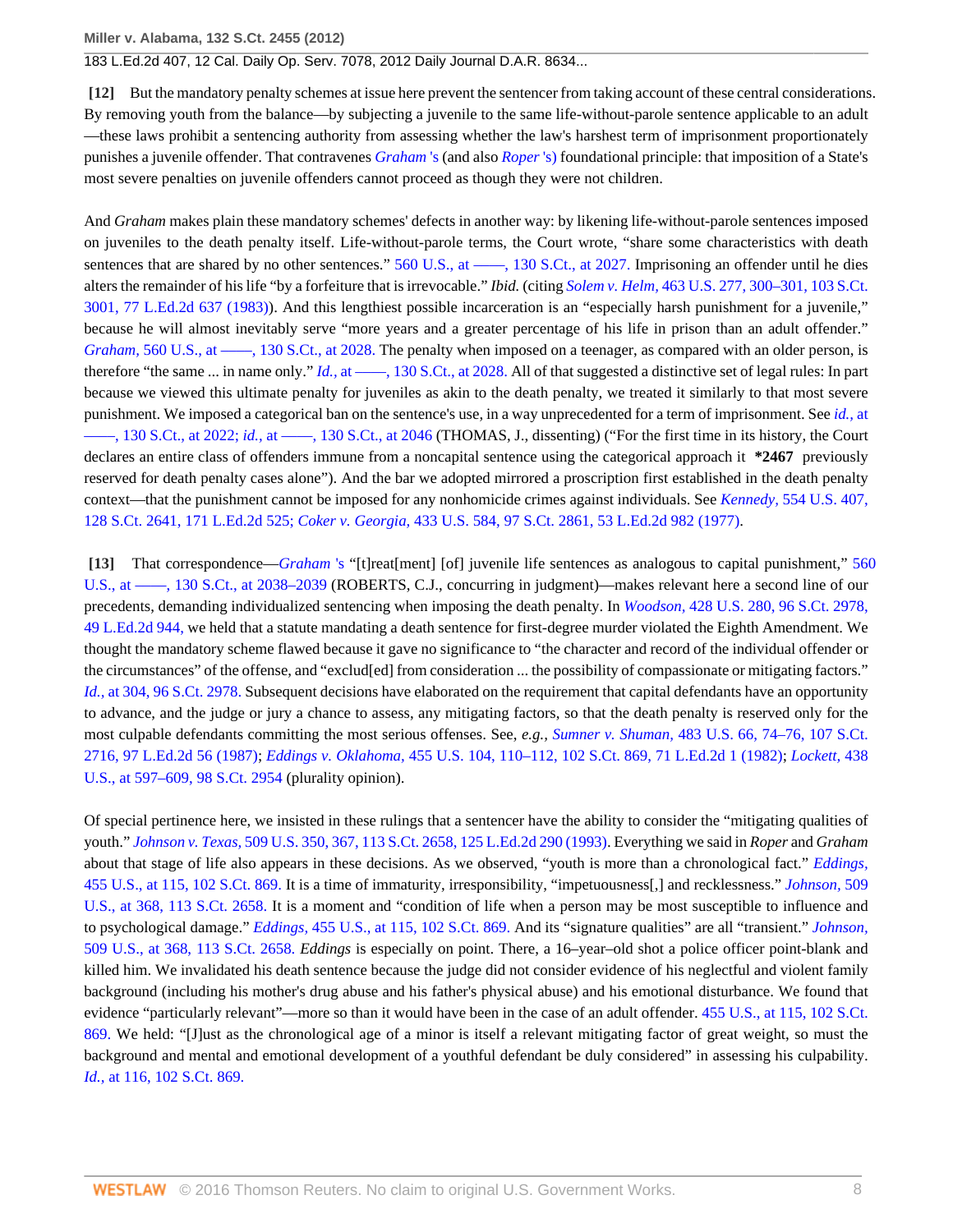### 183 L.Ed.2d 407, 12 Cal. Daily Op. Serv. 7078, 2012 Daily Journal D.A.R. 8634...

In light of *[Graham](http://www.westlaw.com/Link/Document/FullText?findType=Y&serNum=2022052221&originatingDoc=Iec8a7df1beb611e1b343c837631e1747&refType=RP&originationContext=document&vr=3.0&rs=cblt1.0&transitionType=DocumentItem&contextData=(sc.Search))* 's reasoning, these decisions too show the flaws of imposing mandatory life-without-parole sentences on juvenile homicide offenders. Such mandatory penalties, by their nature, preclude a sentencer from taking account of an offender's age and the wealth of characteristics and circumstances attendant to it. Under these schemes, every juvenile will receive the same sentence as every other—the 17–year–old and the 14–year–old, the shooter and the accomplice, the child from a stable household and the child from **\*2468** a chaotic and abusive one. And still worse, each juvenile (including these two 14–year–olds) will receive the same sentence as the vast majority of adults committing similar homicide offenses—but really, as *Graham* noted, a *greater* sentence than those adults will serve.<sup>[7](#page-23-2)</sup> In meting out the death penalty, the elision of all these

<span id="page-8-0"></span>differences would be strictly forbidden. And once again, *Graham* indicates that a similar rule should apply when a juvenile confronts a sentence of life (and death) in prison.

So *Graham* and *Roper* and our individualized sentencing cases alike teach that in imposing a State's harshest penalties, a sentencer misses too much if he treats every child as an adult. To recap: Mandatory life without parole for a juvenile precludes consideration of his chronological age and its hallmark features—among them, immaturity, impetuosity, and failure to appreciate risks and consequences. It prevents taking into account the family and home environment that surrounds him and from which he cannot usually extricate himself—no matter how brutal or dysfunctional. It neglects the circumstances of the homicide offense, including the extent of his participation in the conduct and the way familial and peer pressures may have affected him. Indeed, it ignores that he might have been charged and convicted of a lesser offense if not for incompetencies associated with youth—for example, his inability to deal with police officers or prosecutors (including on a plea agreement) or his incapacity to assist his own attorneys. See, *e.g., Graham,* [560 U.S., at ––––, 130 S.Ct., at 2032](http://www.westlaw.com/Link/Document/FullText?findType=Y&serNum=2022052221&pubNum=0000708&originatingDoc=Iec8a7df1beb611e1b343c837631e1747&refType=RP&fi=co_pp_sp_708_2032&originationContext=document&vr=3.0&rs=cblt1.0&transitionType=DocumentItem&contextData=(sc.Search)#co_pp_sp_708_2032) ("[T]he features that distinguish juveniles from adults also put them at a significant disadvantage in criminal proceedings"); *[J.D.B. v. North Carolina,](http://www.westlaw.com/Link/Document/FullText?findType=Y&serNum=2025498890&pubNum=0000708&originatingDoc=Iec8a7df1beb611e1b343c837631e1747&refType=RP&fi=co_pp_sp_708_2400&originationContext=document&vr=3.0&rs=cblt1.0&transitionType=DocumentItem&contextData=(sc.Search)#co_pp_sp_708_2400)* [564 U.S. ––––, ––––, 131 S.Ct. 2394, 2400–2401, 180 L.Ed.2d 310 \(2011\)](http://www.westlaw.com/Link/Document/FullText?findType=Y&serNum=2025498890&pubNum=0000708&originatingDoc=Iec8a7df1beb611e1b343c837631e1747&refType=RP&fi=co_pp_sp_708_2400&originationContext=document&vr=3.0&rs=cblt1.0&transitionType=DocumentItem&contextData=(sc.Search)#co_pp_sp_708_2400) (discussing children's responses to interrogation). And finally, this mandatory punishment disregards the possibility of rehabilitation even when the circumstances most suggest it.

Both cases before us illustrate the problem. Take Jackson's first. As noted earlier, Jackson did not fire the bullet that killed Laurie Troup; nor did the State argue that he intended her death. Jackson's conviction was instead based on an aiding-and-abetting theory; and the appellate court affirmed the verdict only because the jury could have believed that when Jackson entered the store, he warned Troup that "[w]e ain't playin'," rather than told his friends that "[I thought you all was playin'." See 359 Ark.,](http://www.westlaw.com/Link/Document/FullText?findType=Y&serNum=2005249383&pubNum=0004644&originatingDoc=Iec8a7df1beb611e1b343c837631e1747&refType=RP&fi=co_pp_sp_4644_759&originationContext=document&vr=3.0&rs=cblt1.0&transitionType=DocumentItem&contextData=(sc.Search)#co_pp_sp_4644_759) [at 90–92, 194 S.W.3d, at 759–760;](http://www.westlaw.com/Link/Document/FullText?findType=Y&serNum=2005249383&pubNum=0004644&originatingDoc=Iec8a7df1beb611e1b343c837631e1747&refType=RP&fi=co_pp_sp_4644_759&originationContext=document&vr=3.0&rs=cblt1.0&transitionType=DocumentItem&contextData=(sc.Search)#co_pp_sp_4644_759) *supra,* at 2461. To be sure, Jackson learned on the way to the video store that his friend Shields was carrying a gun, but his age could well have affected his calculation of the risk that posed, as well as his willingness to walk away at that point. All these circumstances go to Jackson's culpability for the offense. See *Graham,* [560 U.S., at ––––,](http://www.westlaw.com/Link/Document/FullText?findType=Y&serNum=2022052221&pubNum=0000708&originatingDoc=Iec8a7df1beb611e1b343c837631e1747&refType=RP&fi=co_pp_sp_708_2027&originationContext=document&vr=3.0&rs=cblt1.0&transitionType=DocumentItem&contextData=(sc.Search)#co_pp_sp_708_2027) [130 S.Ct., at 2027](http://www.westlaw.com/Link/Document/FullText?findType=Y&serNum=2022052221&pubNum=0000708&originatingDoc=Iec8a7df1beb611e1b343c837631e1747&refType=RP&fi=co_pp_sp_708_2027&originationContext=document&vr=3.0&rs=cblt1.0&transitionType=DocumentItem&contextData=(sc.Search)#co_pp_sp_708_2027) ("[W]hen compared to an adult murderer, a juvenile offender who did not kill or intend to kill has a twice diminished moral culpability"). And so too does Jackson's family background and immersion in violence: Both his mother and his grandmother had previously shot other individuals. See Record in No. 10–9647, **\*2469** pp. 80–82. At the least, a sentencer should look at such facts before depriving a 14–year–old of any prospect of release from prison.

That is true also in Miller's case. No one can doubt that he and Smith committed a vicious murder. But they did it when high on drugs and alcohol consumed with the adult victim. And if ever a pathological background might have contributed to a 14– year–old's commission of a crime, it is here. Miller's stepfather physically abused him; his alcoholic and drug-addicted mother neglected him; he had been in and out of foster care as a result; and he had tried to kill himself four times, the first when he should have been in kindergarten. See [928 So.2d, at 1081](http://www.westlaw.com/Link/Document/FullText?findType=Y&serNum=2004952558&pubNum=0000735&originatingDoc=Iec8a7df1beb611e1b343c837631e1747&refType=RP&fi=co_pp_sp_735_1081&originationContext=document&vr=3.0&rs=cblt1.0&transitionType=DocumentItem&contextData=(sc.Search)#co_pp_sp_735_1081) (Cobb, J., concurring in result); Miller App. 26–28; *supra,* at 2461 – 2462. Nonetheless, Miller's past criminal history was limited—two instances of truancy and one of "second-degree criminal mischief." No. CR–03–0915, at 6 (unpublished memorandum). That Miller deserved severe punishment for killing Cole Cannon is beyond question. But once again, a sentencer needed to examine all these circumstances before concluding that life without any possibility of parole was the appropriate penalty.

**[14] [15]** We therefore hold that the Eighth Amendment forbids a sentencing scheme that mandates life in prison without possibility of parole for juvenile offenders. Cf. *Graham*, 560 U.S., at ——, 130 S.Ct., at 2030 ("A State is not required to guarantee eventual freedom," but must provide "some meaningful opportunity to obtain release based on demonstrated maturity and rehabilitation"). By making youth (and all that accompanies it) irrelevant to imposition of that harshest prison sentence,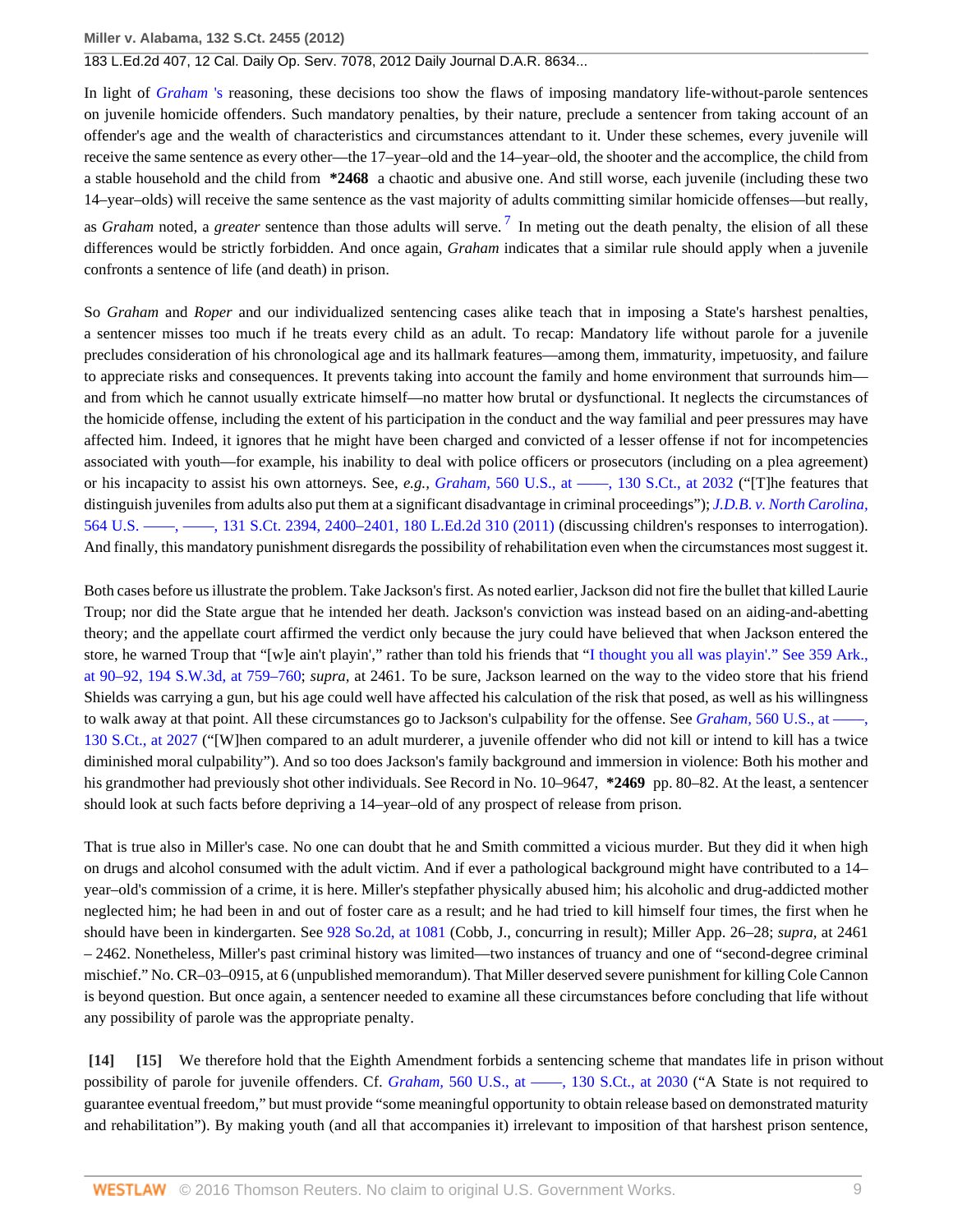### 183 L.Ed.2d 407, 12 Cal. Daily Op. Serv. 7078, 2012 Daily Journal D.A.R. 8634...

such a scheme poses too great a risk of disproportionate punishment. Because that holding is sufficient to decide these cases, we do not consider Jackson's and Miller's alternative argument that the Eighth Amendment requires a categorical bar on life without parole for juveniles, or at least for those 14 and younger. But given all we have said in *Roper, Graham*, and this decision about children's diminished culpability and heightened capacity for change, we think appropriate occasions for sentencing juveniles to this harshest possible penalty will be uncommon. That is especially so because of the great difficulty we noted in *Roper* and *Graham* of distinguishing at this early age between "the juvenile offender whose crime reflects unfortunate yet transient immaturity, and the rare juvenile offender whose crime reflects irreparable corruption." *Roper,* [543 U.S., at 573, 125 S.Ct.](http://www.westlaw.com/Link/Document/FullText?findType=Y&serNum=2006291922&pubNum=708&originatingDoc=Iec8a7df1beb611e1b343c837631e1747&refType=RP&originationContext=document&vr=3.0&rs=cblt1.0&transitionType=DocumentItem&contextData=(sc.Search)) [1183;](http://www.westlaw.com/Link/Document/FullText?findType=Y&serNum=2006291922&pubNum=708&originatingDoc=Iec8a7df1beb611e1b343c837631e1747&refType=RP&originationContext=document&vr=3.0&rs=cblt1.0&transitionType=DocumentItem&contextData=(sc.Search)) *Graham,* [560 U.S., at ––––, 130 S.Ct., at 2026–2027.](http://www.westlaw.com/Link/Document/FullText?findType=Y&serNum=2022052221&pubNum=708&originatingDoc=Iec8a7df1beb611e1b343c837631e1747&refType=RP&fi=co_pp_sp_708_2026&originationContext=document&vr=3.0&rs=cblt1.0&transitionType=DocumentItem&contextData=(sc.Search)#co_pp_sp_708_2026) Although we do not foreclose a sentencer's ability to make that judgment in homicide cases, we require it to take into account how children are different, and how those differences counsel against irrevocably sentencing them to a lifetime in prison.<sup>[8](#page-23-3)</sup>

# <span id="page-9-0"></span>III

Alabama and Arkansas offer two kinds of arguments against requiring individualized **\*2470** consideration before sentencing a juvenile to life imprisonment without possibility of parole. The States (along with the dissents) first contend that the rule we adopt conflicts with aspects of our Eighth Amendment caselaw. And they next assert that the rule is unnecessary because individualized circumstances come into play in deciding whether to try a juvenile offender as an adult. We think the States are wrong on both counts.

### A

The States (along with Justice THOMAS) first claim that *Harmelin v. Michigan,* [501 U.S. 957, 111 S.Ct. 2680, 115 L.Ed.2d](http://www.westlaw.com/Link/Document/FullText?findType=Y&serNum=1991116023&pubNum=0000708&originatingDoc=Iec8a7df1beb611e1b343c837631e1747&refType=RP&originationContext=document&vr=3.0&rs=cblt1.0&transitionType=DocumentItem&contextData=(sc.Search)) [836 \(1991\)](http://www.westlaw.com/Link/Document/FullText?findType=Y&serNum=1991116023&pubNum=0000708&originatingDoc=Iec8a7df1beb611e1b343c837631e1747&refType=RP&originationContext=document&vr=3.0&rs=cblt1.0&transitionType=DocumentItem&contextData=(sc.Search)), precludes our holding. The defendant in *Harmelin* was sentenced to a mandatory life-without-parole term for possessing more than 650 grams of cocaine. The Court upheld that penalty, reasoning that "a sentence which is not otherwise cruel and unusual" does not "becom[e] so simply because it is 'mandatory.' " *Id.,* [at 995, 111 S.Ct. 2680.](http://www.westlaw.com/Link/Document/FullText?findType=Y&serNum=1991116023&pubNum=708&originatingDoc=Iec8a7df1beb611e1b343c837631e1747&refType=RP&originationContext=document&vr=3.0&rs=cblt1.0&transitionType=DocumentItem&contextData=(sc.Search)) We recognized that a different rule, requiring individualized sentencing, applied in the death penalty context. But we refused to extend that command to noncapital cases "because of the qualitative difference between death and all other penalties." *[Ibid.](http://www.westlaw.com/Link/Document/FullText?findType=Y&serNum=1991116023&originatingDoc=Iec8a7df1beb611e1b343c837631e1747&refType=RP&originationContext=document&vr=3.0&rs=cblt1.0&transitionType=DocumentItem&contextData=(sc.Search))*; see *id.,* [at 1006, 111](http://www.westlaw.com/Link/Document/FullText?findType=Y&serNum=1991116023&pubNum=708&originatingDoc=Iec8a7df1beb611e1b343c837631e1747&refType=RP&originationContext=document&vr=3.0&rs=cblt1.0&transitionType=DocumentItem&contextData=(sc.Search)) [S.Ct. 2680](http://www.westlaw.com/Link/Document/FullText?findType=Y&serNum=1991116023&pubNum=708&originatingDoc=Iec8a7df1beb611e1b343c837631e1747&refType=RP&originationContext=document&vr=3.0&rs=cblt1.0&transitionType=DocumentItem&contextData=(sc.Search)) (KENNEDY, J., concurring in part and concurring in judgment). According to Alabama, invalidating the mandatory imposition of life-without-parole terms on juveniles "would effectively overrule *[Harmelin](http://www.westlaw.com/Link/Document/FullText?findType=Y&serNum=1991116023&originatingDoc=Iec8a7df1beb611e1b343c837631e1747&refType=RP&originationContext=document&vr=3.0&rs=cblt1.0&transitionType=DocumentItem&contextData=(sc.Search))*." Brief for Respondent in No. 10– 9646, p. 59 (hereinafter Alabama Brief); see Arkansas Brief 39.

We think that argument myopic. *Harmelin* had nothing to do with children and did not purport to apply its holding to the sentencing of juvenile offenders. We have by now held on multiple occasions that a sentencing rule permissible for adults may not be so for children. Capital punishment, our decisions hold, generally comports with the Eighth Amendment—except it cannot be imposed on children. See *Roper,* [543 U.S. 551, 125 S.Ct. 1183, 161 L.Ed.2d 1;](http://www.westlaw.com/Link/Document/FullText?findType=Y&serNum=2006291922&pubNum=708&originatingDoc=Iec8a7df1beb611e1b343c837631e1747&refType=RP&originationContext=document&vr=3.0&rs=cblt1.0&transitionType=DocumentItem&contextData=(sc.Search)) *Thompson,* [487 U.S. 815, 108](http://www.westlaw.com/Link/Document/FullText?findType=Y&serNum=1988084195&pubNum=708&originatingDoc=Iec8a7df1beb611e1b343c837631e1747&refType=RP&originationContext=document&vr=3.0&rs=cblt1.0&transitionType=DocumentItem&contextData=(sc.Search)) [S.Ct. 2687, 101 L.Ed.2d 702.](http://www.westlaw.com/Link/Document/FullText?findType=Y&serNum=1988084195&pubNum=708&originatingDoc=Iec8a7df1beb611e1b343c837631e1747&refType=RP&originationContext=document&vr=3.0&rs=cblt1.0&transitionType=DocumentItem&contextData=(sc.Search)) So too, life without parole is permissible for nonhomicide offenses—except, once again, for children. See *Graham*, 560 U.S., at ——, 130 S.Ct., at 2030. Nor are these sentencing decisions an oddity in the law. To the contrary, " '[o]ur history is replete with laws and judicial recognition' that children cannot be viewed simply as miniature adults." *J.D.B.,* [564 U.S., at ––––, 131 S.Ct., at 2404](http://www.westlaw.com/Link/Document/FullText?findType=Y&serNum=2025498890&pubNum=0000708&originatingDoc=Iec8a7df1beb611e1b343c837631e1747&refType=RP&fi=co_pp_sp_708_2404&originationContext=document&vr=3.0&rs=cblt1.0&transitionType=DocumentItem&contextData=(sc.Search)#co_pp_sp_708_2404) (quoting *Eddings,* [455 U.S., at 115–116, 102 S.Ct. 869,](http://www.westlaw.com/Link/Document/FullText?findType=Y&serNum=1982102682&pubNum=708&originatingDoc=Iec8a7df1beb611e1b343c837631e1747&refType=RP&originationContext=document&vr=3.0&rs=cblt1.0&transitionType=DocumentItem&contextData=(sc.Search)) citing examples from criminal, property, contract, and tort law). So if (as *Harmelin* recognized) "death is different," children are different too. Indeed, it is the odd legal rule that does *not* have some form of exception for children. In that context, it is no surprise that the law relating to society's harshest punishments recognizes such a distinction. Cf. *Graham*, 560 U.S., at ——, 130 S.Ct., at 2040 (ROBERTS, C.J., concurring in judgment) ("*[Graham](http://www.westlaw.com/Link/Document/FullText?findType=Y&serNum=2022052221&originatingDoc=Iec8a7df1beb611e1b343c837631e1747&refType=RP&originationContext=document&vr=3.0&rs=cblt1.0&transitionType=DocumentItem&contextData=(sc.Search))* 's age places him in a significantly different category from the defendan[t] in ... *Harmelin* "). Our ruling thus neither overrules nor undermines nor conflicts with *[Harmelin](http://www.westlaw.com/Link/Document/FullText?findType=Y&serNum=1991116023&originatingDoc=Iec8a7df1beb611e1b343c837631e1747&refType=RP&originationContext=document&vr=3.0&rs=cblt1.0&transitionType=DocumentItem&contextData=(sc.Search))*.

**[16]** Alabama and Arkansas (along with THE CHIEF JUSTICE and Justice ALITO) next contend that because many States impose mandatory life-without-parole sentences on juveniles, we may not hold the practice unconstitutional. In considering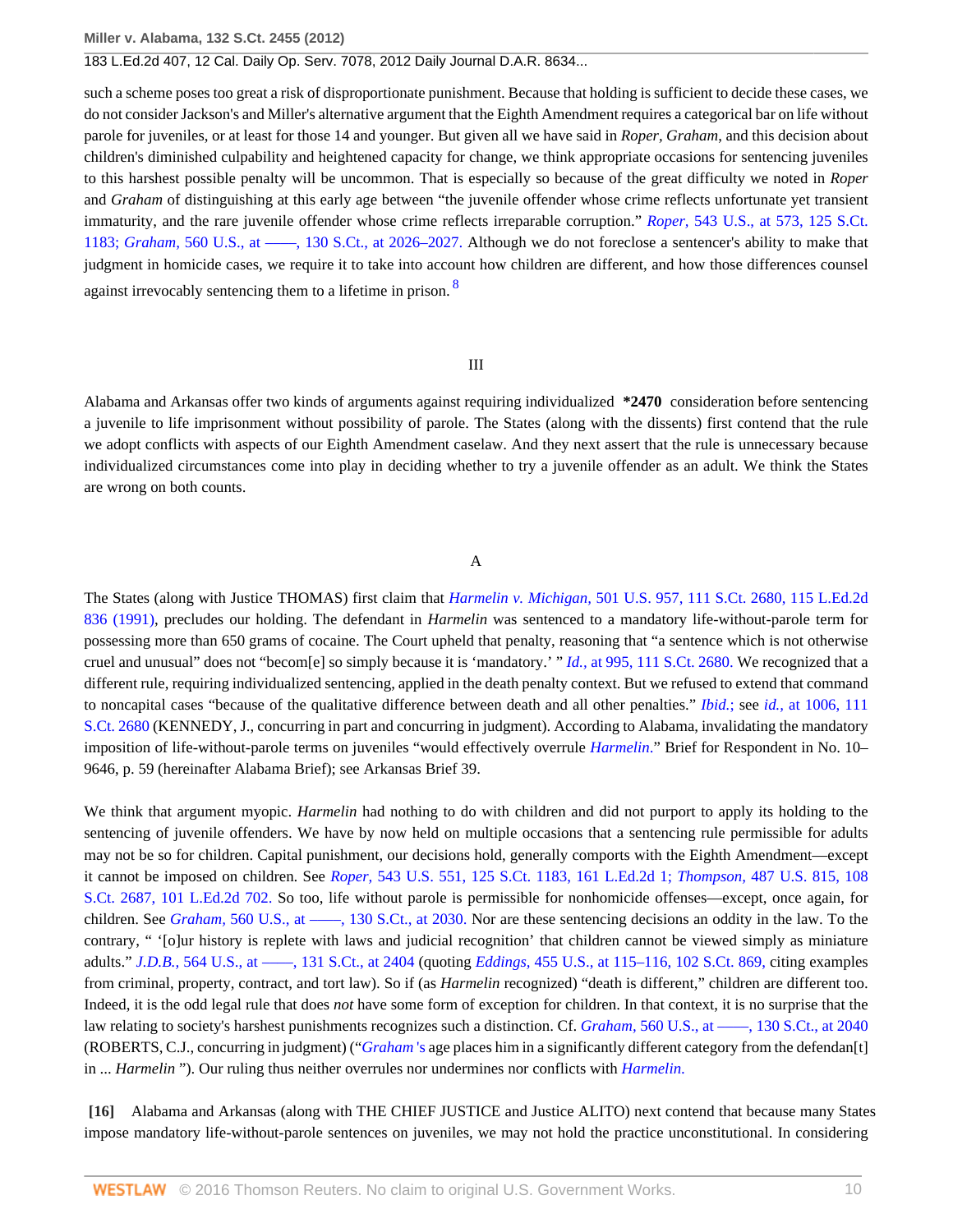183 L.Ed.2d 407, 12 Cal. Daily Op. Serv. 7078, 2012 Daily Journal D.A.R. 8634...

categorical bars to the death penalty and life without parole, we ask as part of the analysis whether " 'objective indicia of society's standards, as expressed in legislative enactments and state practice,' " show a "national consensus" against a sentence for a particular class of offenders. **\*2471** *Graham,* [560 U.S., at ––––, 130 S.Ct., at 2022](http://www.westlaw.com/Link/Document/FullText?findType=Y&serNum=2022052221&pubNum=0000708&originatingDoc=Iec8a7df1beb611e1b343c837631e1747&refType=RP&fi=co_pp_sp_708_2022&originationContext=document&vr=3.0&rs=cblt1.0&transitionType=DocumentItem&contextData=(sc.Search)#co_pp_sp_708_2022) (quoting *Roper,* [543 U.S., at 563, 125](http://www.westlaw.com/Link/Document/FullText?findType=Y&serNum=2006291922&pubNum=708&originatingDoc=Iec8a7df1beb611e1b343c837631e1747&refType=RP&originationContext=document&vr=3.0&rs=cblt1.0&transitionType=DocumentItem&contextData=(sc.Search)) [S.Ct. 1183\).](http://www.westlaw.com/Link/Document/FullText?findType=Y&serNum=2006291922&pubNum=708&originatingDoc=Iec8a7df1beb611e1b343c837631e1747&refType=RP&originationContext=document&vr=3.0&rs=cblt1.0&transitionType=DocumentItem&contextData=(sc.Search)) By our count, 29 jurisdictions (28 States and the Federal Government) make a life-without-parole term mandatory for some juveniles convicted of murder in adult court. <sup>[9](#page-23-4)</sup> The States argue that this number precludes our holding.

<span id="page-10-0"></span>We do not agree; indeed, we think the States' argument on this score *weaker* than the one we rejected in *Graham*. For starters, the cases here are different from the typical one in which we have tallied legislative enactments. Our decision does not categorically bar a penalty for a class of offenders or type of crime—as, for example, we did in *Roper* or *Graham*. Instead, it mandates only that a sentencer follow a certain process—considering an offender's youth and attendant characteristics—before imposing a particular penalty. And in so requiring, our decision flows straightforwardly from our precedents: specifically, the principle of *Roper, [Graham](http://www.westlaw.com/Link/Document/FullText?findType=Y&serNum=2022052221&originatingDoc=Iec8a7df1beb611e1b343c837631e1747&refType=RP&originationContext=document&vr=3.0&rs=cblt1.0&transitionType=DocumentItem&contextData=(sc.Search))*, and our individualized sentencing cases that youth matters for purposes of meting out the law's most serious punishments. When both of those circumstances have obtained in the past, we have not scrutinized or relied in the same way on legislative enactments. See, *e.g., Sumner v. Shuman,* [483 U.S. 66, 107 S.Ct. 2716, 97 L.Ed.2d 56](http://www.westlaw.com/Link/Document/FullText?findType=Y&serNum=1987077900&pubNum=0000708&originatingDoc=Iec8a7df1beb611e1b343c837631e1747&refType=RP&originationContext=document&vr=3.0&rs=cblt1.0&transitionType=DocumentItem&contextData=(sc.Search)) (relying on *[Woodson](http://www.westlaw.com/Link/Document/FullText?findType=Y&serNum=1976141320&originatingDoc=Iec8a7df1beb611e1b343c837631e1747&refType=RP&originationContext=document&vr=3.0&rs=cblt1.0&transitionType=DocumentItem&contextData=(sc.Search))* 's logic to prohibit the mandatory death penalty for murderers already serving life without parole); *Lockett,* [438 U.S., at 602–608, 98](http://www.westlaw.com/Link/Document/FullText?findType=Y&serNum=1978139513&pubNum=0000708&originatingDoc=Iec8a7df1beb611e1b343c837631e1747&refType=RP&originationContext=document&vr=3.0&rs=cblt1.0&transitionType=DocumentItem&contextData=(sc.Search)) [S.Ct. 2954](http://www.westlaw.com/Link/Document/FullText?findType=Y&serNum=1978139513&pubNum=0000708&originatingDoc=Iec8a7df1beb611e1b343c837631e1747&refType=RP&originationContext=document&vr=3.0&rs=cblt1.0&transitionType=DocumentItem&contextData=(sc.Search)) (plurality opinion) (applying *Woodson* to require that judges and juries consider all mitigating evidence); *[Eddings,](http://www.westlaw.com/Link/Document/FullText?findType=Y&serNum=1982102682&pubNum=0000708&originatingDoc=Iec8a7df1beb611e1b343c837631e1747&refType=RP&originationContext=document&vr=3.0&rs=cblt1.0&transitionType=DocumentItem&contextData=(sc.Search))* [455 U.S., at 110–117, 102 S.Ct. 869](http://www.westlaw.com/Link/Document/FullText?findType=Y&serNum=1982102682&pubNum=0000708&originatingDoc=Iec8a7df1beb611e1b343c837631e1747&refType=RP&originationContext=document&vr=3.0&rs=cblt1.0&transitionType=DocumentItem&contextData=(sc.Search)) (similar). We see no difference here.

<span id="page-10-1"></span>In any event, the "objective indicia" that the States offer do not distinguish these cases from others holding that a sentencing practice violates the Eighth Amendment. In *Graham*, we prohibited life-without-parole terms for juveniles committing nonhomicide offenses even though 39 jurisdictions permitted that sentence. See 560 U.S., at ——, 130 S.Ct., at 2023. That is 10 *more* than impose life without parole on juveniles on a mandatory basis. [10](#page-23-5) And **\*2472** in *Atkins, Roper,* and *Thompson,* we similarly banned the death penalty in circumstances in which "less than half" of the "States that permit [ted] capital punishment (for whom the issue exist[ed] )" had previously chosen to do so. *Atkins,* [536 U.S., at 342, 122 S.Ct. 2242](http://www.westlaw.com/Link/Document/FullText?findType=Y&serNum=2002381685&pubNum=0000708&originatingDoc=Iec8a7df1beb611e1b343c837631e1747&refType=RP&originationContext=document&vr=3.0&rs=cblt1.0&transitionType=DocumentItem&contextData=(sc.Search)) (SCALIA, J., dissenting) (emphasis deleted); see *id.,* [at 313–315, 122 S.Ct. 2242](http://www.westlaw.com/Link/Document/FullText?findType=Y&serNum=2002381685&pubNum=708&originatingDoc=Iec8a7df1beb611e1b343c837631e1747&refType=RP&originationContext=document&vr=3.0&rs=cblt1.0&transitionType=DocumentItem&contextData=(sc.Search)) (majority opinion); *Roper,* [543 U.S., at 564–565, 125 S.Ct. 1183;](http://www.westlaw.com/Link/Document/FullText?findType=Y&serNum=2006291922&pubNum=708&originatingDoc=Iec8a7df1beb611e1b343c837631e1747&refType=RP&originationContext=document&vr=3.0&rs=cblt1.0&transitionType=DocumentItem&contextData=(sc.Search)) *Thompson*, [487 U.S., at 826–827, 108 S.Ct. 2687](http://www.westlaw.com/Link/Document/FullText?findType=Y&serNum=1988084195&pubNum=0000708&originatingDoc=Iec8a7df1beb611e1b343c837631e1747&refType=RP&originationContext=document&vr=3.0&rs=cblt1.0&transitionType=DocumentItem&contextData=(sc.Search)) (plurality opinion). So we are breaking no new ground in these cases. <sup>[11](#page-24-0)</sup>

<span id="page-10-2"></span>*Graham* and *Thompson* provide special guidance, because they considered the same kind of statutes we do and explained why simply counting them would present a distorted view. Most jurisdictions authorized the death penalty or life without parole for juveniles only through the combination of two independent statutory provisions. One allowed the transfer of certain juvenile offenders to adult court, while another (often in a far-removed part of the code) set out the penalties for any and all individuals tried there. We reasoned that in those circumstances, it was impossible to say whether a legislature had endorsed a given penalty for children (or would do so if presented with the choice). In *Thompson,* we found that the statutes "t[old] us that the States consider 15–year–olds to be old enough to be tried in criminal court for serious crimes (or too old to be dealt with effectively in juvenile court), but t[old] us nothing about the **\*2473** judgment these States have made regarding the appropriate punishment for such youthful offenders." [487 U.S., at 826, n. 24, 108 S.Ct. 2687](http://www.westlaw.com/Link/Document/FullText?findType=Y&serNum=1988084195&pubNum=0000708&originatingDoc=Iec8a7df1beb611e1b343c837631e1747&refType=RP&originationContext=document&vr=3.0&rs=cblt1.0&transitionType=DocumentItem&contextData=(sc.Search)) (plurality opinion) (emphasis deleted); see also *id.,* [at 850,](http://www.westlaw.com/Link/Document/FullText?findType=Y&serNum=1988084195&pubNum=708&originatingDoc=Iec8a7df1beb611e1b343c837631e1747&refType=RP&originationContext=document&vr=3.0&rs=cblt1.0&transitionType=DocumentItem&contextData=(sc.Search)) [108 S.Ct. 2687](http://www.westlaw.com/Link/Document/FullText?findType=Y&serNum=1988084195&pubNum=708&originatingDoc=Iec8a7df1beb611e1b343c837631e1747&refType=RP&originationContext=document&vr=3.0&rs=cblt1.0&transitionType=DocumentItem&contextData=(sc.Search)) (O'Connor, J., concurring in judgment); *Roper,* [543 U.S., at 596, n., 125 S.Ct. 1183](http://www.westlaw.com/Link/Document/FullText?findType=Y&serNum=2006291922&pubNum=780&originatingDoc=Iec8a7df1beb611e1b343c837631e1747&refType=RP&fi=co_pp_sp_780_596&originationContext=document&vr=3.0&rs=cblt1.0&transitionType=DocumentItem&contextData=(sc.Search)#co_pp_sp_780_596) (O'Connor, J., dissenting). And *Graham* echoed that reasoning: Although the confluence of state laws "ma[de] life without parole possible for some juvenile nonhomicide offenders," it did not "justify a judgment" that many States actually "intended to subject such offenders" to those sentences. 560 U.S., at  $\frac{130 \text{ S.C.t., at } 2025^{12}}{125}$  $\frac{130 \text{ S.C.t., at } 2025^{12}}{125}$  $\frac{130 \text{ S.C.t., at } 2025^{12}}{125}$ 

<span id="page-10-5"></span><span id="page-10-4"></span><span id="page-10-3"></span>All that is just as true here. Almost all jurisdictions allow some juveniles to be tried in adult court for some kinds of homicide. See Dept. of Justice, H. Snyder & M. Sickmund, Juvenile Offenders and Victims: 2006 National Report 110–114 (hereinafter 2006 National Report). But most States do not have separate penalty provisions for those juvenile offenders. Of the 29 jurisdictions mandating life without parole for children, more than half do so by virtue of generally applicable penalty provisions, imposing the sentence without regard to age.  $13$  And indeed, some of those States set no minimum age for who may be transferred to adult court in the first instance, thus applying life-without-parole mandates to children of any age—be it 17 or [14](#page-24-3) or 10 or 6.  $^{14}$ As in *Graham*, we think that "underscores that the statutory eligibility of a juvenile offender for life without parole does not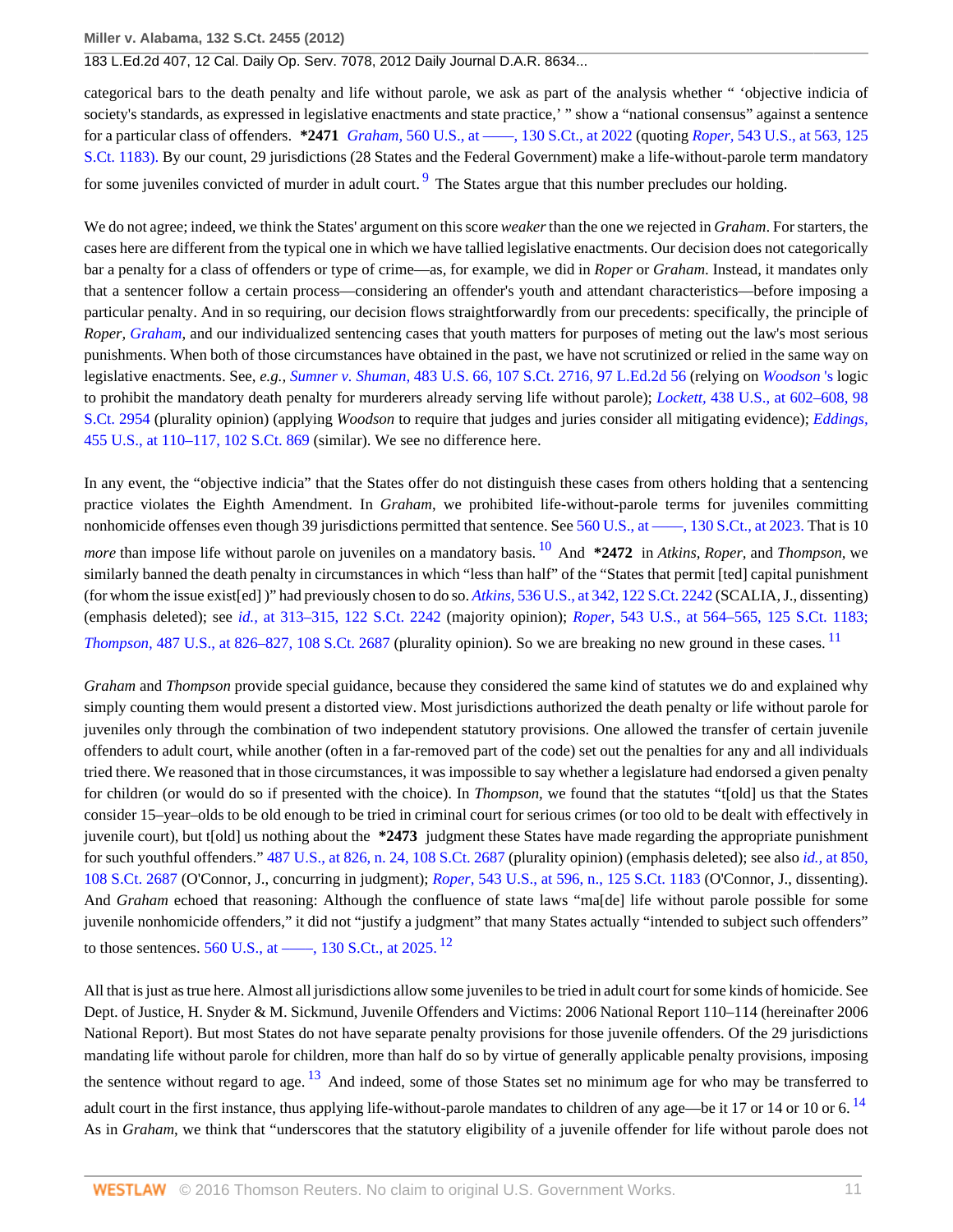indicate that the penalty has been endorsed through deliberate, express, and full legislative consideration."  $560$  U.S., at  $-$ [130 S.Ct., at 2026.](http://www.westlaw.com/Link/Document/FullText?findType=Y&serNum=2022052221&pubNum=708&originatingDoc=Iec8a7df1beb611e1b343c837631e1747&refType=RP&fi=co_pp_sp_708_2026&originationContext=document&vr=3.0&rs=cblt1.0&transitionType=DocumentItem&contextData=(sc.Search)#co_pp_sp_708_2026) That Alabama and Arkansas can count to 29 by including these possibly (or probably) inadvertent legislative outcomes does not preclude our determination that mandatory life without parole for juveniles violates the Eighth Amendment.

# <span id="page-11-0"></span>**\*2474** B

<span id="page-11-1"></span>Nor does the presence of discretion in some jurisdictions' transfer statutes aid the States here. Alabama and Arkansas initially ignore that many States use mandatory transfer systems: A juvenile of a certain age who has committed a specified offense will be tried in adult court, regardless of any individualized circumstances. Of the 29 relevant jurisdictions, about half place at least some juvenile homicide offenders in adult court automatically, with no apparent opportunity to seek transfer to juvenile court. <sup>[15](#page-24-4)</sup> Moreover, several States at times lodge this decision exclusively in the hands of prosecutors, again with no statutory mechanism for judicial reevaluation. <sup>[16](#page-24-5)</sup> And those "prosecutorial discretion laws are usually silent regarding standards, protocols, or appropriate considerations for decisionmaking." Dept. of Justice, Office of Juvenile Justice and Delinquency Prevention, P. Griffin, S. Addie, B. Adams, & K. Firestine, Trying Juveniles as Adults: An Analysis of State Transfer Laws and Reporting 5 (2011).

Even when States give transfer-stage discretion to judges, it has limited utility. First, the decisionmaker typically will have only partial information at this early, pretrial stage about either the child or the circumstances of his offense. Miller's case provides an example. As noted earlier, see n. 3, *supra,* the juvenile court denied Miller's request for his own mental-health expert at the transfer hearing, and the appeals court affirmed on the ground that Miller was not then entitled to the protections and services he would receive at trial. See No. CR–03–0915, at 3–4 (unpublished memorandum). But by then, of course, the expert's testimony could not change the sentence; whatever she said in mitigation, the mandatory life-without-parole prison term would kick in. The key moment for the exercise of discretion is the transfer—and as Miller's case shows, the judge often does not know then what she will learn, about the offender or the offense, over the course of the proceedings.

Second and still more important, the question at transfer hearings may differ dramatically from the issue at a post-trial sentencing. Because many juvenile systems require that the offender be released at a particular age or after a certain number of years, transfer decisions often present a choice between extremes: light punishment as a child or standard sentencing as an adult (here, life without parole). In many States, for example, a child convicted in juvenile court must be released from custody by the age of 21. See, *e.g.,* [Ala.Code § 12–15–117\(a\)](http://www.westlaw.com/Link/Document/FullText?findType=L&pubNum=1000002&cite=ALSTS12-15-117&originatingDoc=Iec8a7df1beb611e1b343c837631e1747&refType=SP&originationContext=document&vr=3.0&rs=cblt1.0&transitionType=DocumentItem&contextData=(sc.Search)#co_pp_8b3b0000958a4) (Cum. Supp. 2011); see generally 2006 National Report 103 (noting limitations on the length of juvenile court sanctions). Discretionary sentencing in adult court would provide different options: There, a judge or jury could choose, rather than a life-without-parole sentence, a lifetime prison term *with* the possibility **\*2475** of parole or a lengthy term of years. It is easy to imagine a judge deciding that a minor deserves a (much) harsher sentence than he would receive in juvenile court, while still not thinking life-without-parole appropriate. For that reason, the discretion available to a judge at the transfer stage cannot substitute for discretion at post-trial sentencing in adult court—and so cannot satisfy the Eighth Amendment.

# IV

*Graham*, *Roper,* and our individualized sentencing decisions make clear that a judge or jury must have the opportunity to consider mitigating circumstances before imposing the harshest possible penalty for juveniles. By requiring that all children convicted of homicide receive lifetime incarceration without possibility of parole, regardless of their age and agerelated characteristics and the nature of their crimes, the mandatory sentencing schemes before us violate this principle of proportionality, and so the Eighth Amendment's ban on cruel and unusual punishment. We accordingly reverse the judgments of the Arkansas Supreme Court and Alabama Court of Criminal Appeals and remand the cases for further proceedings not inconsistent with this opinion.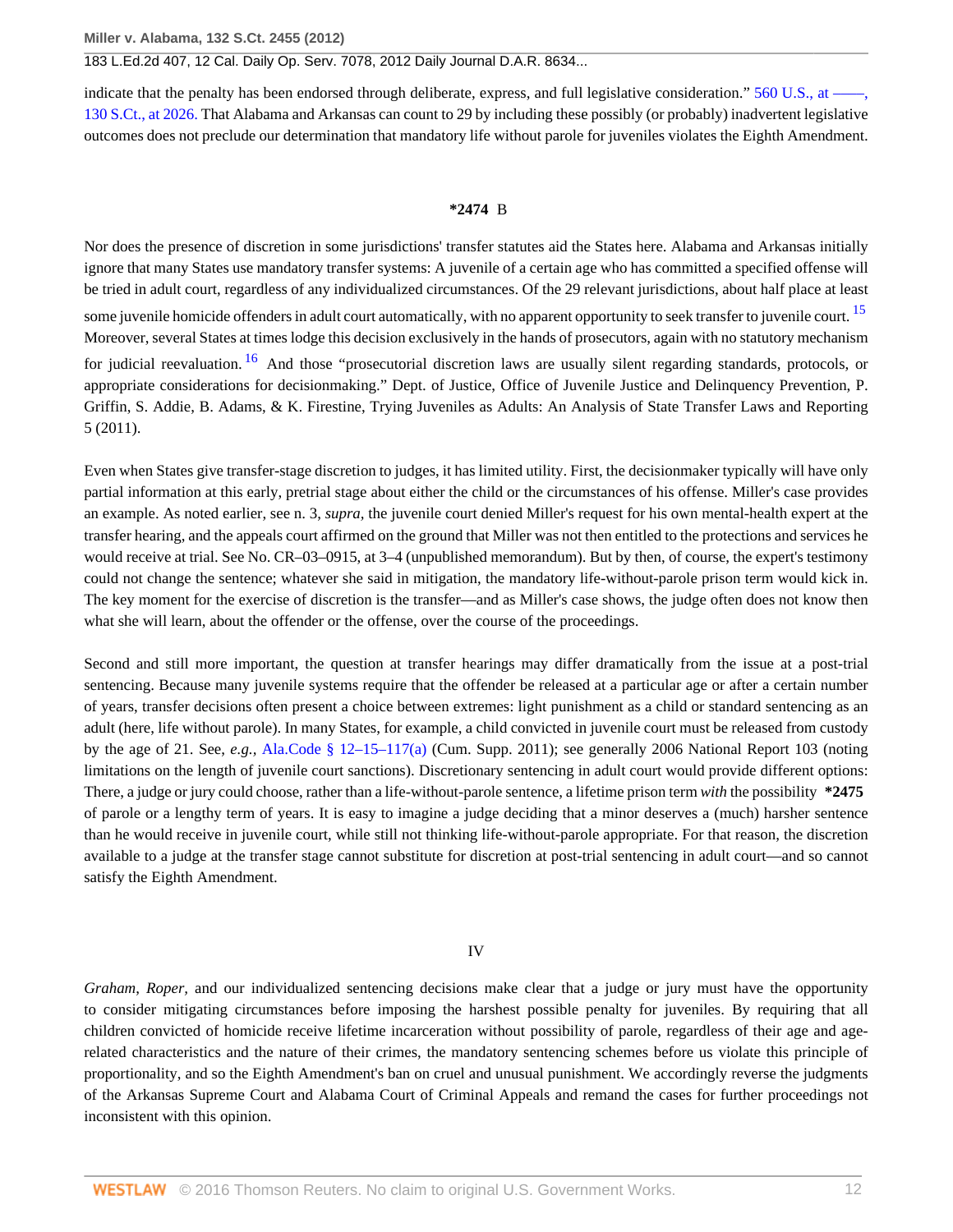*It is so ordered*.

Justice [BREYER](http://www.westlaw.com/Link/Document/FullText?findType=h&pubNum=176284&cite=0254766801&originatingDoc=Iec8a7df1beb611e1b343c837631e1747&refType=RQ&originationContext=document&vr=3.0&rs=cblt1.0&transitionType=DocumentItem&contextData=(sc.Search)), with whom Justice [SOTOMAYOR](http://www.westlaw.com/Link/Document/FullText?findType=h&pubNum=176284&cite=0145172701&originatingDoc=Iec8a7df1beb611e1b343c837631e1747&refType=RQ&originationContext=document&vr=3.0&rs=cblt1.0&transitionType=DocumentItem&contextData=(sc.Search)) joins, concurring.

I join the Court's opinion in full. I add that, if the State continues to seek a sentence of life without the possibility of parole for Kuntrell Jackson, there will have to be a determination whether Jackson "kill[ed] or intend[ed] to kill" the robbery victim. *Graham v. Florida,* [560 U.S. 48, ––––, 130 S.Ct. 2011, 2027, 176 L.Ed.2d 825 \(2010\).](http://www.westlaw.com/Link/Document/FullText?findType=Y&serNum=2022052221&pubNum=708&originatingDoc=Iec8a7df1beb611e1b343c837631e1747&refType=RP&fi=co_pp_sp_708_2027&originationContext=document&vr=3.0&rs=cblt1.0&transitionType=DocumentItem&contextData=(sc.Search)#co_pp_sp_708_2027) In my view, without such a finding, the Eighth Amendment as interpreted in *Graham* forbids sentencing Jackson to such a sentence, regardless of whether its application is mandatory or discretionary under state law.

In *Graham* we said that "when compared to an adult murderer, a juvenile offender *who did not kill or intend to kill* has a twice diminished moral culpability." *[Ibid.](http://www.westlaw.com/Link/Document/FullText?findType=Y&serNum=2022052221&originatingDoc=Iec8a7df1beb611e1b343c837631e1747&refType=RP&originationContext=document&vr=3.0&rs=cblt1.0&transitionType=DocumentItem&contextData=(sc.Search))* (emphasis added). For one thing, "compared to adults, juveniles have a lack of maturity and an underdeveloped sense of responsibility; they are more vulnerable or susceptible to negative influences and outside pressures, including peer pressure; and their characters are not as well formed." *Id.,* [at ––––, 130 S.Ct., at 2026](http://www.westlaw.com/Link/Document/FullText?findType=Y&serNum=2022052221&pubNum=708&originatingDoc=Iec8a7df1beb611e1b343c837631e1747&refType=RP&originationContext=document&vr=3.0&rs=cblt1.0&transitionType=DocumentItem&contextData=(sc.Search)) (internal quotation marks omitted). See also *ibid.* ("[P]sychology and brain science continue to show fundamental differences between juvenile and adult minds" making their actions "less likely to be evidence of 'irretrievably depraved character' than are the actions of adults" (quoting *Roper v. Simmons,* [543 U.S. 551, 570, 125 S.Ct. 1183, 161 L.Ed.2d 1 \(2005\)](http://www.westlaw.com/Link/Document/FullText?findType=Y&serNum=2006291922&pubNum=0000708&originatingDoc=Iec8a7df1beb611e1b343c837631e1747&refType=RP&originationContext=document&vr=3.0&rs=cblt1.0&transitionType=DocumentItem&contextData=(sc.Search)))); *ante,* at 2464. For another thing, *Graham* recognized that lack of intent normally diminishes the "moral culpability" that attaches to the crime in question, making those that do not intend to kill "categorically less deserving of the most serious forms of punishment than are murderers." [560 U.S., at ––––, 130 S.Ct., at 2027](http://www.westlaw.com/Link/Document/FullText?findType=Y&serNum=2022052221&pubNum=0000708&originatingDoc=Iec8a7df1beb611e1b343c837631e1747&refType=RP&fi=co_pp_sp_708_2027&originationContext=document&vr=3.0&rs=cblt1.0&transitionType=DocumentItem&contextData=(sc.Search)#co_pp_sp_708_2027) (citing *Kennedy v. Louisiana,* [554 U.S. 407, 434–435, 128 S.Ct. 2641, 171](http://www.westlaw.com/Link/Document/FullText?findType=Y&serNum=2016379544&pubNum=0000708&originatingDoc=Iec8a7df1beb611e1b343c837631e1747&refType=RP&originationContext=document&vr=3.0&rs=cblt1.0&transitionType=DocumentItem&contextData=(sc.Search)) [L.Ed.2d 525 \(2008\);](http://www.westlaw.com/Link/Document/FullText?findType=Y&serNum=2016379544&pubNum=0000708&originatingDoc=Iec8a7df1beb611e1b343c837631e1747&refType=RP&originationContext=document&vr=3.0&rs=cblt1.0&transitionType=DocumentItem&contextData=(sc.Search)) *Enmund v. Florida,* [458 U.S. 782, 102 S.Ct. 3368, 73 L.Ed.2d 1140 \(1982\)](http://www.westlaw.com/Link/Document/FullText?findType=Y&serNum=1982130117&pubNum=0000708&originatingDoc=Iec8a7df1beb611e1b343c837631e1747&refType=RP&originationContext=document&vr=3.0&rs=cblt1.0&transitionType=DocumentItem&contextData=(sc.Search)); *[Tison v. Arizona,](http://www.westlaw.com/Link/Document/FullText?findType=Y&serNum=1987049862&pubNum=0000708&originatingDoc=Iec8a7df1beb611e1b343c837631e1747&refType=RP&originationContext=document&vr=3.0&rs=cblt1.0&transitionType=DocumentItem&contextData=(sc.Search))* 481 U.S. [137, 107 S.Ct. 1676, 95 L.Ed.2d 127 \(1987\)](http://www.westlaw.com/Link/Document/FullText?findType=Y&serNum=1987049862&pubNum=0000708&originatingDoc=Iec8a7df1beb611e1b343c837631e1747&refType=RP&originationContext=document&vr=3.0&rs=cblt1.0&transitionType=DocumentItem&contextData=(sc.Search))). And we concluded that, because of this "twice diminished moral culpability," the Eighth Amendment forbids the imposition upon juveniles of a sentence of life without parole for nonhomicide cases. *[Graham,](http://www.westlaw.com/Link/Document/FullText?findType=Y&serNum=2022052221&pubNum=708&originatingDoc=Iec8a7df1beb611e1b343c837631e1747&refType=RP&originationContext=document&vr=3.0&rs=cblt1.0&transitionType=DocumentItem&contextData=(sc.Search)) supra,* at ——, ——, 130 S.Ct., at 2027, 2034.

Given *[Graham](http://www.westlaw.com/Link/Document/FullText?findType=Y&serNum=2022052221&originatingDoc=Iec8a7df1beb611e1b343c837631e1747&refType=RP&originationContext=document&vr=3.0&rs=cblt1.0&transitionType=DocumentItem&contextData=(sc.Search))* 's reasoning, the kinds of homicide that can subject a juvenile offender **\*2476** to life without parole must exclude instances where the juvenile himself neither kills nor intends to kill the victim. Quite simply, if the juvenile either kills or intends to kill the victim, he lacks "twice diminished" responsibility. But where the juvenile neither kills nor intends to kill, both features emphasized in *Graham* as extenuating apply. The dissent itself here would permit life without parole for "juveniles who commit the worst types of murder," *post,* at 2480 (opinion of ROBERTS, C.J.), but that phrase does not readily fit the culpability of one who did not himself kill or intend to kill.

I recognize that in the context of felony-murder cases, the question of intent is a complicated one. The felony-murder doctrine traditionally attributes death caused in the course of a felony to all participants who intended to commit the felony, regardless of whether they killed or intended to kill. See 2 W. LaFave, Substantive Criminal Law §§ 14.5(a) and (c) (2d ed. 2003). This rule has been based on the idea of "transferred intent"; the defendant's intent to commit the felony satisfies the intent to kill required for murder. See S. Kadish, S. Schulhofer, & C. Streiker, Criminal Law and Its Processes 439 (8th ed. 2007); 2 C. Torcia, Wharton's Criminal Law § 147 (15th ed. 1994).

But in my opinion, this type of "transferred intent" is not sufficient to satisfy the intent to murder that could subject a juvenile to a sentence of life without parole. As an initial matter, this Court has made clear that this artificially constructed kind of intent does not count as intent for purposes of the Eighth Amendment. We do not rely on transferred intent in determining if an adult may receive the death penalty. Thus, the Constitution forbids imposing capital punishment upon an aider and abettor in a robbery, where that individual did not intend to kill and simply was "in the car by the side of the road ..., waiting to help the robbers escape." *Enmund, supra,* [at 788, 102 S.Ct. 3368.](http://www.westlaw.com/Link/Document/FullText?findType=Y&serNum=1982130117&pubNum=708&originatingDoc=Iec8a7df1beb611e1b343c837631e1747&refType=RP&originationContext=document&vr=3.0&rs=cblt1.0&transitionType=DocumentItem&contextData=(sc.Search)) Cf. *Tison, supra,* [at 157–158, 107 S.Ct. 1676](http://www.westlaw.com/Link/Document/FullText?findType=Y&serNum=1987049862&pubNum=708&originatingDoc=Iec8a7df1beb611e1b343c837631e1747&refType=RP&originationContext=document&vr=3.0&rs=cblt1.0&transitionType=DocumentItem&contextData=(sc.Search)) (capital punishment permissible for aider and abettor where kidnaping led to death because he was "actively involved" in every aspect of the kidnaping and his behavior showed "a reckless disregard for human life"). Given *Graham*, this holding applies to juvenile sentences of life without parole *a fortiori.* See *ante,* at 2466 – 2467. Indeed, even juveniles who meet the *Tison* standard of "reckless disregard"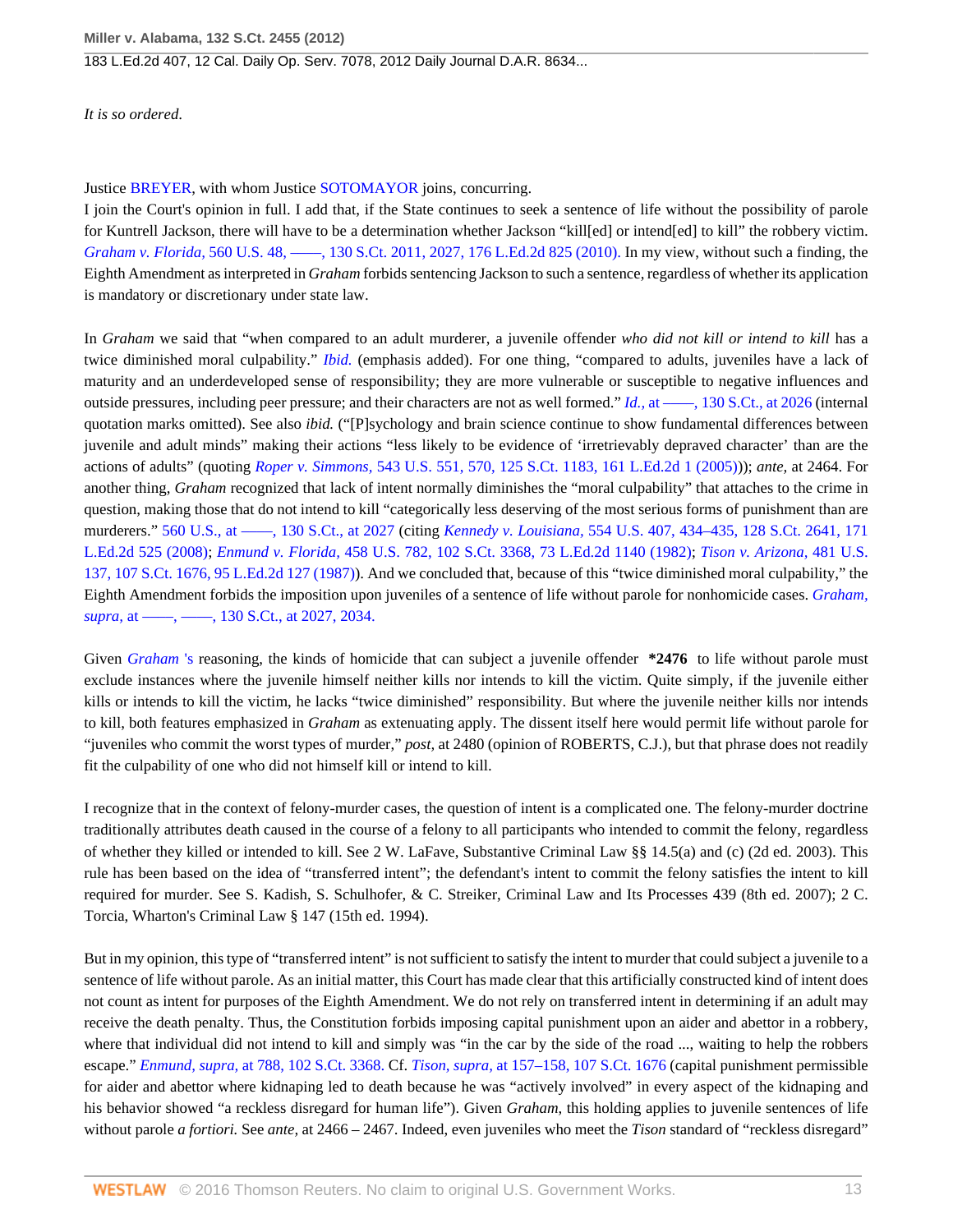183 L.Ed.2d 407, 12 Cal. Daily Op. Serv. 7078, 2012 Daily Journal D.A.R. 8634...

may not be eligible for life without parole. Rather, *Graham* dictates a clear rule: The only juveniles who may constitutionally be sentenced to life without parole are those convicted of homicide offenses who "kill or intend to kill." 560 U.S., at  $-$ [130 S.Ct., at 2027](http://www.westlaw.com/Link/Document/FullText?findType=Y&serNum=2022052221&pubNum=0000708&originatingDoc=Iec8a7df1beb611e1b343c837631e1747&refType=RP&fi=co_pp_sp_708_2027&originationContext=document&vr=3.0&rs=cblt1.0&transitionType=DocumentItem&contextData=(sc.Search)#co_pp_sp_708_2027).

Moreover, regardless of our law with respect to adults, there is no basis for imposing a sentence of life without parole upon a juvenile who did not himself kill or intend to kill. At base, the theory of transferring a defendant's intent is premised on the idea that one engaged in a dangerous felony should understand the risk that the victim of the felony could be killed, even by a confederate. See 2 LaFave, *supra,* § 14.5(c). Yet the ability to consider the full consequences of a course of action and to adjust one's conduct accordingly is precisely what we know juveniles lack capacity to do effectively. *Ante,* at 2464 – 2465. Justice Frankfurter cautioned, "Legal theories and their phrasing in other cases readily lead to fallacious reasoning if uncritically transferred to a determination of a State's duty toward children." *May v. Anderson,* [345 U.S. 528, 536, 73 S.Ct. 840, 97 L.Ed.](http://www.westlaw.com/Link/Document/FullText?findType=Y&serNum=1953118610&pubNum=0000708&originatingDoc=Iec8a7df1beb611e1b343c837631e1747&refType=RP&originationContext=document&vr=3.0&rs=cblt1.0&transitionType=DocumentItem&contextData=(sc.Search)) [1221 \(1953\)](http://www.westlaw.com/Link/Document/FullText?findType=Y&serNum=1953118610&pubNum=0000708&originatingDoc=Iec8a7df1beb611e1b343c837631e1747&refType=RP&originationContext=document&vr=3.0&rs=cblt1.0&transitionType=DocumentItem&contextData=(sc.Search)) (concurring opinion). To apply the doctrine of transferred intent here, where the juvenile did not kill, to sentence a juvenile **\*2477** to life without parole would involve such "fallacious reasoning." *Ibid.*

This is, as far as I can tell, precisely the situation present in Kuntrell Jackson's case. Jackson simply went along with older boys to rob a video store. On the way, he became aware that a confederate had a gun. He initially stayed outside the store, and went in briefly, saying something like "We ain't playin' " or " 'I thought you all was playin,' " before an older confederate shot and killed the store clerk. *Jackson v. State,* [359 Ark. 87, 91, 194 S.W.3d 757, 760 \(2004\)](http://www.westlaw.com/Link/Document/FullText?findType=Y&serNum=2005249383&pubNum=0004644&originatingDoc=Iec8a7df1beb611e1b343c837631e1747&refType=RP&fi=co_pp_sp_4644_760&originationContext=document&vr=3.0&rs=cblt1.0&transitionType=DocumentItem&contextData=(sc.Search)#co_pp_sp_4644_760). Crucially, the jury found him guilty of first-degree murder under a statute that permitted them to convict if, Jackson "attempted to commit or committed an aggravated robbery, and, in the course of that offense, he, or an accomplice, caused [the clerk's] death under circumstance manifesting extreme indifference to the value of human life." *Ibid.* See [Ark.Code Ann. § 5–10–101\(a\)\(1\)](http://www.westlaw.com/Link/Document/FullText?findType=L&pubNum=1000004&cite=ARSTS5-10-101&originatingDoc=Iec8a7df1beb611e1b343c837631e1747&refType=SP&originationContext=document&vr=3.0&rs=cblt1.0&transitionType=DocumentItem&contextData=(sc.Search)#co_pp_7b9b000044381) (1997); *ante,* at 2468. Thus, to be found guilty, Jackson did not need to kill the clerk (it is conceded he did not), nor did he need to have intent to kill or even "extreme indifference." As long as one of the teenage accomplices in the robbery acted with extreme indifference to the value of human life, Jackson could be convicted of capital murder. *Ibid.*

The upshot is that Jackson, who did not kill the clerk, might not have intended to do so either. See *[Jackson v. Norris,](http://www.westlaw.com/Link/Document/FullText?findType=Y&serNum=2024575372&pubNum=158&originatingDoc=Iec8a7df1beb611e1b343c837631e1747&refType=RP&originationContext=document&vr=3.0&rs=cblt1.0&transitionType=DocumentItem&contextData=(sc.Search))* 2011 [Ark. 49, at 10, 378S.W.3d 103](http://www.westlaw.com/Link/Document/FullText?findType=Y&serNum=2024575372&pubNum=158&originatingDoc=Iec8a7df1beb611e1b343c837631e1747&refType=RP&originationContext=document&vr=3.0&rs=cblt1.0&transitionType=DocumentItem&contextData=(sc.Search)) (Danielson, J., dissenting) ("[A]ny evidence of [Jackson's] intent to kill was severely lacking"). In that case, the Eighth Amendment simply forbids imposition of a life term without the possibility of parole. If, on remand, however, there is a finding that Jackson did intend to cause the clerk's death, the question remains open whether the Eighth Amendment prohibits the imposition of life without parole upon a juvenile in those circumstances as well. *Ante,* at 2469.

Chief Justice [ROBERTS](http://www.westlaw.com/Link/Document/FullText?findType=h&pubNum=176284&cite=0258116001&originatingDoc=Iec8a7df1beb611e1b343c837631e1747&refType=RQ&originationContext=document&vr=3.0&rs=cblt1.0&transitionType=DocumentItem&contextData=(sc.Search)), with whom Justice [SCALIA](http://www.westlaw.com/Link/Document/FullText?findType=h&pubNum=176284&cite=0254763301&originatingDoc=Iec8a7df1beb611e1b343c837631e1747&refType=RQ&originationContext=document&vr=3.0&rs=cblt1.0&transitionType=DocumentItem&contextData=(sc.Search)), Justice [THOMAS](http://www.westlaw.com/Link/Document/FullText?findType=h&pubNum=176284&cite=0216654601&originatingDoc=Iec8a7df1beb611e1b343c837631e1747&refType=RQ&originationContext=document&vr=3.0&rs=cblt1.0&transitionType=DocumentItem&contextData=(sc.Search)), and Justice [ALITO](http://www.westlaw.com/Link/Document/FullText?findType=h&pubNum=176284&cite=0153052401&originatingDoc=Iec8a7df1beb611e1b343c837631e1747&refType=RQ&originationContext=document&vr=3.0&rs=cblt1.0&transitionType=DocumentItem&contextData=(sc.Search)) join, dissenting.

Determining the appropriate sentence for a teenager convicted of murder presents grave and challenging questions of morality and social policy. Our role, however, is to apply the law, not to answer such questions. The pertinent law here is the Eighth Amendment to the Constitution, which prohibits "cruel and unusual punishments." Today, the Court invokes that Amendment to ban a punishment that the Court does not itself characterize as unusual, and that could not plausibly be described as such. I therefore dissent.

The parties agree that nearly 2,500 prisoners are presently serving life sentences without the possibility of parole for murders they committed before the age of 18. Brief for Petitioner in No. 10–9647, p. 62, n. 80 (Jackson Brief); Brief for Respondent in No. 10–9646, p. 30 (Alabama Brief). The Court accepts that over 2,000 of those prisoners received that sentence because it was mandated by a legislature. *Ante,* at 2471 – 2472, n. 10. And it recognizes that the Federal Government and most States impose such mandatory sentences. *Ante,* at 2470 – 2471. Put simply, if a 17–year–old is convicted of deliberately murdering an innocent victim, it is not "unusual" for the murderer to receive a mandatory sentence of life without parole. That reality should preclude finding that mandatory life imprisonment for juvenile killers violates the Eighth Amendment.

Our precedent supports this conclusion. When determining whether a punishment is cruel and unusual, this Court typically begins with " 'objective indicia of society's standards, as expressed in legislative enactments and state practice.' " *[Graham v.](http://www.westlaw.com/Link/Document/FullText?findType=Y&serNum=2022052221&pubNum=708&originatingDoc=Iec8a7df1beb611e1b343c837631e1747&refType=RP&fi=co_pp_sp_708_2022&originationContext=document&vr=3.0&rs=cblt1.0&transitionType=DocumentItem&contextData=(sc.Search)#co_pp_sp_708_2022)*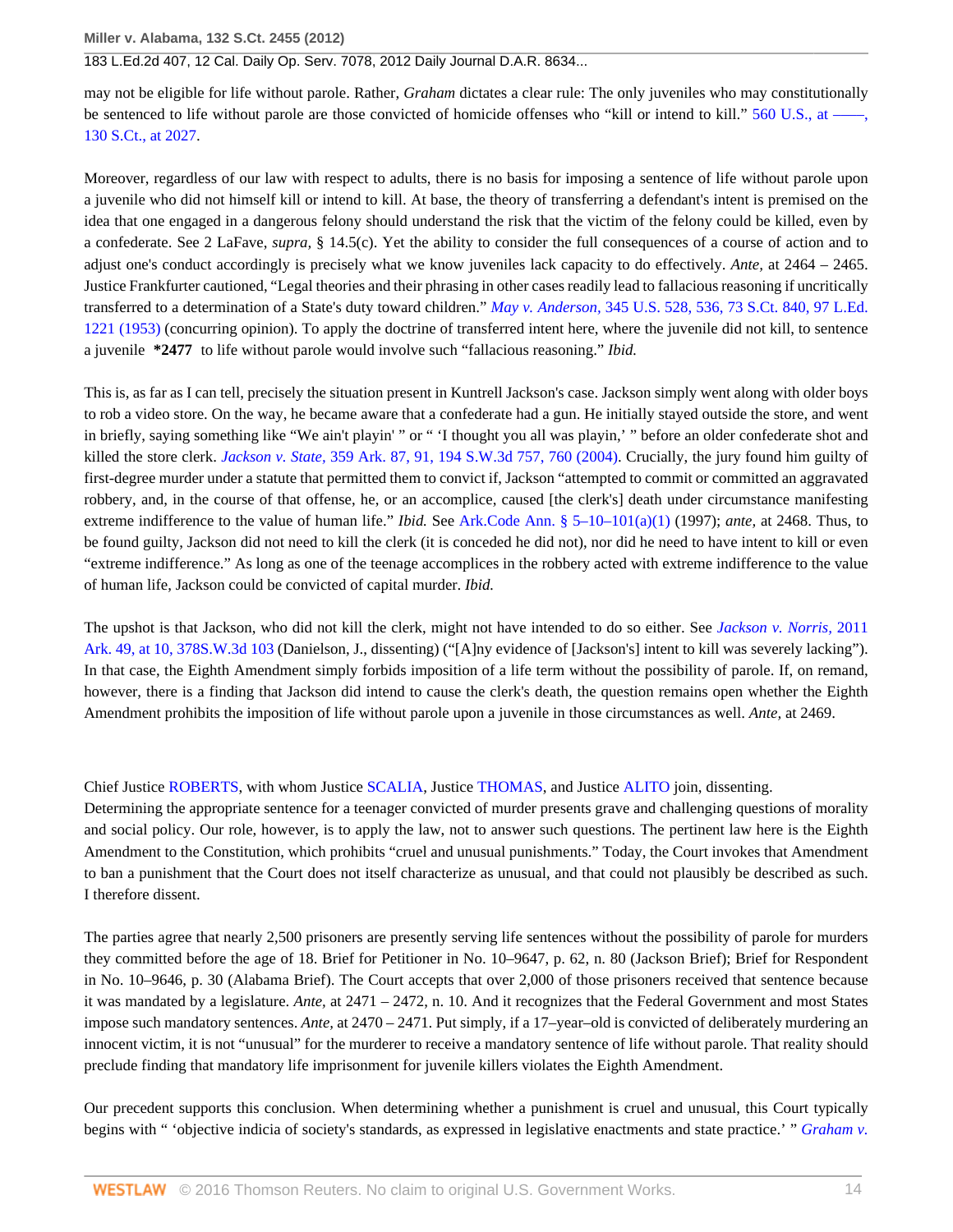183 L.Ed.2d 407, 12 Cal. Daily Op. Serv. 7078, 2012 Daily Journal D.A.R. 8634...

**\*2478** *Florida,* [560 U.S. ––––, ––––, 130 S.Ct. 2011, 2022, 176 L.Ed.2d 825 \(2010\);](http://www.westlaw.com/Link/Document/FullText?findType=Y&serNum=2022052221&pubNum=708&originatingDoc=Iec8a7df1beb611e1b343c837631e1747&refType=RP&fi=co_pp_sp_708_2022&originationContext=document&vr=3.0&rs=cblt1.0&transitionType=DocumentItem&contextData=(sc.Search)#co_pp_sp_708_2022) see also, *e.g., [Kennedy v. Louisiana,](http://www.westlaw.com/Link/Document/FullText?findType=Y&serNum=2016379544&pubNum=0000708&originatingDoc=Iec8a7df1beb611e1b343c837631e1747&refType=RP&originationContext=document&vr=3.0&rs=cblt1.0&transitionType=DocumentItem&contextData=(sc.Search))* 554 [U.S. 407, 422, 128 S.Ct. 2641, 171 L.Ed.2d 525 \(2008\)](http://www.westlaw.com/Link/Document/FullText?findType=Y&serNum=2016379544&pubNum=0000708&originatingDoc=Iec8a7df1beb611e1b343c837631e1747&refType=RP&originationContext=document&vr=3.0&rs=cblt1.0&transitionType=DocumentItem&contextData=(sc.Search)); *Roper v. Simmons,* [543 U.S. 551, 564, 125 S.Ct. 1183, 161 L.Ed.2d 1](http://www.westlaw.com/Link/Document/FullText?findType=Y&serNum=2006291922&pubNum=0000708&originatingDoc=Iec8a7df1beb611e1b343c837631e1747&refType=RP&originationContext=document&vr=3.0&rs=cblt1.0&transitionType=DocumentItem&contextData=(sc.Search)) [\(2005\).](http://www.westlaw.com/Link/Document/FullText?findType=Y&serNum=2006291922&pubNum=0000708&originatingDoc=Iec8a7df1beb611e1b343c837631e1747&refType=RP&originationContext=document&vr=3.0&rs=cblt1.0&transitionType=DocumentItem&contextData=(sc.Search)) We look to these "objective indicia" to ensure that we are not simply following our own subjective values or beliefs. *Gregg v. Georgia,* [428 U.S. 153, 173, 96 S.Ct. 2909, 49 L.Ed.2d 859 \(1976\)](http://www.westlaw.com/Link/Document/FullText?findType=Y&serNum=1976142447&pubNum=0000708&originatingDoc=Iec8a7df1beb611e1b343c837631e1747&refType=RP&originationContext=document&vr=3.0&rs=cblt1.0&transitionType=DocumentItem&contextData=(sc.Search)) (joint opinion of Stewart, Powell, and Stevens, JJ.). Such tangible evidence of societal standards enables us to determine whether there is a "consensus against" a given sentencing practice. *Graham, supra,* at ——, 130 S.Ct., at 2022–2023. If there is, the punishment may be regarded as "unusual." But when, as here, most States formally require and frequently impose the punishment in question, there is no objective basis for that conclusion.

Our Eighth Amendment cases have also said that we should take guidance from "evolving standards of decency that mark the progress of a maturing society." *Ante,* at 2463 (quoting *Estelle v. Gamble,* [429 U.S. 97, 102, 97 S.Ct. 285, 50 L.Ed.2d 251](http://www.westlaw.com/Link/Document/FullText?findType=Y&serNum=1976141341&pubNum=0000708&originatingDoc=Iec8a7df1beb611e1b343c837631e1747&refType=RP&originationContext=document&vr=3.0&rs=cblt1.0&transitionType=DocumentItem&contextData=(sc.Search)) [\(1976\);](http://www.westlaw.com/Link/Document/FullText?findType=Y&serNum=1976141341&pubNum=0000708&originatingDoc=Iec8a7df1beb611e1b343c837631e1747&refType=RP&originationContext=document&vr=3.0&rs=cblt1.0&transitionType=DocumentItem&contextData=(sc.Search)) internal quotation marks omitted). Mercy toward the guilty can be a form of decency, and a maturing society may abandon harsh punishments that it comes to view as unnecessary or unjust. But decency is not the same as leniency. A decent society protects the innocent from violence. A mature society may determine that this requires removing those guilty of the most heinous murders from its midst, both as protection for its other members and as a concrete expression of its standards of decency. As judges we have no basis for deciding that progress toward greater decency can move only in the direction of easing sanctions on the guilty.

In this case, there is little doubt about the direction of society's evolution: For most of the 20th century, American sentencing practices emphasized rehabilitation of the offender and the availability of parole. But by the 1980's, outcry against repeat offenders, broad disaffection with the rehabilitative model, and other factors led many legislatures to reduce or eliminate the possibility of parole, imposing longer sentences in order to punish criminals and prevent them from committing more crimes. See, *e.g.,* [Alschuler, The Changing Purposes of Criminal Punishment, 70 U. Chi. L.Rev. 1, 1–13 \(2003\)](http://www.westlaw.com/Link/Document/FullText?findType=Y&serNum=0294050262&pubNum=0003039&originatingDoc=Iec8a7df1beb611e1b343c837631e1747&refType=LR&originationContext=document&vr=3.0&rs=cblt1.0&transitionType=DocumentItem&contextData=(sc.Search)); see generally Crime and Public Policy (J. Wilson & J. Petersilia eds. 2011). Statutes establishing life without parole sentences in particular became more common in the past quarter century. See *Baze v. Rees,* [553 U.S. 35, 78, and n. 10, 128 S.Ct. 1520, 170 L.Ed.2d 420](http://www.westlaw.com/Link/Document/FullText?findType=Y&serNum=2015800858&pubNum=0000708&originatingDoc=Iec8a7df1beb611e1b343c837631e1747&refType=RP&originationContext=document&vr=3.0&rs=cblt1.0&transitionType=DocumentItem&contextData=(sc.Search)) [\(2008\)](http://www.westlaw.com/Link/Document/FullText?findType=Y&serNum=2015800858&pubNum=0000708&originatingDoc=Iec8a7df1beb611e1b343c837631e1747&refType=RP&originationContext=document&vr=3.0&rs=cblt1.0&transitionType=DocumentItem&contextData=(sc.Search)) (Stevens, J., concurring in judgment). And the parties agree that most States have changed their laws relatively recently to expose teenage murderers to mandatory life without parole. Jackson Brief 54–55; Alabama Brief 4–5.

The Court attempts to avoid the import of the fact that so many jurisdictions have embraced the sentencing practice at issue by comparing this case to the Court's prior Eighth Amendment cases. The Court notes that *Graham* found a punishment authorized in 39 jurisdictions unconstitutional, whereas the punishment it bans today is mandated in 10 fewer. *Ante,* at 2471. But *Graham* went to considerable lengths to show that although theoretically allowed in many States, the sentence at issue in that case was "exceedingly rare" in practice. 560 U.S., at ——, 130 S.Ct., at 2026. The Court explained that only 123 prisoners in the entire Nation were serving life without parole for nonhomicide crimes committed as juveniles, with more than half in a single State. It contrasted that with statistics showing nearly 400,000 juveniles were arrested for serious nonhomicide **\*2479** offenses in a single year. Based on the sentence's rarity despite the many opportunities to impose it, *Graham* concluded that there was a national consensus against life without parole for juvenile nonhomicide crimes. *Id.*, at ——, 130 S.Ct., at 2024–2026.

<span id="page-14-0"></span>Here the number of mandatory life without parole sentences for juvenile murderers, relative to the number of juveniles arrested for murder, is over 5,000 times higher than the corresponding number in *Graham*. There is thus nothing in this case like the evidence of national consensus in *Graham*. [1](#page-24-6)

<span id="page-14-1"></span>The Court disregards these numbers, claiming that the prevalence of the sentence in question results from the number of statutes requiring its imposition. *Ante,* at 2471 – 2472, n. 10. True enough. The sentence at issue is statutorily mandated life without parole. Such a sentence can only result from statutes requiring its imposition. In *Graham* the Court relied on the low number of actual sentences to explain why the high number of statutes allowing such sentences was not dispositive. Here, the Court excuses the high number of actual sentences by citing the high number of statutes imposing it. To say that a sentence may be considered unusual *because* so many legislatures approve it stands precedent on its head. [2](#page-25-0)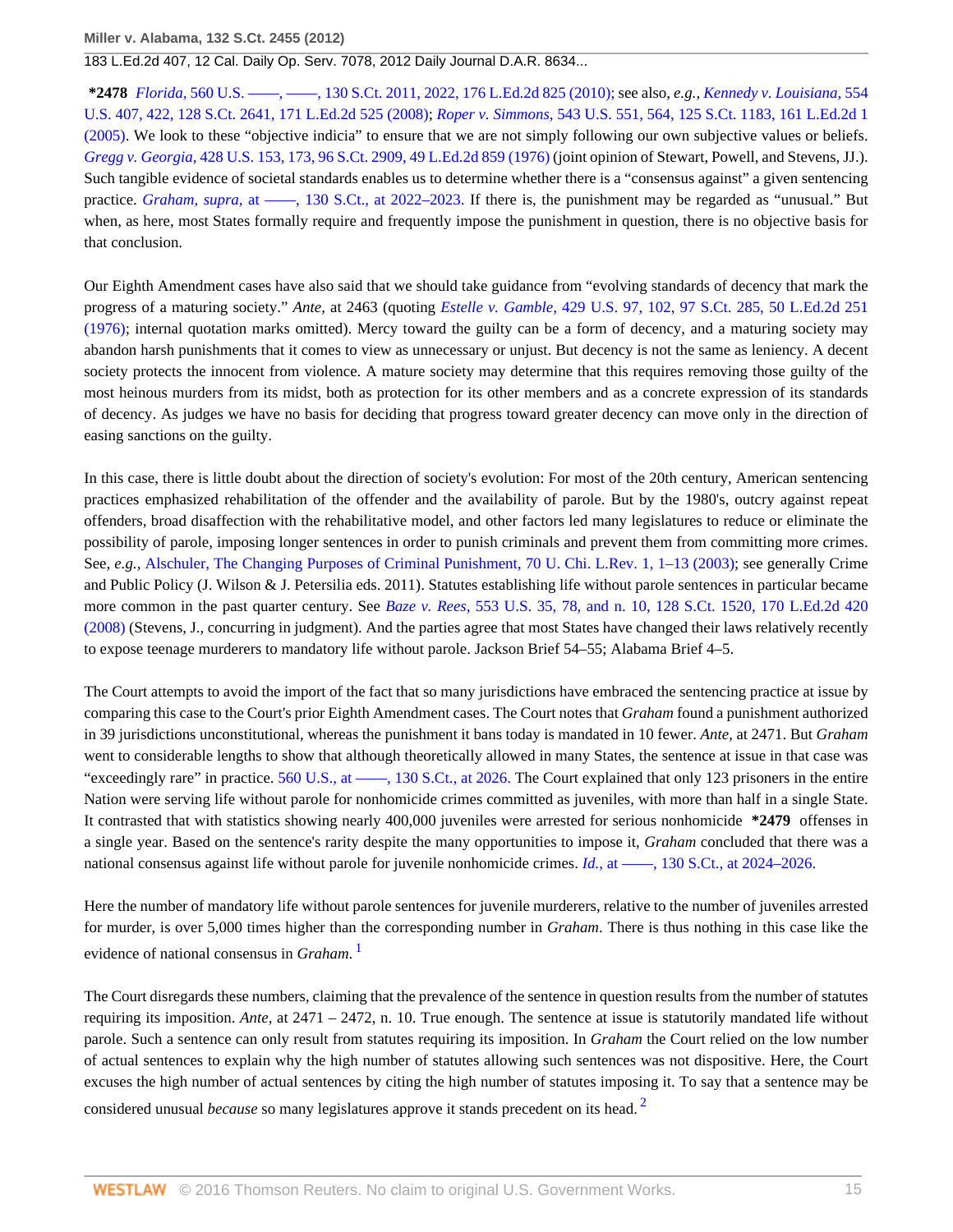### 183 L.Ed.2d 407, 12 Cal. Daily Op. Serv. 7078, 2012 Daily Journal D.A.R. 8634...

The Court also advances another reason for discounting the laws enacted by Congress and most state legislatures. Some of the jurisdictions that impose mandatory life without parole on juvenile murderers do so as a result of two statutes: one providing that juveniles charged with serious crimes may be tried as adults, and another generally mandating that those convicted of murder be imprisoned for life. According to the Court, our cases suggest that where the sentence results from the interaction of two such statutes, the legislature can be considered to have imposed the resulting sentences "inadvertent[ly]." *Ante,* at 2472 – 2474. The Court relies on *Graham* and *Thompson v. Oklahoma,* [487 U.S. 815, 826, n. 24, 108 S.Ct. 2687, 101 L.Ed.2d 702 \(1988\)](http://www.westlaw.com/Link/Document/FullText?findType=Y&serNum=1988084195&pubNum=0000708&originatingDoc=Iec8a7df1beb611e1b343c837631e1747&refType=RP&originationContext=document&vr=3.0&rs=cblt1.0&transitionType=DocumentItem&contextData=(sc.Search)) (plurality opinion), for the proposition that these laws are therefore not valid evidence of society's views on the punishment at issue.

It is a fair question whether this Court should ever assume a legislature is so ignorant of its own laws that it does not understand that two of them interact **\*2480** with each other, especially on an issue of such importance as the one before us. But in *Graham* and *Thompson* it was at least plausible as a practical matter. In *Graham*, the extreme rarity with which the sentence in question was imposed could suggest that legislatures did not really intend the inevitable result of the laws they passed. See [560 U.S.,](http://www.westlaw.com/Link/Document/FullText?findType=Y&serNum=2022052221&pubNum=708&originatingDoc=Iec8a7df1beb611e1b343c837631e1747&refType=RP&fi=co_pp_sp_708_2025&originationContext=document&vr=3.0&rs=cblt1.0&transitionType=DocumentItem&contextData=(sc.Search)#co_pp_sp_708_2025) [at ––––, 130 S.Ct., at 2025–2026.](http://www.westlaw.com/Link/Document/FullText?findType=Y&serNum=2022052221&pubNum=708&originatingDoc=Iec8a7df1beb611e1b343c837631e1747&refType=RP&fi=co_pp_sp_708_2025&originationContext=document&vr=3.0&rs=cblt1.0&transitionType=DocumentItem&contextData=(sc.Search)#co_pp_sp_708_2025) In *Thompson,* the sentencing practice was even rarer—only 20 defendants had received it in the last century. [487 U.S., at 832, 108 S.Ct. 2687](http://www.westlaw.com/Link/Document/FullText?findType=Y&serNum=1988084195&pubNum=0000708&originatingDoc=Iec8a7df1beb611e1b343c837631e1747&refType=RP&originationContext=document&vr=3.0&rs=cblt1.0&transitionType=DocumentItem&contextData=(sc.Search)) (plurality opinion). Perhaps under those facts it could be argued that the legislature was not fully aware that a teenager could receive the particular sentence in question. But here the widespread and recent imposition of the sentence makes it implausible to characterize this sentencing practice as a collateral consequence of legislative ignorance. [3](#page-25-1)

<span id="page-15-0"></span>Nor do we display our usual respect for elected officials by asserting that legislators have *accidentally* required 2,000 teenagers to spend the rest of their lives in jail. This is particularly true given that our well-publicized decision in *Graham* alerted legislatures to the possibility that teenagers were subject to life with parole only because of legislative inadvertence. I am aware of no effort in the wake of *Graham* to correct any supposed legislative oversight. Indeed, in amending its laws in response to *Graham* one legislature made especially clear that it *does* intend juveniles who commit first-degree murder to receive mandatory life without parole. See [Iowa Code Ann. § 902.1](http://www.westlaw.com/Link/Document/FullText?findType=L&pubNum=1000256&cite=IASTS902.1&originatingDoc=Iec8a7df1beb611e1b343c837631e1747&refType=LQ&originationContext=document&vr=3.0&rs=cblt1.0&transitionType=DocumentItem&contextData=(sc.Search)) (West Cum. Supp. 2012).

In the end, the Court does not actually conclude that mandatory life sentences for juvenile murderers are unusual. It instead claims that precedent "leads to" today's decision, primarily relying on *Graham* and *[Roper](http://www.westlaw.com/Link/Document/FullText?findType=Y&serNum=2006291922&originatingDoc=Iec8a7df1beb611e1b343c837631e1747&refType=RP&originationContext=document&vr=3.0&rs=cblt1.0&transitionType=DocumentItem&contextData=(sc.Search))*. *Ante,* at 2464. Petitioners argue that the reasoning of those cases "compels" finding in their favor. Jackson Brief 34. The Court is apparently unwilling to go so far, asserting only that precedent points in that direction. But today's decision invalidates the laws of dozens of legislatures and Congress. This Court is not easily led to such a result. See, *e.g., United States v. Harris,* [106 U.S. 629, 635, 1 S.Ct. 601,](http://www.westlaw.com/Link/Document/FullText?findType=Y&serNum=1883180022&pubNum=0000708&originatingDoc=Iec8a7df1beb611e1b343c837631e1747&refType=RP&originationContext=document&vr=3.0&rs=cblt1.0&transitionType=DocumentItem&contextData=(sc.Search)) [27 L.Ed. 290 \(1883\)](http://www.westlaw.com/Link/Document/FullText?findType=Y&serNum=1883180022&pubNum=0000708&originatingDoc=Iec8a7df1beb611e1b343c837631e1747&refType=RP&originationContext=document&vr=3.0&rs=cblt1.0&transitionType=DocumentItem&contextData=(sc.Search)) (courts must presume an Act of Congress is constitutional "unless the lack of constitutional authority ... is clearly demonstrated"). Because the Court does not rely on the Eighth Amendment's text or objective evidence of society's standards, its analysis of precedent alone must bear the "heavy burden [that] rests on those who would attack the judgment of the representatives of the people." *Gregg,* [428 U.S., at 175, 96 S.Ct. 2909.](http://www.westlaw.com/Link/Document/FullText?findType=Y&serNum=1976142447&pubNum=708&originatingDoc=Iec8a7df1beb611e1b343c837631e1747&refType=RP&originationContext=document&vr=3.0&rs=cblt1.0&transitionType=DocumentItem&contextData=(sc.Search)) If the Court is unwilling to say that precedent compels today's decision, perhaps it should reconsider that decision.

In any event, the Court's holding does not follow from *Roper* and *Graham*. Those cases undoubtedly stand for the proposition that teenagers are less mature, less responsible, and less fixed in their ways than adults—not that a Supreme Court case was needed to establish that. What they do not stand for, and do not even suggest, is that legislators—who also know that teenagers are different from adults—may not require life without parole for juveniles who commit the worst types of murder.

That *Graham* does not imply today's result could not be clearer. In barring life **\*2481** without parole for juvenile nonhomicide offenders, *Graham* stated that "[t]here is a line 'between homicide and other serious violent offenses against the individual.' " [560 U.S., at ––––, 130 S.Ct., at 2027](http://www.westlaw.com/Link/Document/FullText?findType=Y&serNum=2022052221&pubNum=0000708&originatingDoc=Iec8a7df1beb611e1b343c837631e1747&refType=RP&fi=co_pp_sp_708_2027&originationContext=document&vr=3.0&rs=cblt1.0&transitionType=DocumentItem&contextData=(sc.Search)#co_pp_sp_708_2027) (quoting *Kennedy,* [554 U.S., at 438, 128 S.Ct. 2641\).](http://www.westlaw.com/Link/Document/FullText?findType=Y&serNum=2016379544&pubNum=708&originatingDoc=Iec8a7df1beb611e1b343c837631e1747&refType=RP&originationContext=document&vr=3.0&rs=cblt1.0&transitionType=DocumentItem&contextData=(sc.Search)) The whole point of drawing a line between one issue and another is to say that they are different and should be treated differently. In other words, the two are in different categories. Which *Graham* also said: "defendants who do not kill, intend to kill, or foresee that life will be taken are *categorically* less deserving of the most serious forms of punishment than are murderers." 560 U.S., at ——, 130 S.Ct., at 2027 (emphasis added). Of course, to be especially clear that what is said about one issue does not apply to another, one could say that the two issues cannot be compared. *Graham* said that too: "Serious nonhomicide crimes ... cannot be compared to murder."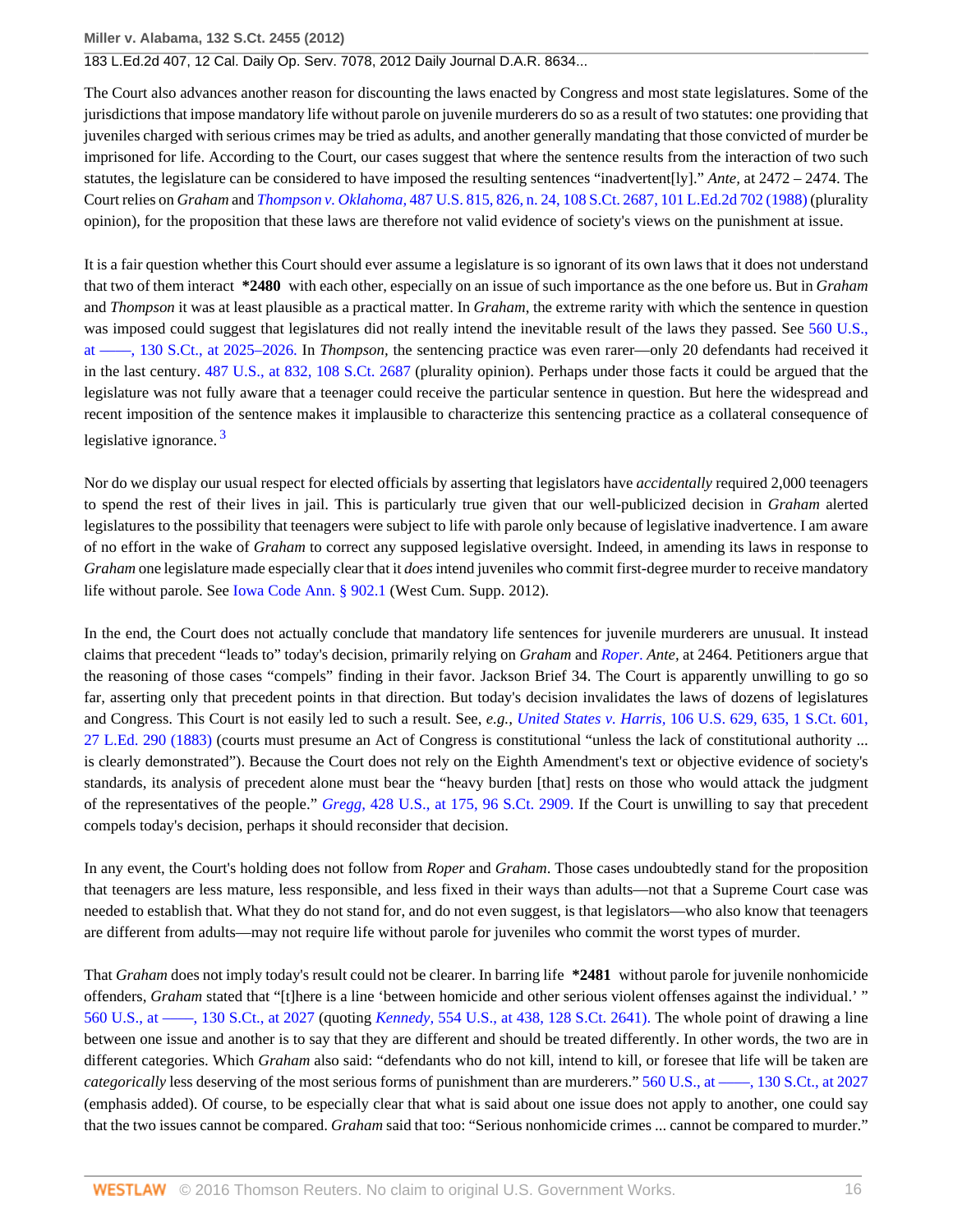183 L.Ed.2d 407, 12 Cal. Daily Op. Serv. 7078, 2012 Daily Journal D.A.R. 8634...

*[Ibid.](http://www.westlaw.com/Link/Document/FullText?findType=Y&serNum=2022052221&originatingDoc=Iec8a7df1beb611e1b343c837631e1747&refType=RP&originationContext=document&vr=3.0&rs=cblt1.0&transitionType=DocumentItem&contextData=(sc.Search))* (internal quotation marks omitted). A case that expressly puts an issue in a different category from its own subject, draws a line between the two, and states that the two should not be compared, cannot fairly be said to control that issue.

*Roper* provides even less support for the Court's holding. In that case, the Court held that the death penalty could not be imposed for offenses committed by juveniles, no matter how serious their crimes. In doing so, *Roper* also set itself in a different category than this case, by expressly invoking "special" Eighth Amendment analysis for death penalty cases. [543 U.S., at 568–569, 125](http://www.westlaw.com/Link/Document/FullText?findType=Y&serNum=2006291922&pubNum=708&originatingDoc=Iec8a7df1beb611e1b343c837631e1747&refType=RP&originationContext=document&vr=3.0&rs=cblt1.0&transitionType=DocumentItem&contextData=(sc.Search)) [S.Ct. 1183.](http://www.westlaw.com/Link/Document/FullText?findType=Y&serNum=2006291922&pubNum=708&originatingDoc=Iec8a7df1beb611e1b343c837631e1747&refType=RP&originationContext=document&vr=3.0&rs=cblt1.0&transitionType=DocumentItem&contextData=(sc.Search)) But more importantly, *Roper* reasoned that the death penalty was not needed to deter juvenile murderers in part because "life imprisonment without the possibility of parole" was available. *Id.,* [at 572, 125 S.Ct. 1183.](http://www.westlaw.com/Link/Document/FullText?findType=Y&serNum=2006291922&pubNum=708&originatingDoc=Iec8a7df1beb611e1b343c837631e1747&refType=RP&originationContext=document&vr=3.0&rs=cblt1.0&transitionType=DocumentItem&contextData=(sc.Search)) In a classic bait and switch, the Court now tells state legislatures that—*[Roper](http://www.westlaw.com/Link/Document/FullText?findType=Y&serNum=2006291922&originatingDoc=Iec8a7df1beb611e1b343c837631e1747&refType=RP&originationContext=document&vr=3.0&rs=cblt1.0&transitionType=DocumentItem&contextData=(sc.Search))* 's promise notwithstanding—they do not have power to guarantee that once someone commits a heinous murder, he will never do so again. It would be enough if today's decision proved Justice SCALIA's prescience in writing that *[Roper](http://www.westlaw.com/Link/Document/FullText?findType=Y&serNum=2006291922&originatingDoc=Iec8a7df1beb611e1b343c837631e1747&refType=RP&originationContext=document&vr=3.0&rs=cblt1.0&transitionType=DocumentItem&contextData=(sc.Search))* 's "reassurance ... gives little comfort." *Id.,* [at 623, 125 S.Ct. 1183](http://www.westlaw.com/Link/Document/FullText?findType=Y&serNum=2006291922&pubNum=708&originatingDoc=Iec8a7df1beb611e1b343c837631e1747&refType=RP&originationContext=document&vr=3.0&rs=cblt1.0&transitionType=DocumentItem&contextData=(sc.Search)) (dissenting opinion). To claim that *Roper* actually "leads to" revoking its own reassurance surely goes too far.

Today's decision does not offer *Roper* and *[Graham](http://www.westlaw.com/Link/Document/FullText?findType=Y&serNum=2022052221&originatingDoc=Iec8a7df1beb611e1b343c837631e1747&refType=RP&originationContext=document&vr=3.0&rs=cblt1.0&transitionType=DocumentItem&contextData=(sc.Search))* 's false promises of restraint. Indeed, the Court's opinion suggests that it is merely a way station on the path to further judicial displacement of the legislative role in prescribing appropriate punishment for crime. The Court's analysis focuses on the mandatory nature of the sentences in this case. See *ante,* at 2466 – 2469. But then—although doing so is entirely unnecessary to the rule it announces—the Court states that even when a life without parole sentence is not mandatory, "we think appropriate occasions for sentencing juveniles to this harshest possible penalty will be uncommon." *Ante,* at 2469. Today's holding may be limited to mandatory sentences, but the Court has already announced that discretionary life without parole for juveniles should be "uncommon"—or, to use a common synonym, "unusual."

Indeed, the Court's gratuitous prediction appears to be nothing other than an invitation to overturn life without parole sentences imposed by juries and trial judges. If that invitation is widely accepted and such sentences for juvenile offenders do in fact become "uncommon," the Court will have bootstrapped its way to declaring that the Eighth Amendment absolutely prohibits them.

This process has no discernible end point—or at least none consistent with our Nation's legal traditions. *Roper* and *Graham* **\*2482** attempted to limit their reasoning to the circumstances they addressed—*[Roper](http://www.westlaw.com/Link/Document/FullText?findType=Y&serNum=2006291922&originatingDoc=Iec8a7df1beb611e1b343c837631e1747&refType=RP&originationContext=document&vr=3.0&rs=cblt1.0&transitionType=DocumentItem&contextData=(sc.Search))* to the death penalty, and *Graham* to nonhomicide crimes. Having cast aside those limits, the Court cannot now offer a credible substitute, and does not even try. After all, the Court tells us, "none of what [*Graham* ] said about children ... is crime-specific." *Ante,* at 2465. The principle behind today's decision seems to be only that because juveniles are different from adults, they must be sentenced differently. See *ante*, at 2467 – 2469. There is no clear reason that principle would not bar all mandatory sentences for juveniles, or any juvenile sentence as harsh as what a similarly situated adult would receive. Unless confined, the only stopping point for the Court's analysis would be never permitting juvenile offenders to be tried as adults. Learning that an Amendment that bars only "unusual" punishments requires the abolition of this uniformly established practice would be startling indeed.

\* \* \*

It is a great tragedy when a juvenile commits murder—most of all for the innocent victims. But also for the murderer, whose life has gone so wrong so early. And for society as well, which has lost one or more of its members to deliberate violence, and must harshly punish another. In recent years, our society has moved toward requiring that the murderer, his age notwithstanding, be imprisoned for the remainder of his life. Members of this Court may disagree with that choice. Perhaps science and policy suggest society should show greater mercy to young killers, giving them a greater chance to reform themselves at the risk that they will kill again. See *ante,* at 2464 – 2466. But that is not our decision to make. Neither the text of the Constitution nor our precedent prohibits legislatures from requiring that juvenile murderers be sentenced to life without parole. I respectfully dissent.

# Justice [THOMAS,](http://www.westlaw.com/Link/Document/FullText?findType=h&pubNum=176284&cite=0216654601&originatingDoc=Iec8a7df1beb611e1b343c837631e1747&refType=RQ&originationContext=document&vr=3.0&rs=cblt1.0&transitionType=DocumentItem&contextData=(sc.Search)) with whom Justice [SCALIA](http://www.westlaw.com/Link/Document/FullText?findType=h&pubNum=176284&cite=0254763301&originatingDoc=Iec8a7df1beb611e1b343c837631e1747&refType=RQ&originationContext=document&vr=3.0&rs=cblt1.0&transitionType=DocumentItem&contextData=(sc.Search)) joins, dissenting.

Today, the Court holds that "mandatory life without parole for those under the age of 18 at the time of their crimes violates the Eighth Amendment's prohibition on 'cruel and unusual punishments.' " *Ante,* at 2460. To reach that result, the Court relies on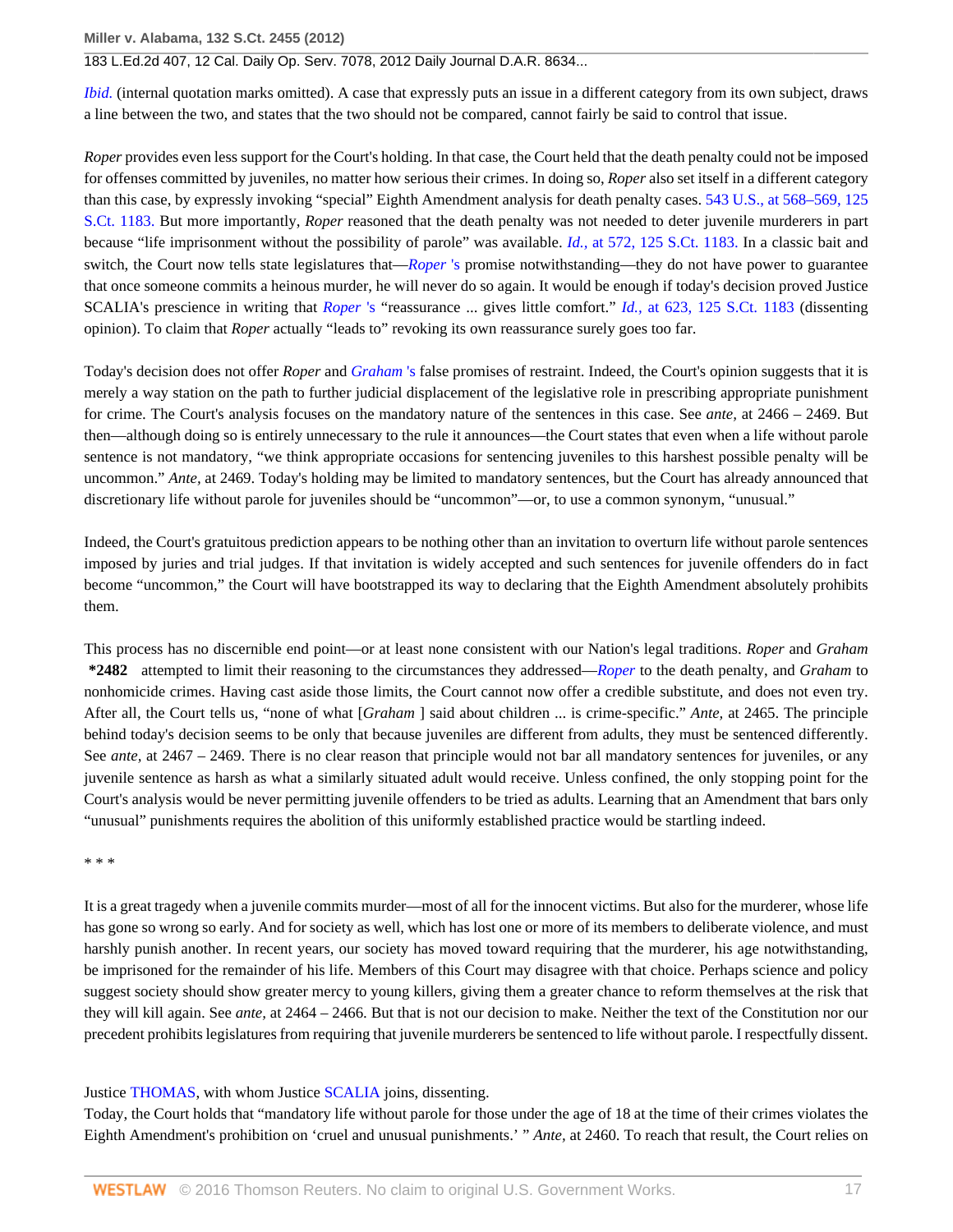<span id="page-17-0"></span>two lines of precedent. The first involves the categorical prohibition of certain punishments for specified classes of offenders. The second requires individualized sentencing in the capital punishment context. Neither line is consistent with the original understanding of the Cruel and Unusual Punishments Clause. The Court compounds its errors by combining these lines of precedent and extending them to reach a result that is even less legitimate than the foundation on which it is built. Because the Court upsets the legislatively enacted sentencing regimes of 29 jurisdictions without constitutional warrant, I respectfully  $dissent$ <sup>[1](#page-25-2)</sup>

I

The Court first relies on its cases "adopt[ing] categorical bans on sentencing practices based on mismatches between the culpability of a class of offenders and the severity of a penalty." *Ante,* at 2463. Of these categorical proportionality cases, the Court places particular emphasis on *Roper v. Simmons,* [543 U.S. 551, 125 S.Ct. 1183, 161 L.Ed.2d 1 \(2005\)](http://www.westlaw.com/Link/Document/FullText?findType=Y&serNum=2006291922&pubNum=0000708&originatingDoc=Iec8a7df1beb611e1b343c837631e1747&refType=RP&originationContext=document&vr=3.0&rs=cblt1.0&transitionType=DocumentItem&contextData=(sc.Search)), and *[Graham v.](http://www.westlaw.com/Link/Document/FullText?findType=Y&serNum=2022052221&pubNum=0000708&originatingDoc=Iec8a7df1beb611e1b343c837631e1747&refType=RP&originationContext=document&vr=3.0&rs=cblt1.0&transitionType=DocumentItem&contextData=(sc.Search)) Florida,* [560 U.S. 48, 130 S.Ct. 2011, 176 L.Ed.2d 825 \(2010\)](http://www.westlaw.com/Link/Document/FullText?findType=Y&serNum=2022052221&pubNum=0000708&originatingDoc=Iec8a7df1beb611e1b343c837631e1747&refType=RP&originationContext=document&vr=3.0&rs=cblt1.0&transitionType=DocumentItem&contextData=(sc.Search)). In *Roper,* the Court held that the Constitution prohibits the execution of an offender who was under 18 at the time of his offense. **\*2483** [543 U.S., at 578, 125 S.Ct. 1183.](http://www.westlaw.com/Link/Document/FullText?findType=Y&serNum=2006291922&pubNum=708&originatingDoc=Iec8a7df1beb611e1b343c837631e1747&refType=RP&originationContext=document&vr=3.0&rs=cblt1.0&transitionType=DocumentItem&contextData=(sc.Search)) The *Roper* Court looked to, among other things, its own sense of parental intuition and "scientific and sociological studies" to conclude that offenders under the age of 18 "cannot with reliability be classified among the worst offenders." *Id.,* [at 569, 125 S.Ct. 1183.](http://www.westlaw.com/Link/Document/FullText?findType=Y&serNum=2006291922&pubNum=708&originatingDoc=Iec8a7df1beb611e1b343c837631e1747&refType=RP&originationContext=document&vr=3.0&rs=cblt1.0&transitionType=DocumentItem&contextData=(sc.Search)) In *Graham*, the Court relied on similar considerations to conclude that the Constitution prohibits a life-without-parole sentence for a nonhomicide offender who was under the age of 18 at the time of his offense. 560 U.S., at ——, 130 S.Ct., at 2030.

The Court now concludes that *mandatory* life-without-parole sentences for duly convicted juvenile murderers "contraven[e] *[Graham](http://www.westlaw.com/Link/Document/FullText?findType=Y&serNum=2022052221&originatingDoc=Iec8a7df1beb611e1b343c837631e1747&refType=RP&originationContext=document&vr=3.0&rs=cblt1.0&transitionType=DocumentItem&contextData=(sc.Search))* 's (and also *[Roper](http://www.westlaw.com/Link/Document/FullText?findType=Y&serNum=2006291922&originatingDoc=Iec8a7df1beb611e1b343c837631e1747&refType=RP&originationContext=document&vr=3.0&rs=cblt1.0&transitionType=DocumentItem&contextData=(sc.Search))* 's) foundational principle: that imposition of a State's most severe penalties on juvenile offenders cannot proceed as though they were not children." *Ante,* at 2466. But neither *Roper* nor *Graham* held that specific procedural rules are required for sentencing juvenile homicide offenders. And, the logic of those cases should not be extended to create such a requirement.

The Eighth Amendment, made applicable to the States by the Fourteenth Amendment, provides that: "Excessive bail shall not be required, nor excessive fines imposed, nor cruel and unusual punishments inflicted." As I have previously explained, "the Cruel and Unusual Punishments Clause was originally understood as prohibiting torturous *methods* of punishment—specifically methods akin to those that had been considered cruel and unusual at the time the Bill of Rights was adopted." *[Graham, supra,](http://www.westlaw.com/Link/Document/FullText?findType=Y&serNum=2022052221&pubNum=0000708&originatingDoc=Iec8a7df1beb611e1b343c837631e1747&refType=RP&fi=co_pp_sp_708_2044&originationContext=document&vr=3.0&rs=cblt1.0&transitionType=DocumentItem&contextData=(sc.Search)#co_pp_sp_708_2044)*

at ——, 130 S.Ct., at [2](#page-25-3)044 (dissenting opinion) (internal quotation marks and citations omitted). <sup>2</sup> The clause does not contain a "proportionality principle." *Ewing v. California,* [538 U.S. 11, 32, 123 S.Ct. 1179, 155 L.Ed.2d 108 \(2003\)](http://www.westlaw.com/Link/Document/FullText?findType=Y&serNum=2003192411&pubNum=0000708&originatingDoc=Iec8a7df1beb611e1b343c837631e1747&refType=RP&originationContext=document&vr=3.0&rs=cblt1.0&transitionType=DocumentItem&contextData=(sc.Search)) (THOMAS, J., concurring in judgment); see generally *Harmelin v. Michigan,* [501 U.S. 957, 975–985, 111 S.Ct. 2680, 115 L.Ed.2d 836 \(1991\)](http://www.westlaw.com/Link/Document/FullText?findType=Y&serNum=1991116023&pubNum=0000708&originatingDoc=Iec8a7df1beb611e1b343c837631e1747&refType=RP&originationContext=document&vr=3.0&rs=cblt1.0&transitionType=DocumentItem&contextData=(sc.Search)) (opinion of SCALIA, J.). In short, it does not authorize courts to invalidate any punishment they deem disproportionate to the severity of the crime or to a particular class of offenders. Instead, the clause "leaves the unavoidably moral question of who 'deserves' a particular nonprohibited method of punishment to the judgment of the legislatures that authorize the penalty." *Graham, supra, at* ——, 130 S.Ct., at 2045 (THOMAS, J., dissenting).

The legislatures of Arkansas and Alabama, like those of 27 other jurisdictions, *ante,* at 2470 – 2471, have determined that all offenders convicted of specified homicide offenses, whether juveniles or not, deserve a sentence of life in prison without the possibility of parole. Nothing in our Constitution authorizes this Court to supplant that choice.

<span id="page-17-1"></span>II

To invalidate mandatory life-without-parole sentences for juveniles, the Court also **\*2484** relies on its cases "prohibit[ing] mandatory imposition of capital punishment." *Ante,* at 2463. The Court reasons that, because *Graham* compared juvenile lifewithout-parole sentences to the death penalty, the "distinctive set of legal rules" that this Court has imposed in the capital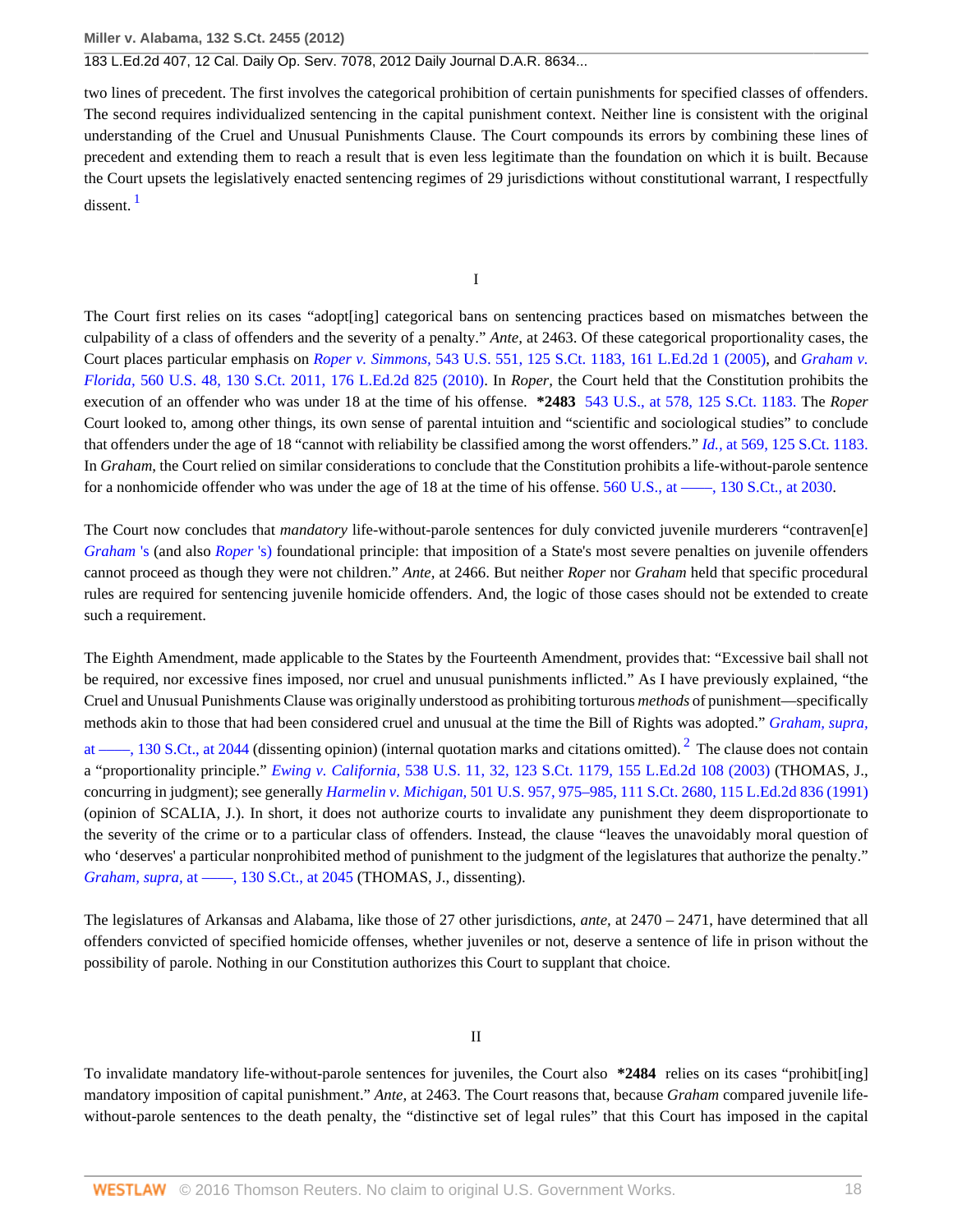### 183 L.Ed.2d 407, 12 Cal. Daily Op. Serv. 7078, 2012 Daily Journal D.A.R. 8634...

punishment context, including the requirement of individualized sentencing, is "relevant" here. *Ante,* at 2466 – 2467. But even accepting an analogy between capital and juvenile life-without-parole sentences, this Court's cases prohibiting mandatory capital sentencing schemes have no basis in the original understanding of the Eighth Amendment, and, thus, cannot justify a prohibition of sentencing schemes that mandate life-without-parole sentences for juveniles.

### <span id="page-18-0"></span>A

In a line of cases following *Furman v. Georgia,* [408 U.S. 238, 92 S.Ct. 2726, 33 L.Ed.2d 346 \(1972\)](http://www.westlaw.com/Link/Document/FullText?findType=Y&serNum=1972127195&pubNum=0000708&originatingDoc=Iec8a7df1beb611e1b343c837631e1747&refType=RP&originationContext=document&vr=3.0&rs=cblt1.0&transitionType=DocumentItem&contextData=(sc.Search)) *(per curiam),* this Court prohibited the mandatory imposition of the death penalty. See *Woodson v. North Carolina,* [428 U.S. 280, 96 S.Ct. 2978, 49](http://www.westlaw.com/Link/Document/FullText?findType=Y&serNum=1976141320&pubNum=0000708&originatingDoc=Iec8a7df1beb611e1b343c837631e1747&refType=RP&originationContext=document&vr=3.0&rs=cblt1.0&transitionType=DocumentItem&contextData=(sc.Search)) [L.Ed.2d 944 \(1976\)](http://www.westlaw.com/Link/Document/FullText?findType=Y&serNum=1976141320&pubNum=0000708&originatingDoc=Iec8a7df1beb611e1b343c837631e1747&refType=RP&originationContext=document&vr=3.0&rs=cblt1.0&transitionType=DocumentItem&contextData=(sc.Search)) (plurality opinion); *Roberts v. Louisiana,* [428 U.S. 325, 96 S.Ct. 3001, 49 L.Ed.2d 974 \(1976\)](http://www.westlaw.com/Link/Document/FullText?findType=Y&serNum=1976142451&pubNum=0000708&originatingDoc=Iec8a7df1beb611e1b343c837631e1747&refType=RP&originationContext=document&vr=3.0&rs=cblt1.0&transitionType=DocumentItem&contextData=(sc.Search)) (same); *Sumner v. Shuman,* [483 U.S. 66, 107 S.Ct. 2716, 97 L.Ed.2d 56 \(1987\)](http://www.westlaw.com/Link/Document/FullText?findType=Y&serNum=1987077900&pubNum=0000708&originatingDoc=Iec8a7df1beb611e1b343c837631e1747&refType=RP&originationContext=document&vr=3.0&rs=cblt1.0&transitionType=DocumentItem&contextData=(sc.Search)). *Furman* first announced the principle that States may not permit sentencers to exercise unguided discretion in imposing the death penalty. [See generally 408 U.S. 238, 92 S.Ct.](http://www.westlaw.com/Link/Document/FullText?findType=Y&serNum=1972127195&pubNum=0000708&originatingDoc=Iec8a7df1beb611e1b343c837631e1747&refType=RP&originationContext=document&vr=3.0&rs=cblt1.0&transitionType=DocumentItem&contextData=(sc.Search)) [2726, 33 L.Ed.2d 346](http://www.westlaw.com/Link/Document/FullText?findType=Y&serNum=1972127195&pubNum=0000708&originatingDoc=Iec8a7df1beb611e1b343c837631e1747&refType=RP&originationContext=document&vr=3.0&rs=cblt1.0&transitionType=DocumentItem&contextData=(sc.Search)). In response to *Furman,* many States passed new laws that made the death penalty mandatory following conviction of specified crimes, thereby eliminating the offending discretion. See *Gregg v. Georgia,* [428 U.S. 153, 180–181,](http://www.westlaw.com/Link/Document/FullText?findType=Y&serNum=1976142447&pubNum=0000708&originatingDoc=Iec8a7df1beb611e1b343c837631e1747&refType=RP&originationContext=document&vr=3.0&rs=cblt1.0&transitionType=DocumentItem&contextData=(sc.Search)) [96 S.Ct. 2909, 49 L.Ed.2d 859 \(1976\)](http://www.westlaw.com/Link/Document/FullText?findType=Y&serNum=1976142447&pubNum=0000708&originatingDoc=Iec8a7df1beb611e1b343c837631e1747&refType=RP&originationContext=document&vr=3.0&rs=cblt1.0&transitionType=DocumentItem&contextData=(sc.Search)) (joint opinion of Stewart, Powell, and Stevens, JJ.). The Court invalidated those statutes in *Woodson, Roberts,* and *[Sumner](http://www.westlaw.com/Link/Document/FullText?findType=Y&serNum=1987077900&originatingDoc=Iec8a7df1beb611e1b343c837631e1747&refType=RP&originationContext=document&vr=3.0&rs=cblt1.0&transitionType=DocumentItem&contextData=(sc.Search))*. The Court reasoned that mandatory capital sentencing schemes were problematic, because they failed "to allow the particularized consideration" of "relevant facets of the character and record of the individual offender or the circumstances of the particular offense." *Woodson, supra,* [at 303–304, 96 S.Ct. 2978](http://www.westlaw.com/Link/Document/FullText?findType=Y&serNum=1976141320&pubNum=708&originatingDoc=Iec8a7df1beb611e1b343c837631e1747&refType=RP&originationContext=document&vr=3.0&rs=cblt1.0&transitionType=DocumentItem&contextData=(sc.Search)) (plurality opinion). [3](#page-25-4)

In my view, *Woodson* and its progeny were wrongly decided. As discussed above, the Cruel and Unusual Punishments Clause, as originally understood, prohibits "torturous *methods* of punishment." See *Graham,* [560 U.S., at ––––, 130 S.Ct., at 2044](http://www.westlaw.com/Link/Document/FullText?findType=Y&serNum=2022052221&pubNum=0000708&originatingDoc=Iec8a7df1beb611e1b343c837631e1747&refType=RP&fi=co_pp_sp_708_2044&originationContext=document&vr=3.0&rs=cblt1.0&transitionType=DocumentItem&contextData=(sc.Search)#co_pp_sp_708_2044) (THOMAS, J., dissenting) (internal quotation marks omitted). It is not concerned with whether a particular lawful method of punishment—whether capital or noncapital—is imposed pursuant to a mandatory or discretionary sentencing regime. See *Gardner v. Florida,* [430 U.S. 349, 371, 97 S.Ct. 1197, 51 L.Ed.2d 393 \(1977\)](http://www.westlaw.com/Link/Document/FullText?findType=Y&serNum=1977118750&pubNum=0000708&originatingDoc=Iec8a7df1beb611e1b343c837631e1747&refType=RP&originationContext=document&vr=3.0&rs=cblt1.0&transitionType=DocumentItem&contextData=(sc.Search)) (Rehnquist, J., dissenting) ("The prohibition of the Eighth Amendment relates to the character of the punishment, and not to the process by which it is **\*2485** imposed"). In fact, "[i]n the early days of the Republic," each crime generally had a defined punishment "prescribed with specificity by the legislature." *United States v. Grayson,* [438 U.S. 41, 45, 98 S.Ct. 2610, 57 L.Ed.2d 582 \(1978\).](http://www.westlaw.com/Link/Document/FullText?findType=Y&serNum=1978139501&pubNum=0000708&originatingDoc=Iec8a7df1beb611e1b343c837631e1747&refType=RP&originationContext=document&vr=3.0&rs=cblt1.0&transitionType=DocumentItem&contextData=(sc.Search)) Capital sentences, to which the Court analogizes, were treated no differently. "[M]andatory death sentences abounded in our first Penal Code" and were "common in the several States—both at the time of the founding and throughout the 19th century." *Harmelin,* [501 U.S., at 994–](http://www.westlaw.com/Link/Document/FullText?findType=Y&serNum=1991116023&pubNum=708&originatingDoc=Iec8a7df1beb611e1b343c837631e1747&refType=RP&originationContext=document&vr=3.0&rs=cblt1.0&transitionType=DocumentItem&contextData=(sc.Search)) [995, 111 S.Ct. 2680;](http://www.westlaw.com/Link/Document/FullText?findType=Y&serNum=1991116023&pubNum=708&originatingDoc=Iec8a7df1beb611e1b343c837631e1747&refType=RP&originationContext=document&vr=3.0&rs=cblt1.0&transitionType=DocumentItem&contextData=(sc.Search)) see also *Woodson, supra,* [at 289, 96 S.Ct. 2978](http://www.westlaw.com/Link/Document/FullText?findType=Y&serNum=1976141320&pubNum=708&originatingDoc=Iec8a7df1beb611e1b343c837631e1747&refType=RP&originationContext=document&vr=3.0&rs=cblt1.0&transitionType=DocumentItem&contextData=(sc.Search)) (plurality opinion) ("At the time the Eighth Amendment was adopted in 1791, the States uniformly followed the common-law practice of making death the exclusive and mandatory sentence for certain specified offenses"). Accordingly, the idea that the mandatory imposition of an otherwise-constitutional sentence renders that sentence cruel and unusual finds "no support in the text and history of the Eighth Amendment." *[Harmelin,](http://www.westlaw.com/Link/Document/FullText?findType=Y&serNum=1991116023&pubNum=708&originatingDoc=Iec8a7df1beb611e1b343c837631e1747&refType=RP&originationContext=document&vr=3.0&rs=cblt1.0&transitionType=DocumentItem&contextData=(sc.Search)) supra,* [at 994, 111 S.Ct. 2680.](http://www.westlaw.com/Link/Document/FullText?findType=Y&serNum=1991116023&pubNum=708&originatingDoc=Iec8a7df1beb611e1b343c837631e1747&refType=RP&originationContext=document&vr=3.0&rs=cblt1.0&transitionType=DocumentItem&contextData=(sc.Search))

Moreover, mandatory death penalty schemes were "a perfectly reasonable legislative response to the concerns expressed in *Furman* " regarding unguided sentencing discretion, in that they "eliminat[ed] explicit jury discretion and treat[ed] all defendants equally." *Graham v. Collins,* [506 U.S. 461, 487, 113 S.Ct. 892, 122 L.Ed.2d 260 \(1993\)](http://www.westlaw.com/Link/Document/FullText?findType=Y&serNum=1993032776&pubNum=0000708&originatingDoc=Iec8a7df1beb611e1b343c837631e1747&refType=RP&originationContext=document&vr=3.0&rs=cblt1.0&transitionType=DocumentItem&contextData=(sc.Search)) (THOMAS, J., concurring). And, as Justice White explained more than 30 years ago, "a State is not constitutionally forbidden to provide that the commission of certain crimes conclusively establishes that a criminal's character is such that he deserves death." *[Roberts, supra,](http://www.westlaw.com/Link/Document/FullText?findType=Y&serNum=1976142451&pubNum=708&originatingDoc=Iec8a7df1beb611e1b343c837631e1747&refType=RP&originationContext=document&vr=3.0&rs=cblt1.0&transitionType=DocumentItem&contextData=(sc.Search))* at 358, [96 S.Ct. 3001](http://www.westlaw.com/Link/Document/FullText?findType=Y&serNum=1976142451&pubNum=708&originatingDoc=Iec8a7df1beb611e1b343c837631e1747&refType=RP&originationContext=document&vr=3.0&rs=cblt1.0&transitionType=DocumentItem&contextData=(sc.Search)) (dissenting opinion). Thus, there is no basis for concluding that a mandatory capital sentencing scheme is unconstitutional. Because the Court's cases requiring individualized sentencing in the capital context are wrongly decided, they cannot serve as a valid foundation for the novel rule regarding mandatory life-without-parole sentences for juveniles that the Court announces today.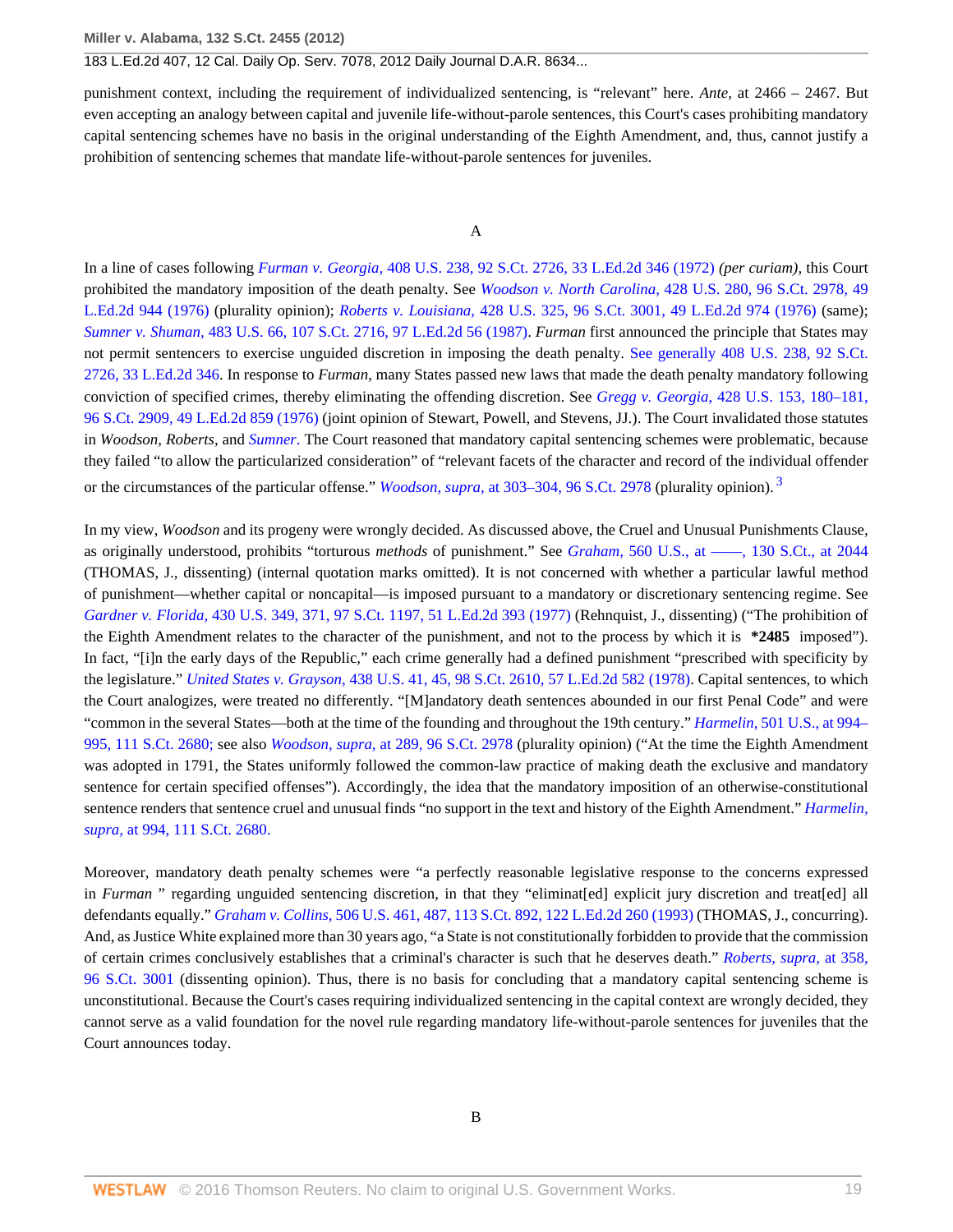183 L.Ed.2d 407, 12 Cal. Daily Op. Serv. 7078, 2012 Daily Journal D.A.R. 8634...

In any event, this Court has already declined to extend its individualized-sentencing rule beyond the death penalty context. In *Harmelin,* the defendant was convicted of possessing a large quantity of drugs. [501 U.S., at 961, 111 S.Ct. 2680](http://www.westlaw.com/Link/Document/FullText?findType=Y&serNum=1991116023&pubNum=0000708&originatingDoc=Iec8a7df1beb611e1b343c837631e1747&refType=RP&originationContext=document&vr=3.0&rs=cblt1.0&transitionType=DocumentItem&contextData=(sc.Search)) (opinion of SCALIA, J.). In accordance with Michigan law, he was sentenced to a mandatory term of life in prison without the possibility of parole. *Ibid.* Citing the same line of death penalty precedents on which the Court relies today, the defendant argued that his sentence, due to its mandatory nature, violated the Cruel and Unusual Punishments Clause. *Id.,* [at 994–995, 111 S.Ct. 2680](http://www.westlaw.com/Link/Document/FullText?findType=Y&serNum=1991116023&pubNum=708&originatingDoc=Iec8a7df1beb611e1b343c837631e1747&refType=RP&originationContext=document&vr=3.0&rs=cblt1.0&transitionType=DocumentItem&contextData=(sc.Search)) (opinion of the Court).

The Court rejected that argument, explaining that "[t]here can be no serious contention ... that a sentence which is not otherwise cruel and unusual becomes so simply because it is 'mandatory.' " *Id.,* [at 995, 111 S.Ct. 2680.](http://www.westlaw.com/Link/Document/FullText?findType=Y&serNum=1991116023&pubNum=708&originatingDoc=Iec8a7df1beb611e1b343c837631e1747&refType=RP&originationContext=document&vr=3.0&rs=cblt1.0&transitionType=DocumentItem&contextData=(sc.Search)) In so doing, the Court refused to analogize to its death penalty cases. The Court noted that those cases had "repeatedly suggested that there is no comparable [individualized-sentencing] requirement outside the capital context, because of the qualitative difference between death and all other penalties." *Ibid.* The Court observed that, "even where the difference" between a sentence of life without parole and other sentences of imprisonment "is the greatest," such a sentence "cannot be compared with death." *Id.,* [at 996, 111 S.Ct. 2680.](http://www.westlaw.com/Link/Document/FullText?findType=Y&serNum=1991116023&pubNum=708&originatingDoc=Iec8a7df1beb611e1b343c837631e1747&refType=RP&originationContext=document&vr=3.0&rs=cblt1.0&transitionType=DocumentItem&contextData=(sc.Search)) Therefore, the Court concluded that the line of cases requiring individualized sentencing had been drawn at capital cases, and that there was "no basis for extending it further." *Ibid.*

**\*2486** *[Harmelin](http://www.westlaw.com/Link/Document/FullText?findType=Y&serNum=1991116023&originatingDoc=Iec8a7df1beb611e1b343c837631e1747&refType=RP&originationContext=document&vr=3.0&rs=cblt1.0&transitionType=DocumentItem&contextData=(sc.Search))* 's reasoning logically extends to these cases. Obviously, the younger the defendant, "the great[er]" the difference between a sentence of life without parole and other terms of imprisonment. *[Ibid.](http://www.westlaw.com/Link/Document/FullText?findType=Y&serNum=1991116023&originatingDoc=Iec8a7df1beb611e1b343c837631e1747&refType=RP&originationContext=document&vr=3.0&rs=cblt1.0&transitionType=DocumentItem&contextData=(sc.Search))* But under *[Harmelin](http://www.westlaw.com/Link/Document/FullText?findType=Y&serNum=1991116023&originatingDoc=Iec8a7df1beb611e1b343c837631e1747&refType=RP&originationContext=document&vr=3.0&rs=cblt1.0&transitionType=DocumentItem&contextData=(sc.Search))* 's rationale, the defendant's age is immaterial to the Eighth Amendment analysis. Thus, the result in today's cases should be the same as that in *[Harmelin](http://www.westlaw.com/Link/Document/FullText?findType=Y&serNum=1991116023&originatingDoc=Iec8a7df1beb611e1b343c837631e1747&refType=RP&originationContext=document&vr=3.0&rs=cblt1.0&transitionType=DocumentItem&contextData=(sc.Search))*. Petitioners, like the defendant in *Harmelin,* were not sentenced to death. Accordingly, this Court's cases "creating and clarifying the individualized capital sentencing doctrine" do not apply. *Id.,* [at 995, 111 S.Ct. 2680](http://www.westlaw.com/Link/Document/FullText?findType=Y&serNum=1991116023&pubNum=708&originatingDoc=Iec8a7df1beb611e1b343c837631e1747&refType=RP&originationContext=document&vr=3.0&rs=cblt1.0&transitionType=DocumentItem&contextData=(sc.Search)) (internal quotation marks omitted).

Nothing about our Constitution, or about the qualitative difference between any term of imprisonment and death, has changed since *Harmelin* was decided 21 years ago. What *has* changed (or, better yet, "evolved") is this Court's ever-expanding line of categorical proportionality cases. The Court now uses *Roper* and *Graham* to jettison *[Harmelin](http://www.westlaw.com/Link/Document/FullText?findType=Y&serNum=1991116023&originatingDoc=Iec8a7df1beb611e1b343c837631e1747&refType=RP&originationContext=document&vr=3.0&rs=cblt1.0&transitionType=DocumentItem&contextData=(sc.Search))* 's clear distinction between capital and noncapital cases and to apply the former to noncapital juvenile offenders.<sup>[4](#page-25-5)</sup> The Court's decision to do so is even less supportable than the precedents used to reach it.

# <span id="page-19-0"></span>III

As THE CHIEF JUSTICE notes, *ante,* at 2481 – 2482 (dissenting opinion), the Court lays the groundwork for future incursions on the States' authority to sentence criminals. In its categorical proportionality cases, the Court has considered " 'objective indicia of society's standards, as expressed in legislative enactments and state practice' to determine whether there is a national consensus against the sentencing practice at issue." *Graham,* [560 U.S., at ––––, 130 S.Ct.at 2022](http://www.westlaw.com/Link/Document/FullText?findType=Y&serNum=2022052221&pubNum=708&originatingDoc=Iec8a7df1beb611e1b343c837631e1747&refType=RP&fi=co_pp_sp_708_2022&originationContext=document&vr=3.0&rs=cblt1.0&transitionType=DocumentItem&contextData=(sc.Search)#co_pp_sp_708_2022) (quoting *Roper,* [543 U.S., at](http://www.westlaw.com/Link/Document/FullText?findType=Y&serNum=2006291922&pubNum=708&originatingDoc=Iec8a7df1beb611e1b343c837631e1747&refType=RP&originationContext=document&vr=3.0&rs=cblt1.0&transitionType=DocumentItem&contextData=(sc.Search)) [563, 125 S.Ct. 1183\).](http://www.westlaw.com/Link/Document/FullText?findType=Y&serNum=2006291922&pubNum=708&originatingDoc=Iec8a7df1beb611e1b343c837631e1747&refType=RP&originationContext=document&vr=3.0&rs=cblt1.0&transitionType=DocumentItem&contextData=(sc.Search)) In *Graham*, for example, the Court looked to "[a]ctual sentencing practices" to conclude that there was a national consensus against life-without-parole sentences for juvenile nonhomicide offenders. 560 U.S., at ——, 130 S.Ct., [at 2023–2025;](http://www.westlaw.com/Link/Document/FullText?findType=Y&serNum=2022052221&pubNum=708&originatingDoc=Iec8a7df1beb611e1b343c837631e1747&refType=RP&fi=co_pp_sp_708_2023&originationContext=document&vr=3.0&rs=cblt1.0&transitionType=DocumentItem&contextData=(sc.Search)#co_pp_sp_708_2023) see also *Roper, supra,* [at 564–565, 125 S.Ct. 1183;](http://www.westlaw.com/Link/Document/FullText?findType=Y&serNum=2006291922&pubNum=708&originatingDoc=Iec8a7df1beb611e1b343c837631e1747&refType=RP&originationContext=document&vr=3.0&rs=cblt1.0&transitionType=DocumentItem&contextData=(sc.Search)) *Atkins v. Virginia,* [536 U.S. 304, 316, 122 S.Ct. 2242, 153](http://www.westlaw.com/Link/Document/FullText?findType=Y&serNum=2002381685&pubNum=0000708&originatingDoc=Iec8a7df1beb611e1b343c837631e1747&refType=RP&originationContext=document&vr=3.0&rs=cblt1.0&transitionType=DocumentItem&contextData=(sc.Search)) [L.Ed.2d 335 \(2002\).](http://www.westlaw.com/Link/Document/FullText?findType=Y&serNum=2002381685&pubNum=0000708&originatingDoc=Iec8a7df1beb611e1b343c837631e1747&refType=RP&originationContext=document&vr=3.0&rs=cblt1.0&transitionType=DocumentItem&contextData=(sc.Search))

Today, the Court makes clear that, even though its decision leaves intact the discretionary imposition of life-without-parole sentences for juvenile homicide offenders, it "think[s] appropriate occasions for sentencing juveniles to [life without parole] will be uncommon." *Ante*, at 2469. That statement may well cause trial judges to shy away from imposing life without parole sentences and embolden appellate judges to set them aside when they are imposed. And, when a future petitioner seeks a categorical ban on sentences of life without parole for juvenile homicide offenders, this Court will most assuredly look to the "actual sentencing practices" triggered by this case. The Court has, thus, gone from "merely" divining the societal consensus of today to shaping the societal consensus of tomorrow.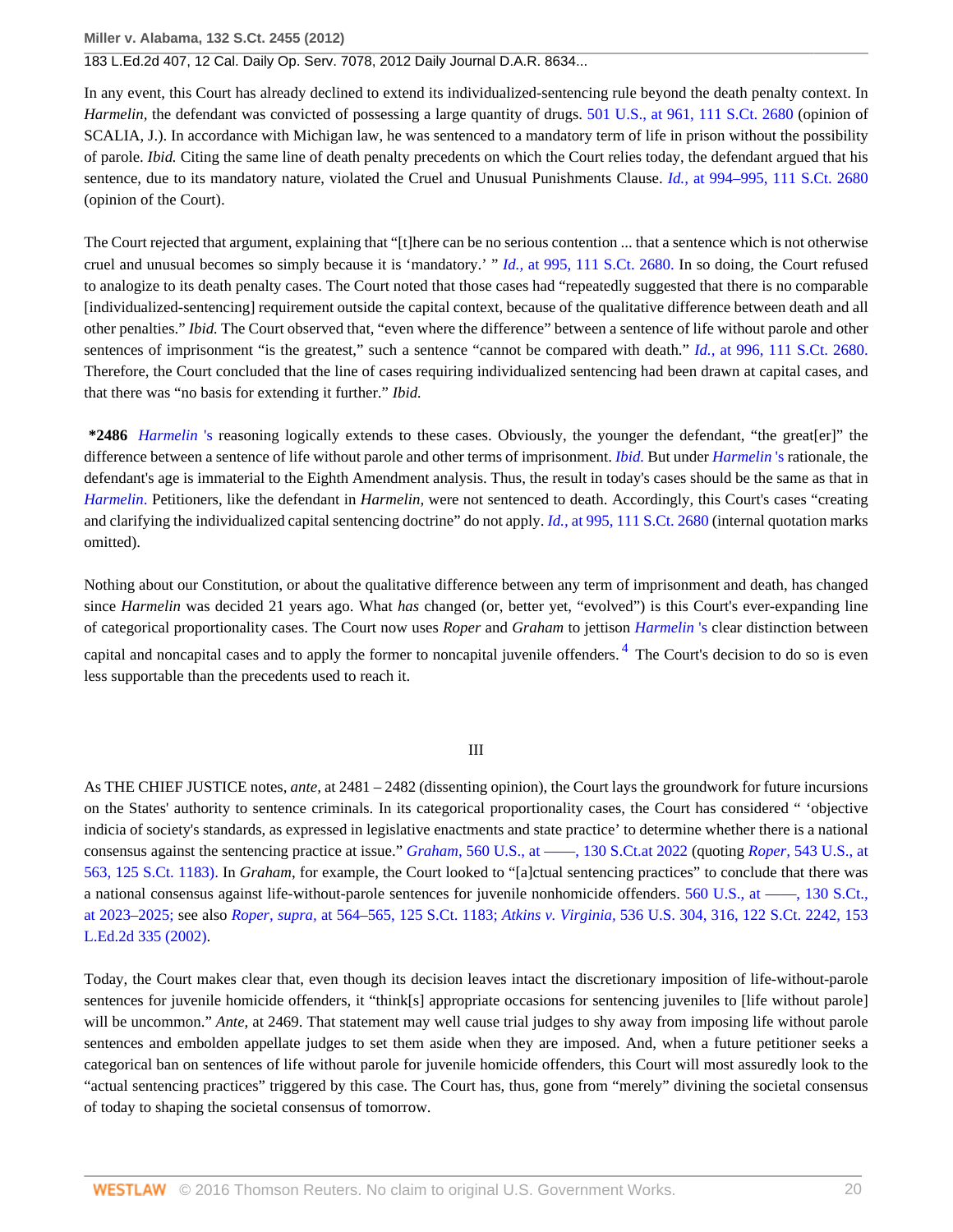183 L.Ed.2d 407, 12 Cal. Daily Op. Serv. 7078, 2012 Daily Journal D.A.R. 8634...

\* \* \*

Today's decision invalidates a constitutionally permissible sentencing system based on nothing more than the Court's belief that "its own sense of morality ... **\*2487** pre-empts that of the people and their representatives." *[Graham, supra,](http://www.westlaw.com/Link/Document/FullText?findType=Y&serNum=2022052221&pubNum=0000708&originatingDoc=Iec8a7df1beb611e1b343c837631e1747&refType=RP&fi=co_pp_sp_708_2058&originationContext=document&vr=3.0&rs=cblt1.0&transitionType=DocumentItem&contextData=(sc.Search)#co_pp_sp_708_2058)* at ––––, [130 S.Ct., at 2058](http://www.westlaw.com/Link/Document/FullText?findType=Y&serNum=2022052221&pubNum=0000708&originatingDoc=Iec8a7df1beb611e1b343c837631e1747&refType=RP&fi=co_pp_sp_708_2058&originationContext=document&vr=3.0&rs=cblt1.0&transitionType=DocumentItem&contextData=(sc.Search)#co_pp_sp_708_2058) (THOMAS, J., dissenting). Because nothing in the Constitution grants the Court the authority it exercises today, I respectfully dissent.

# Justice [ALITO,](http://www.westlaw.com/Link/Document/FullText?findType=h&pubNum=176284&cite=0153052401&originatingDoc=Iec8a7df1beb611e1b343c837631e1747&refType=RQ&originationContext=document&vr=3.0&rs=cblt1.0&transitionType=DocumentItem&contextData=(sc.Search)) with whom Justice [SCALIA](http://www.westlaw.com/Link/Document/FullText?findType=h&pubNum=176284&cite=0254763301&originatingDoc=Iec8a7df1beb611e1b343c837631e1747&refType=RQ&originationContext=document&vr=3.0&rs=cblt1.0&transitionType=DocumentItem&contextData=(sc.Search)) joins, dissenting.

The Court now holds that Congress and the legislatures of the 50 States are prohibited by the Constitution from identifying any category of murderers under the age of 18 who must be sentenced to life imprisonment without parole. Even a 17  $^1/_2$ –year–old who sets off a bomb in a crowded mall or guns down a dozen students and teachers is a "child" and must be given a chance to persuade a judge to permit his release into society. Nothing in the Constitution supports this arrogation of legislative authority.

The Court long ago abandoned the original meaning of the Eighth Amendment, holding instead that the prohibition of "cruel and unusual punishment" embodies the "evolving standards of decency that mark the progress of a maturing society." *[Trop v.](http://www.westlaw.com/Link/Document/FullText?findType=Y&serNum=1958121425&pubNum=0000708&originatingDoc=Iec8a7df1beb611e1b343c837631e1747&refType=RP&originationContext=document&vr=3.0&rs=cblt1.0&transitionType=DocumentItem&contextData=(sc.Search)) Dulles,* [356 U.S. 86, 101, 78 S.Ct. 590, 2 L.Ed.2d 630 \(1958\)](http://www.westlaw.com/Link/Document/FullText?findType=Y&serNum=1958121425&pubNum=0000708&originatingDoc=Iec8a7df1beb611e1b343c837631e1747&refType=RP&originationContext=document&vr=3.0&rs=cblt1.0&transitionType=DocumentItem&contextData=(sc.Search)) (plurality opinion); see also *[Graham v. Florida,](http://www.westlaw.com/Link/Document/FullText?findType=Y&serNum=2022052221&pubNum=708&originatingDoc=Iec8a7df1beb611e1b343c837631e1747&refType=RP&fi=co_pp_sp_708_2020&originationContext=document&vr=3.0&rs=cblt1.0&transitionType=DocumentItem&contextData=(sc.Search)#co_pp_sp_708_2020)* 560 U.S. 48, [––––, 130 S.Ct. 2011, 2020–2021, 176 L.Ed.2d 825 \(2010\);](http://www.westlaw.com/Link/Document/FullText?findType=Y&serNum=2022052221&pubNum=708&originatingDoc=Iec8a7df1beb611e1b343c837631e1747&refType=RP&fi=co_pp_sp_708_2020&originationContext=document&vr=3.0&rs=cblt1.0&transitionType=DocumentItem&contextData=(sc.Search)#co_pp_sp_708_2020) *Kennedy v. Louisiana,* [554 U.S. 407, 419, 128 S.Ct. 2641, 171](http://www.westlaw.com/Link/Document/FullText?findType=Y&serNum=2016379544&pubNum=0000708&originatingDoc=Iec8a7df1beb611e1b343c837631e1747&refType=RP&originationContext=document&vr=3.0&rs=cblt1.0&transitionType=DocumentItem&contextData=(sc.Search)) [L.Ed.2d 525 \(2008\);](http://www.westlaw.com/Link/Document/FullText?findType=Y&serNum=2016379544&pubNum=0000708&originatingDoc=Iec8a7df1beb611e1b343c837631e1747&refType=RP&originationContext=document&vr=3.0&rs=cblt1.0&transitionType=DocumentItem&contextData=(sc.Search)) *Roper v. Simmons,* [543 U.S. 551, 560–561, 125 S.Ct. 1183, 161 L.Ed.2d 1 \(2005\);](http://www.westlaw.com/Link/Document/FullText?findType=Y&serNum=2006291922&pubNum=0000708&originatingDoc=Iec8a7df1beb611e1b343c837631e1747&refType=RP&originationContext=document&vr=3.0&rs=cblt1.0&transitionType=DocumentItem&contextData=(sc.Search)) *[Atkins v. Virginia,](http://www.westlaw.com/Link/Document/FullText?findType=Y&serNum=2002381685&pubNum=0000708&originatingDoc=Iec8a7df1beb611e1b343c837631e1747&refType=RP&originationContext=document&vr=3.0&rs=cblt1.0&transitionType=DocumentItem&contextData=(sc.Search))* 536 [U.S. 304, 311–312, 122 S.Ct. 2242, 153 L.Ed.2d 335 \(2002\)](http://www.westlaw.com/Link/Document/FullText?findType=Y&serNum=2002381685&pubNum=0000708&originatingDoc=Iec8a7df1beb611e1b343c837631e1747&refType=RP&originationContext=document&vr=3.0&rs=cblt1.0&transitionType=DocumentItem&contextData=(sc.Search)); *Hudson v. McMillian,* [503 U.S. 1, 8, 112 S.Ct. 995, 117 L.Ed.2d](http://www.westlaw.com/Link/Document/FullText?findType=Y&serNum=1992046037&pubNum=0000708&originatingDoc=Iec8a7df1beb611e1b343c837631e1747&refType=RP&originationContext=document&vr=3.0&rs=cblt1.0&transitionType=DocumentItem&contextData=(sc.Search)) [156 \(1992\);](http://www.westlaw.com/Link/Document/FullText?findType=Y&serNum=1992046037&pubNum=0000708&originatingDoc=Iec8a7df1beb611e1b343c837631e1747&refType=RP&originationContext=document&vr=3.0&rs=cblt1.0&transitionType=DocumentItem&contextData=(sc.Search)) *Ford v. Wainwright,* [477 U.S. 399, 406, 106 S.Ct. 2595, 91 L.Ed.2d 335 \(1986\);](http://www.westlaw.com/Link/Document/FullText?findType=Y&serNum=1986132787&pubNum=0000708&originatingDoc=Iec8a7df1beb611e1b343c837631e1747&refType=RP&originationContext=document&vr=3.0&rs=cblt1.0&transitionType=DocumentItem&contextData=(sc.Search)) *[Rhodes v. Chapman,](http://www.westlaw.com/Link/Document/FullText?findType=Y&serNum=1981126308&pubNum=0000708&originatingDoc=Iec8a7df1beb611e1b343c837631e1747&refType=RP&originationContext=document&vr=3.0&rs=cblt1.0&transitionType=DocumentItem&contextData=(sc.Search))* 452 U.S. 337, [346, 101 S.Ct. 2392, 69 L.Ed.2d 59 \(1981\)](http://www.westlaw.com/Link/Document/FullText?findType=Y&serNum=1981126308&pubNum=0000708&originatingDoc=Iec8a7df1beb611e1b343c837631e1747&refType=RP&originationContext=document&vr=3.0&rs=cblt1.0&transitionType=DocumentItem&contextData=(sc.Search)); *Estelle v. Gamble,* [429 U.S. 97, 102, 97 S.Ct. 285, 50 L.Ed.2d 251 \(1976\)](http://www.westlaw.com/Link/Document/FullText?findType=Y&serNum=1976141341&pubNum=0000708&originatingDoc=Iec8a7df1beb611e1b343c837631e1747&refType=RP&originationContext=document&vr=3.0&rs=cblt1.0&transitionType=DocumentItem&contextData=(sc.Search)). Both the provenance and philosophical basis for this standard were problematic from the start. (Is it true that our society is inexorably evolving in the direction of greater and greater decency? Who says so, and how did this particular philosophy of history find its way into our fundamental law? And in any event, aren't elected representatives more likely than unaccountable judges to reflect changing societal standards?) But at least at the start, the Court insisted that these "evolving standards" represented something other than the personal views of five Justices. See *Rummel v. Estelle,* [445 U.S. 263, 275, 100 S.Ct. 1133, 63 L.Ed.2d 382 \(1980\)](http://www.westlaw.com/Link/Document/FullText?findType=Y&serNum=1980105865&pubNum=0000708&originatingDoc=Iec8a7df1beb611e1b343c837631e1747&refType=RP&originationContext=document&vr=3.0&rs=cblt1.0&transitionType=DocumentItem&contextData=(sc.Search)) (explaining that "the Court's Eighth Amendment judgments should neither be nor appear to be merely the subjective views of individual Justices"). Instead, the Court looked for objective indicia of our society's moral standards and the trajectory of our moral "evolution." See *id.,* [at 274–275, 100 S.Ct. 1133](http://www.westlaw.com/Link/Document/FullText?findType=Y&serNum=1980105865&pubNum=708&originatingDoc=Iec8a7df1beb611e1b343c837631e1747&refType=RP&originationContext=document&vr=3.0&rs=cblt1.0&transitionType=DocumentItem&contextData=(sc.Search)) (emphasizing that " 'judgment should be informed by objective factors to the maximum possible extent' " (quoting *Coker v. Georgia,* [433 U.S. 584, 592, 97 S.Ct. 2861, 53 L.Ed.2d 982 \(1977\)](http://www.westlaw.com/Link/Document/FullText?findType=Y&serNum=1977118847&pubNum=0000708&originatingDoc=Iec8a7df1beb611e1b343c837631e1747&refType=RP&originationContext=document&vr=3.0&rs=cblt1.0&transitionType=DocumentItem&contextData=(sc.Search)) (plurality opinion))).

In this search for objective indicia, the Court toyed with the use of public opinion polls, see *Atkins, supra,* [at 316, n. 21, 122](http://www.westlaw.com/Link/Document/FullText?findType=Y&serNum=2002381685&pubNum=708&originatingDoc=Iec8a7df1beb611e1b343c837631e1747&refType=RP&originationContext=document&vr=3.0&rs=cblt1.0&transitionType=DocumentItem&contextData=(sc.Search)) [S.Ct. 2242,](http://www.westlaw.com/Link/Document/FullText?findType=Y&serNum=2002381685&pubNum=708&originatingDoc=Iec8a7df1beb611e1b343c837631e1747&refType=RP&originationContext=document&vr=3.0&rs=cblt1.0&transitionType=DocumentItem&contextData=(sc.Search)) and occasionally relied on foreign law, see *Roper v. Simmons, supra,* [at 575, 125 S.Ct. 1183;](http://www.westlaw.com/Link/Document/FullText?findType=Y&serNum=2006291922&pubNum=708&originatingDoc=Iec8a7df1beb611e1b343c837631e1747&refType=RP&originationContext=document&vr=3.0&rs=cblt1.0&transitionType=DocumentItem&contextData=(sc.Search)) *[Enmund v. Florida,](http://www.westlaw.com/Link/Document/FullText?findType=Y&serNum=1982130117&pubNum=0000708&originatingDoc=Iec8a7df1beb611e1b343c837631e1747&refType=RP&originationContext=document&vr=3.0&rs=cblt1.0&transitionType=DocumentItem&contextData=(sc.Search))* [458 U.S. 782, 796, n. 22, 102 S.Ct. 3368, 73 L.Ed.2d 1140 \(1982\);](http://www.westlaw.com/Link/Document/FullText?findType=Y&serNum=1982130117&pubNum=0000708&originatingDoc=Iec8a7df1beb611e1b343c837631e1747&refType=RP&originationContext=document&vr=3.0&rs=cblt1.0&transitionType=DocumentItem&contextData=(sc.Search)) *Thompson v. Oklahoma,* [487 U.S. 815, 830–831, 108 S.Ct.](http://www.westlaw.com/Link/Document/FullText?findType=Y&serNum=1988084195&pubNum=0000708&originatingDoc=Iec8a7df1beb611e1b343c837631e1747&refType=RP&originationContext=document&vr=3.0&rs=cblt1.0&transitionType=DocumentItem&contextData=(sc.Search)) [2687, 101 L.Ed.2d 702 \(1988\)](http://www.westlaw.com/Link/Document/FullText?findType=Y&serNum=1988084195&pubNum=0000708&originatingDoc=Iec8a7df1beb611e1b343c837631e1747&refType=RP&originationContext=document&vr=3.0&rs=cblt1.0&transitionType=DocumentItem&contextData=(sc.Search)); *Coker,* [433 U.S., at 596, n. 10, 97 S.Ct. 2861](http://www.westlaw.com/Link/Document/FullText?findType=Y&serNum=1977118847&pubNum=0000708&originatingDoc=Iec8a7df1beb611e1b343c837631e1747&refType=RP&originationContext=document&vr=3.0&rs=cblt1.0&transitionType=DocumentItem&contextData=(sc.Search)) (plurality opinion).

In the main, however, the staple of this inquiry was the tallying of the positions taken by state legislatures. Thus, in *Coker,* which held that the Eighth Amendment prohibits the imposition of the death penalty **\*2488** for the rape of an adult woman, the Court noted that only one State permitted that practice. *Id.,* [at 595–596, 97 S.Ct. 2861.](http://www.westlaw.com/Link/Document/FullText?findType=Y&serNum=1977118847&pubNum=708&originatingDoc=Iec8a7df1beb611e1b343c837631e1747&refType=RP&originationContext=document&vr=3.0&rs=cblt1.0&transitionType=DocumentItem&contextData=(sc.Search)) In *Enmund,* where the Court held that the Eighth Amendment forbids capital punishment for ordinary felony murder, both federal law and the law of 28 of the 36 States that authorized the death penalty at the time rejected that punishment. [458 U.S., at 789, 102 S.Ct. 3368.](http://www.westlaw.com/Link/Document/FullText?findType=Y&serNum=1982130117&pubNum=0000708&originatingDoc=Iec8a7df1beb611e1b343c837631e1747&refType=RP&originationContext=document&vr=3.0&rs=cblt1.0&transitionType=DocumentItem&contextData=(sc.Search))

While the tally in these early cases may be characterized as evidence of a national consensus, the evidence became weaker and weaker in later cases. In *Atkins,* which held that low-IQ defendants may not be sentenced to death, the Court found an antideath-penalty consensus even though more than half of the States that allowed capital punishment permitted the practice. See [536 U.S., at 342, 122 S.Ct. 2242](http://www.westlaw.com/Link/Document/FullText?findType=Y&serNum=2002381685&pubNum=0000708&originatingDoc=Iec8a7df1beb611e1b343c837631e1747&refType=RP&originationContext=document&vr=3.0&rs=cblt1.0&transitionType=DocumentItem&contextData=(sc.Search)) (SCALIA, J., dissenting) (observing that less than half of the 38 States that permit capital punishment have enacted legislation barring execution of the mentally retarded). The Court attempted to get around this problem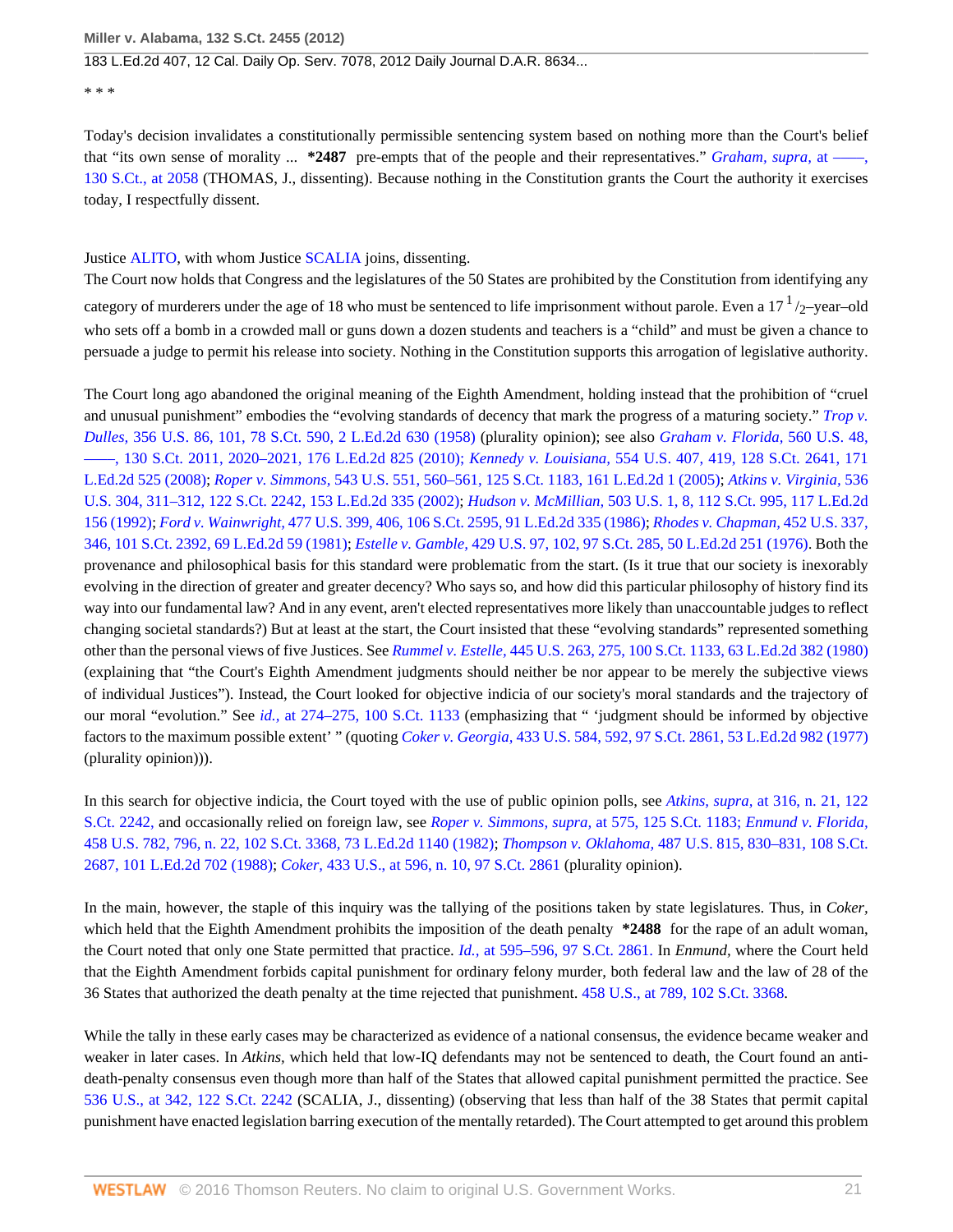by noting that there was a pronounced trend against this punishment. See *id.,* [at 313–315, 122 S.Ct. 2242](http://www.westlaw.com/Link/Document/FullText?findType=Y&serNum=2002381685&pubNum=708&originatingDoc=Iec8a7df1beb611e1b343c837631e1747&refType=RP&originationContext=document&vr=3.0&rs=cblt1.0&transitionType=DocumentItem&contextData=(sc.Search)) (listing 18 States that had amended their laws since 1986 to prohibit the execution of mentally retarded persons).

The importance of trend evidence, however, was not long lived. In *Roper,* which outlawed capital punishment for defendants between the ages of 16 and 18, the lineup of the States was the same as in *Atkins,* but the trend in favor of abolition—five States during the past 15 years—was less impressive. *Roper,* [543 U.S., at 564–565, 125 S.Ct. 1183.](http://www.westlaw.com/Link/Document/FullText?findType=Y&serNum=2006291922&pubNum=708&originatingDoc=Iec8a7df1beb611e1b343c837631e1747&refType=RP&originationContext=document&vr=3.0&rs=cblt1.0&transitionType=DocumentItem&contextData=(sc.Search)) Nevertheless, the Court held that the absence of a strong trend in support of abolition did not matter. See *id.,* [at 566, 125 S.Ct. 1183](http://www.westlaw.com/Link/Document/FullText?findType=Y&serNum=2006291922&pubNum=708&originatingDoc=Iec8a7df1beb611e1b343c837631e1747&refType=RP&originationContext=document&vr=3.0&rs=cblt1.0&transitionType=DocumentItem&contextData=(sc.Search)) ("Any difference between this case and *Atkins* with respect to the pace of abolition is thus counterbalanced by the consistent direction of the change").

In *Kennedy v. Louisiana,* the Court went further. Holding that the Eighth Amendment prohibits capital punishment for the brutal rape of a 12–year–old girl, the Court disregarded a nascent legislative trend *in favor of permitting capital punishment* for this narrowly defined and heinous crime. See [554 U.S., at 433, 128 S.Ct. 2641](http://www.westlaw.com/Link/Document/FullText?findType=Y&serNum=2016379544&pubNum=0000708&originatingDoc=Iec8a7df1beb611e1b343c837631e1747&refType=RP&originationContext=document&vr=3.0&rs=cblt1.0&transitionType=DocumentItem&contextData=(sc.Search)) (explaining that, although "the total number of States to have made child rape a capital offense ... is six," "[t]his is not an indication of a trend or change in direction comparable to the one supported by data in *Roper* "). The Court felt no need to see whether this trend developed further—perhaps because true moral evolution can lead in only one direction. And despite the argument that the rape of a young child may involve greater depravity than some murders, the Court proclaimed that homicide is categorically different from all (or maybe almost all) other offenses. See *id.,* [at 438, 128 S.Ct. 2641](http://www.westlaw.com/Link/Document/FullText?findType=Y&serNum=2016379544&pubNum=708&originatingDoc=Iec8a7df1beb611e1b343c837631e1747&refType=RP&originationContext=document&vr=3.0&rs=cblt1.0&transitionType=DocumentItem&contextData=(sc.Search)) (stating that nonhomicide crimes, including child rape, "may be devastating in their harm ... but in terms of moral depravity and of the injury to the person and to the public, they cannot be compared to murder in their severity and irrevocability" (internal quotation marks and citation omitted)). As the Court had previously put it, "death is different." *Ford, supra,* [at 411, 106 S.Ct. 2595](http://www.westlaw.com/Link/Document/FullText?findType=Y&serNum=1986132787&pubNum=708&originatingDoc=Iec8a7df1beb611e1b343c837631e1747&refType=RP&originationContext=document&vr=3.0&rs=cblt1.0&transitionType=DocumentItem&contextData=(sc.Search)) (plurality opinion).

Two years after *Kennedy,* in *Graham v. Florida,* any pretense of heeding a legislative consensus was discarded. In *Graham*, federal law and the law of 37 States and the District of Columbia permitted a minor to be sentenced to life imprisonment without parole for nonhomicide crimes, but despite this unmistakable evidence of a national consensus, the **\*2489** [Court held that the](http://www.westlaw.com/Link/Document/FullText?findType=Y&serNum=2022052221&pubNum=0000708&originatingDoc=Iec8a7df1beb611e1b343c837631e1747&refType=RP&fi=co_pp_sp_708_2043&originationContext=document&vr=3.0&rs=cblt1.0&transitionType=DocumentItem&contextData=(sc.Search)#co_pp_sp_708_2043) practice violates the Eighth Amendment. See 560 U.S., at ——, 130 S.Ct., at 2043–2044 (THOMAS, J., dissenting). The Court, however, drew a distinction between minors who murder and minors who commit other heinous offenses, so at least in that sense the principle that death is different lived on.

Today, that principle is entirely put to rest, for here we are concerned with the imposition of a term of imprisonment on offenders who kill. The two (carefully selected) cases before us concern very young defendants, and despite the brutality and evident depravity exhibited by at least one of the petitioners, it is hard not to feel sympathy for a 14–year–old sentenced to life without the possibility of release. But no one should be confused by the particulars of the two cases before us. The category of murderers that the Court delicately calls "children" (murderers under the age of 18) consists overwhelmingly of young men who are fast approaching the legal age of adulthood. Evan Miller and Kuntrell Jackson are anomalies; much more typical are murderers like Donald Roper, who committed a brutal thrill-killing just nine months shy of his 18th birthday. *Roper,* [543 U.S., at 556,](http://www.westlaw.com/Link/Document/FullText?findType=Y&serNum=2006291922&pubNum=0000708&originatingDoc=Iec8a7df1beb611e1b343c837631e1747&refType=RP&originationContext=document&vr=3.0&rs=cblt1.0&transitionType=DocumentItem&contextData=(sc.Search)) [125 S.Ct. 1183](http://www.westlaw.com/Link/Document/FullText?findType=Y&serNum=2006291922&pubNum=0000708&originatingDoc=Iec8a7df1beb611e1b343c837631e1747&refType=RP&originationContext=document&vr=3.0&rs=cblt1.0&transitionType=DocumentItem&contextData=(sc.Search)).

<span id="page-21-0"></span>Seventeen-year-olds commit a significant number of murders every year,  $^1$  $^1$  and some of these crimes are incredibly brutal. Many of these murderers are at least as mature as the average 18–year–old. See *Thompson,* [487 U.S., at 854, 108 S.Ct. 2687](http://www.westlaw.com/Link/Document/FullText?findType=Y&serNum=1988084195&pubNum=0000708&originatingDoc=Iec8a7df1beb611e1b343c837631e1747&refType=RP&originationContext=document&vr=3.0&rs=cblt1.0&transitionType=DocumentItem&contextData=(sc.Search)) (O'Connor, J., concurring in judgment) (noting that maturity may "vary widely among different individuals of the same age"). Congress and the legislatures of 43 States have concluded that at least some of these murderers should be sentenced to prison without parole, and 28 States and the Federal Government have decided that for some of these offenders life without parole should be mandatory. See *Ante*, at [2](#page-25-7)471 – 2472, and nn. 9–10. The majority of this Court now overrules these legislative judgments. <sup>2</sup>

<span id="page-21-1"></span>It is true that, at least for now, the Court apparently permits a trial judge to make an individualized decision that a particular minor convicted of murder should be sentenced to life without parole, but do not expect this possibility to last very long. The majority goes out of its way to express the view that the imposition of a sentence of life without parole on a "child" (*i.e.,* a murderer under the age of 18) should be uncommon. Having held in *Graham* that a trial judge with discretionary sentencing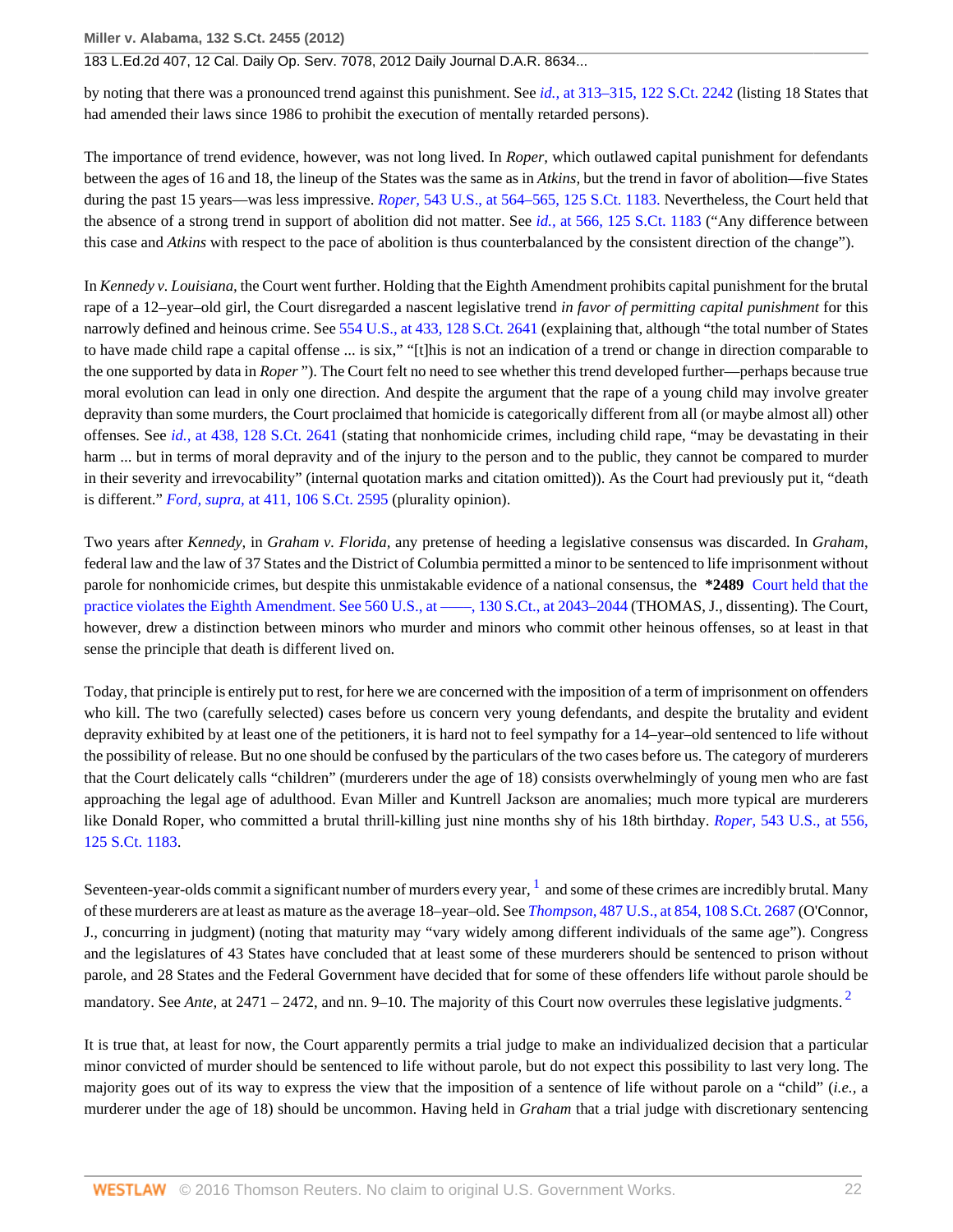# 183 L.Ed.2d 407, 12 Cal. Daily Op. Serv. 7078, 2012 Daily Journal D.A.R. 8634...

authority may not impose a sentence of life without parole on a minor **\*2490** who has committed a nonhomicide offense, the Justices in the majority may soon extend that holding to minors who commit murder. We will see.

What today's decision shows is that our Eighth Amendment cases are no longer tied to any objective indicia of society's standards. Our Eighth Amendment case law is now entirely inward looking. After entirely disregarding objective indicia of our society's standards in *Graham*, the Court now extrapolates from *Graham*. Future cases may extrapolate from today's holding, and this process may continue until the majority brings sentencing practices into line with whatever the majority views as truly evolved standards of decency.

The Eighth Amendment imposes certain limits on the sentences that may be imposed in criminal cases, but for the most part it leaves questions of sentencing policy to be determined by Congress and the state legislatures—and with good reason. Determining the length of imprisonment that is appropriate for a particular offense and a particular offender inevitably involves a balancing of interests. If imprisonment does nothing else, it removes the criminal from the general population and prevents him from committing additional crimes in the outside world. When a legislature prescribes that a category of killers must be sentenced to life imprisonment, the legislature, which presumably reflects the views of the electorate, is taking the position that the risk that these offenders will kill again outweighs any countervailing consideration, including reduced culpability due to immaturity or the possibility of rehabilitation. When the majority of this Court countermands that democratic decision, what the majority is saying is that members of society must be exposed to the risk that these convicted murderers, if released from custody, will murder again.

Unless our cases change course, we will continue to march toward some vision of evolutionary culmination that the Court has not yet disclosed. The Constitution does not authorize us to take the country on this journey.

# **All Citations**

132 S.Ct. 2455, 183 L.Ed.2d 407, 12 Cal. Daily Op. Serv. 7078, 2012 Daily Journal D.A.R. 8634, 23 Fla. L. Weekly Fed. S 455, 78 A.L.R. Fed. 2d 547

### Footnotes

- <span id="page-22-0"></span>[\\*](#page-1-0) The syllabus constitutes no part of the opinion of the Court but has been prepared by the Reporter of Decisions for the convenience of the reader. See *[United States v. Detroit Timber & Lumber Co.,](http://www.westlaw.com/Link/Document/FullText?findType=Y&serNum=1906101604&pubNum=0000708&originatingDoc=Iec8a7df1beb611e1b343c837631e1747&refType=RP&originationContext=document&vr=3.0&rs=cblt1.0&transitionType=DocumentItem&contextData=(sc.Search))* 200 U.S. 321, 337, 26 S.Ct. 282, 50 L.Ed. 499.
- <span id="page-22-1"></span>[1](#page-4-0) Jackson was ineligible for the death penalty under *Thompson v. Oklahoma,* [487 U.S. 815, 108 S.Ct. 2687, 101 L.Ed.2d 702 \(1988\)](http://www.westlaw.com/Link/Document/FullText?findType=Y&serNum=1988084195&pubNum=0000708&originatingDoc=Iec8a7df1beb611e1b343c837631e1747&refType=RP&originationContext=document&vr=3.0&rs=cblt1.0&transitionType=DocumentItem&contextData=(sc.Search)) (plurality opinion), which held that capital punishment of offenders under the age of 16 violates the Eighth Amendment.
- <span id="page-22-2"></span>[2](#page-4-1) For the first time in this Court, Arkansas contends that Jackson's sentence was not mandatory. On its view, state law then in effect allowed the trial judge to suspend the life-without-parole sentence and commit Jackson to the Department of Human Services for a "training-school program," at the end of which he could be placed on probation. Brief for Respondent in No. 10–9647, pp. 36–37 (hereinafter Arkansas Brief) (citing [Ark.Code Ann. § 12–28–403\(b\)\(2\)](http://www.westlaw.com/Link/Document/FullText?findType=L&pubNum=1000004&cite=ARSTS12-28-403&originatingDoc=Iec8a7df1beb611e1b343c837631e1747&refType=LQ&originationContext=document&vr=3.0&rs=cblt1.0&transitionType=DocumentItem&contextData=(sc.Search)) (1999)). But Arkansas never raised that objection in the state courts, and they treated Jackson's sentence as mandatory. We abide by that interpretation of state law. See, *e.g., [Mullaney v. Wilbur,](http://www.westlaw.com/Link/Document/FullText?findType=Y&serNum=1975129799&pubNum=0000708&originatingDoc=Iec8a7df1beb611e1b343c837631e1747&refType=RP&originationContext=document&vr=3.0&rs=cblt1.0&transitionType=DocumentItem&contextData=(sc.Search))* [421 U.S. 684, 690–691, 95 S.Ct. 1881, 44 L.Ed.2d 508 \(1975\)](http://www.westlaw.com/Link/Document/FullText?findType=Y&serNum=1975129799&pubNum=0000708&originatingDoc=Iec8a7df1beb611e1b343c837631e1747&refType=RP&originationContext=document&vr=3.0&rs=cblt1.0&transitionType=DocumentItem&contextData=(sc.Search)).
- <span id="page-22-3"></span>[3](#page-5-0) The Court of Criminal Appeals also affirmed the juvenile court's denial of Miller's request for funds to hire his own mental expert for the transfer hearing. The court pointed out that under governing Alabama Supreme Court precedent, "the procedural requirements of a trial do not ordinarily apply" to those hearings. *E.J.M. v. State,* [928 So.2d 1077 \(Ala.Crim.App.2004\)](http://www.westlaw.com/Link/Document/FullText?findType=Y&serNum=2004952558&pubNum=0000735&originatingDoc=Iec8a7df1beb611e1b343c837631e1747&refType=RP&originationContext=document&vr=3.0&rs=cblt1.0&transitionType=DocumentItem&contextData=(sc.Search)) (Cobb, J., concurring in result) (internal quotation marks omitted). In a separate opinion, Judge Cobb agreed on the reigning precedent, but urged the State Supreme Court to revisit the question in light of transfer hearings' importance. See *id.,* [at 1081](http://www.westlaw.com/Link/Document/FullText?findType=Y&serNum=2004952558&pubNum=0000735&originatingDoc=Iec8a7df1beb611e1b343c837631e1747&refType=RP&fi=co_pp_sp_735_1081&originationContext=document&vr=3.0&rs=cblt1.0&transitionType=DocumentItem&contextData=(sc.Search)#co_pp_sp_735_1081) ("[A]lthough later mental evaluation as an adult affords some semblance of procedural due process, it is, in effect, too little, too late").
- <span id="page-22-4"></span>[4](#page-5-1) The three dissenting opinions here each take issue with some or all of those precedents. See *post,* at 2479 – 2480 (opinion of ROBERTS, C.J.); *post,* at 2482 – 2485 (opinion of THOMAS, J.); *post,* at 2487 – 2489 (opinion of ALITO, J.). That is not surprising: their authors (and joiner) each dissented from some or all of those precedents. See, *e.g., Kennedy,* [554 U.S., at 447, 128 S.Ct. 2641](http://www.westlaw.com/Link/Document/FullText?findType=Y&serNum=2016379544&pubNum=0000708&originatingDoc=Iec8a7df1beb611e1b343c837631e1747&refType=RP&originationContext=document&vr=3.0&rs=cblt1.0&transitionType=DocumentItem&contextData=(sc.Search)) (ALITO, J., joined by ROBERTS, C.J., and SCALIA and THOMAS, JJ., dissenting); *Roper,* [543 U.S., at 607, 125 S.Ct. 1183](http://www.westlaw.com/Link/Document/FullText?findType=Y&serNum=2006291922&pubNum=0000708&originatingDoc=Iec8a7df1beb611e1b343c837631e1747&refType=RP&originationContext=document&vr=3.0&rs=cblt1.0&transitionType=DocumentItem&contextData=(sc.Search)) (SCALIA, J., joined by THOMAS, J., dissenting); *Atkins,* [536 U.S., at 337, 122 S.Ct. 2242](http://www.westlaw.com/Link/Document/FullText?findType=Y&serNum=2002381685&pubNum=0000708&originatingDoc=Iec8a7df1beb611e1b343c837631e1747&refType=RP&originationContext=document&vr=3.0&rs=cblt1.0&transitionType=DocumentItem&contextData=(sc.Search)) (SCALIA, J., joined by THOMAS,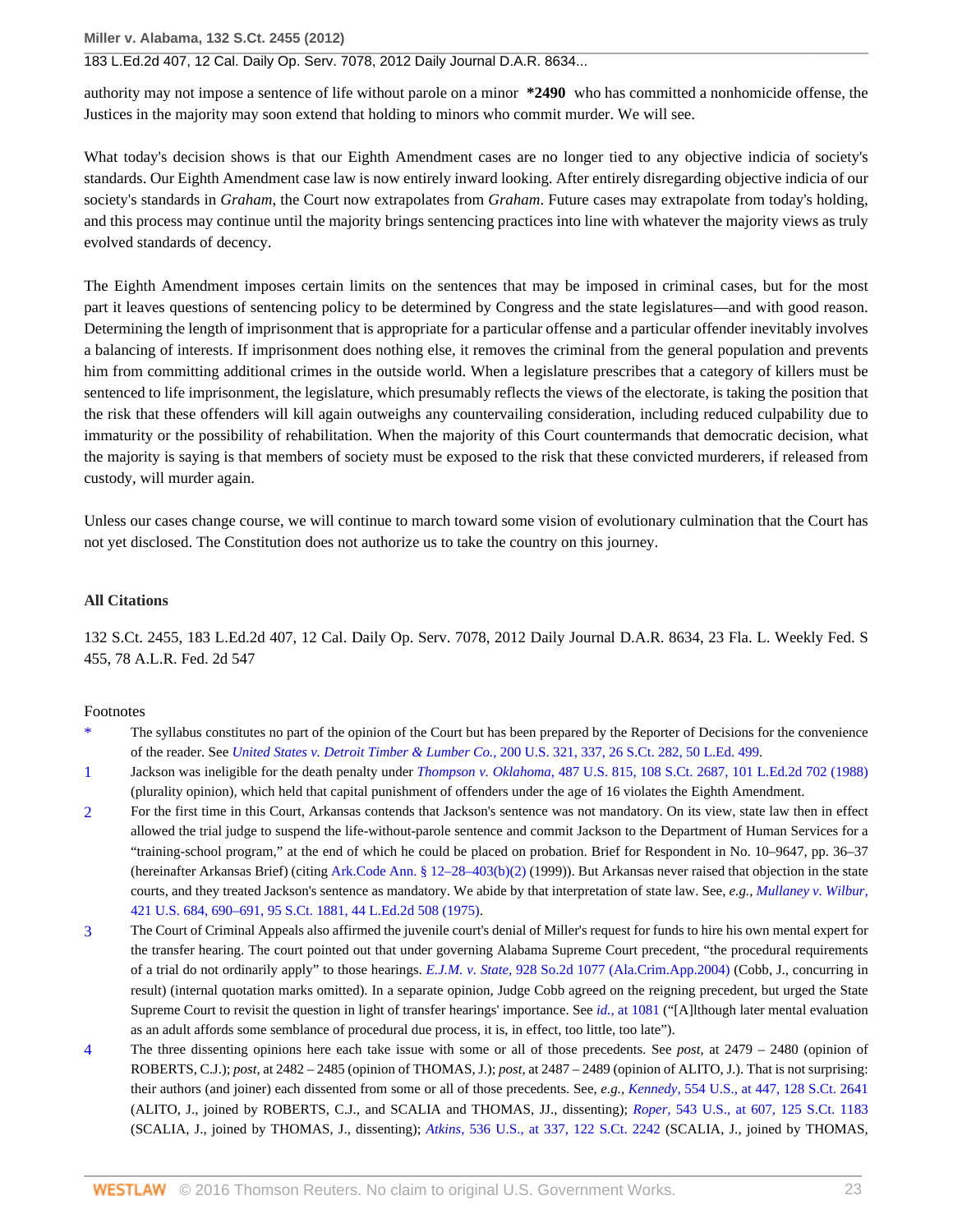J., dissenting); *Thompson,* [487 U.S., at 859, 108 S.Ct. 2687](http://www.westlaw.com/Link/Document/FullText?findType=Y&serNum=1988084195&pubNum=0000708&originatingDoc=Iec8a7df1beb611e1b343c837631e1747&refType=RP&originationContext=document&vr=3.0&rs=cblt1.0&transitionType=DocumentItem&contextData=(sc.Search)) (SCALIA, J., dissenting); *Graham v. Collins,* [506 U.S. 461, 487, 113](http://www.westlaw.com/Link/Document/FullText?findType=Y&serNum=1993032776&pubNum=0000708&originatingDoc=Iec8a7df1beb611e1b343c837631e1747&refType=RP&originationContext=document&vr=3.0&rs=cblt1.0&transitionType=DocumentItem&contextData=(sc.Search)) [S.Ct. 892, 122 L.Ed.2d 260 \(1993\)](http://www.westlaw.com/Link/Document/FullText?findType=Y&serNum=1993032776&pubNum=0000708&originatingDoc=Iec8a7df1beb611e1b343c837631e1747&refType=RP&originationContext=document&vr=3.0&rs=cblt1.0&transitionType=DocumentItem&contextData=(sc.Search)) (THOMAS, J., concurring) (contending that *Woodson* was wrongly decided). In particular, each disagreed with the majority's reasoning in *Graham*, which is the foundation stone of our analysis. See *Graham,* [560 U.S., at ––––, 130](http://www.westlaw.com/Link/Document/FullText?findType=Y&serNum=2022052221&pubNum=0000708&originatingDoc=Iec8a7df1beb611e1b343c837631e1747&refType=RP&fi=co_pp_sp_708_2036&originationContext=document&vr=3.0&rs=cblt1.0&transitionType=DocumentItem&contextData=(sc.Search)#co_pp_sp_708_2036) [S.Ct., at 2036](http://www.westlaw.com/Link/Document/FullText?findType=Y&serNum=2022052221&pubNum=0000708&originatingDoc=Iec8a7df1beb611e1b343c837631e1747&refType=RP&fi=co_pp_sp_708_2036&originationContext=document&vr=3.0&rs=cblt1.0&transitionType=DocumentItem&contextData=(sc.Search)#co_pp_sp_708_2036) (ROBERTS, C.J., concurring in judgment); *id.,* [at ––––, 130 S.Ct., at 2043–2056](http://www.westlaw.com/Link/Document/FullText?findType=Y&serNum=2022052221&pubNum=708&originatingDoc=Iec8a7df1beb611e1b343c837631e1747&refType=RP&originationContext=document&vr=3.0&rs=cblt1.0&transitionType=DocumentItem&contextData=(sc.Search)) (THOMAS, J., joined by SCALIA and ALITO, JJ., dissenting); *id.*, at ——, 130 S.Ct., at 2058 (ALITO, J., dissenting). While the dissents seek to relitigate old Eighth Amendment battles, repeating many arguments this Court has previously (and often) rejected, we apply the logic of *Roper, Graham*, and our individualized sentencing decisions to these two cases.

- <span id="page-23-0"></span>[5](#page-6-0) The evidence presented to us in these cases indicates that the science and social science supporting *[Roper](http://www.westlaw.com/Link/Document/FullText?findType=Y&serNum=2006291922&originatingDoc=Iec8a7df1beb611e1b343c837631e1747&refType=RP&originationContext=document&vr=3.0&rs=cblt1.0&transitionType=DocumentItem&contextData=(sc.Search))* 's and *[Graham](http://www.westlaw.com/Link/Document/FullText?findType=Y&serNum=2022052221&originatingDoc=Iec8a7df1beb611e1b343c837631e1747&refType=RP&originationContext=document&vr=3.0&rs=cblt1.0&transitionType=DocumentItem&contextData=(sc.Search))* 's conclusions have become even stronger. See, *e.g.,* Brief for American Psychological Association et al. as *Amici Curiae* 3 ("[A]n ever-growing body of research in developmental psychology and neuroscience continues to confirm and strengthen the Court's conclusions"); *[id.,](http://www.westlaw.com/Link/Document/FullText?findType=Y&serNum=2006291922&pubNum=0000471&originatingDoc=Iec8a7df1beb611e1b343c837631e1747&refType=RP&fi=co_pp_sp_471_4&originationContext=document&vr=3.0&rs=cblt1.0&transitionType=DocumentItem&contextData=(sc.Search)#co_pp_sp_471_4)* [at 4](http://www.westlaw.com/Link/Document/FullText?findType=Y&serNum=2006291922&pubNum=0000471&originatingDoc=Iec8a7df1beb611e1b343c837631e1747&refType=RP&fi=co_pp_sp_471_4&originationContext=document&vr=3.0&rs=cblt1.0&transitionType=DocumentItem&contextData=(sc.Search)#co_pp_sp_471_4) ("It is increasingly clear that adolescent brains are not yet fully mature in regions and systems related to higher-order executive functions such as impulse control, planning ahead, and risk avoidance"); Brief for J. Lawrence Aber et al. as *Amici Curiae* 12–28 (discussing post-*Graham* studies); *id.,* [at 26–27](http://www.westlaw.com/Link/Document/FullText?findType=Y&serNum=2006291922&pubNum=0000471&originatingDoc=Iec8a7df1beb611e1b343c837631e1747&refType=RP&fi=co_pp_sp_471_26&originationContext=document&vr=3.0&rs=cblt1.0&transitionType=DocumentItem&contextData=(sc.Search)#co_pp_sp_471_26) ("Numerous studies post-*Graham* indicate that exposure to deviant peers leads to increased deviant behavior and is a consistent predictor of adolescent delinquency" (footnote omitted)).
- <span id="page-23-1"></span>[6](#page-6-1) In discussing *Graham*, the dissents essentially ignore all of this reasoning. See *post,* at 2478 – 2480 (opinion of ROBERTS, C.J.); *post,* at 2488 – 2489 (opinion of ALITO, J.). Indeed, THE CHIEF JUSTICE ignores the points made in his own concurring opinion. The only part of *Graham* that the dissents see fit to note is the distinction it drew between homicide and nonhomicide offenses. See *post,* at 2480 – 2481 (opinion of ROBERTS, C.J.); *post,* at 2488 – 2489 (opinion of ALITO, J.). But contrary to the dissents' charge, our decision today retains that distinction: *Graham* established one rule (a flat ban) for nonhomicide offenses, while we set out a different one (individualized sentencing) for homicide offenses.
- <span id="page-23-2"></span>[7](#page-8-0) Although adults are subject as well to the death penalty in many jurisdictions, very few offenders actually receive that sentence. See, *e.g.,* Dept. of Justice, Bureau of Justice Statistics, S. Rosenmerkel, M. Durose, & D. Farole, Felony Sentences in State Courts 2006 —Statistical Tables, p. 28 (Table 4.4) (rev. Nov. 22, 2010). So in practice, the sentencing schemes at issue here result in juvenile homicide offenders receiving the same nominal punishment as almost all adults, even though the two classes differ significantly in moral culpability and capacity for change.
- <span id="page-23-3"></span>[8](#page-9-0) Given our holding, and the dissents' competing position, we see a certain irony in their repeated references to 17–year–olds who have committed the "most heinous" offenses, and their comparison of those defendants to the 14–year–olds here. See *post,* at 2477 (opinion of ROBERTS, C.J.) (noting the "17–year old [who] is convicted of deliberately murdering an innocent victim"); *post,* at 2478 ("the most heinous murders"); *post,* at 2480 ("the worst types of murder"); *post,* at 2489 (opinion of ALITO, J.) (warning the reader not to be "confused by the particulars" of these two cases); *post*, at 2489 (discussing the "17<sup>1</sup>/2-year-old who sets off a bomb in a crowded mall"). Our holding requires factfinders to attend to exactly such circumstances—to take into account the differences among defendants and crimes. By contrast, the sentencing schemes that the dissents find permissible altogether preclude considering these factors.
- <span id="page-23-4"></span>[9](#page-10-0) The States note that 26 States and the Federal Government make life without parole the mandatory (or mandatory minimum) punishment for some form of murder, and would apply the relevant provision to 14–year–olds (with many applying it to even younger defendants). See Alabama Brief 17–18. In addition, life without parole is mandatory for older juveniles in Louisiana (age 15 and up) and Texas (age 17). See La. Child. Code Ann., Arts. 857(A), (B) (West Supp. 2012); [La.Rev.Stat. Ann. §§ 14:30\(C\)](http://www.westlaw.com/Link/Document/FullText?findType=L&pubNum=1000011&cite=LARS14%3a30&originatingDoc=Iec8a7df1beb611e1b343c837631e1747&refType=LQ&originationContext=document&vr=3.0&rs=cblt1.0&transitionType=DocumentItem&contextData=(sc.Search)), [14:30.1\(B\)](http://www.westlaw.com/Link/Document/FullText?findType=L&pubNum=1000011&cite=LARS14%3a30.1&originatingDoc=Iec8a7df1beb611e1b343c837631e1747&refType=LQ&originationContext=document&vr=3.0&rs=cblt1.0&transitionType=DocumentItem&contextData=(sc.Search)) (West Supp.2012); [Tex. Family Code Ann. §§ 51.02\(2\)\(A\),](http://www.westlaw.com/Link/Document/FullText?findType=L&pubNum=1000175&cite=TXFAS51.02&originatingDoc=Iec8a7df1beb611e1b343c837631e1747&refType=SP&originationContext=document&vr=3.0&rs=cblt1.0&transitionType=DocumentItem&contextData=(sc.Search)#co_pp_64eb0000ab9e4) [54.02\(a\)\(2\)\(A\)](http://www.westlaw.com/Link/Document/FullText?findType=L&pubNum=1000175&cite=TXFAS54.02&originatingDoc=Iec8a7df1beb611e1b343c837631e1747&refType=SP&originationContext=document&vr=3.0&rs=cblt1.0&transitionType=DocumentItem&contextData=(sc.Search)#co_pp_b5120000f7a05) (West Supp.2011); [Tex. Penal Code Ann. § 12.31\(a\)](http://www.westlaw.com/Link/Document/FullText?findType=L&pubNum=1000182&cite=TXPES12.31&originatingDoc=Iec8a7df1beb611e1b343c837631e1747&refType=SP&originationContext=document&vr=3.0&rs=cblt1.0&transitionType=DocumentItem&contextData=(sc.Search)#co_pp_8b3b0000958a4) (West 2011). In many of these jurisdictions, life without parole is the mandatory punishment only for aggravated forms of murder. That distinction makes no difference to our analysis. We have consistently held that limiting a mandatory death penalty law to particular kinds of murder cannot cure the law's "constitutional vice" of disregarding the "circumstances of the particular offense and the character and propensities of the offender." *Roberts v. Louisiana,* [428 U.S. 325, 333, 96 S.Ct. 3001, 49 L.Ed.2d 974 \(1976\)](http://www.westlaw.com/Link/Document/FullText?findType=Y&serNum=1976142451&pubNum=0000708&originatingDoc=Iec8a7df1beb611e1b343c837631e1747&refType=RP&originationContext=document&vr=3.0&rs=cblt1.0&transitionType=DocumentItem&contextData=(sc.Search)) (plurality opinion); see *Sumner v. Shuman,* [483 U.S. 66, 107 S.Ct. 2716, 97 L.Ed.2d 56 \(1987\)](http://www.westlaw.com/Link/Document/FullText?findType=Y&serNum=1987077900&pubNum=0000708&originatingDoc=Iec8a7df1beb611e1b343c837631e1747&refType=RP&originationContext=document&vr=3.0&rs=cblt1.0&transitionType=DocumentItem&contextData=(sc.Search)). The same analysis applies here, for the same reasons.
- <span id="page-23-5"></span>[10](#page-10-1) In assessing indicia of societal standards, *Graham* discussed "actual sentencing practices" in addition to legislative enactments, noting how infrequently sentencers imposed the statutorily available penalty. 560 U.S., at ——, 130 S.Ct., at 2023. Here, we consider the constitutionality of mandatory sentencing schemes—which by definition remove a judge's or jury's discretion—so no comparable gap between legislation and practice can exist. Rather than showing whether sentencers consider life without parole for juvenile homicide offenders appropriate, the number of juveniles serving this sentence, see *post,* at 2477, 2478 – 2479 (ROBERTS, C.J., dissenting), merely reflects the number who have committed homicide in mandatory-sentencing jurisdictions. For the same reason, THE CHIEF JUSTICE's comparison of ratios in this case and *Graham* carries little weight. He contrasts the number of mandatory life-withoutparole sentences for juvenile murderers, relative to the number of juveniles arrested for murder, with "the corresponding number" of sentences in *Graham* (*i.e.,* the number of life-without-parole sentences for juveniles who committed serious nonhomicide crimes,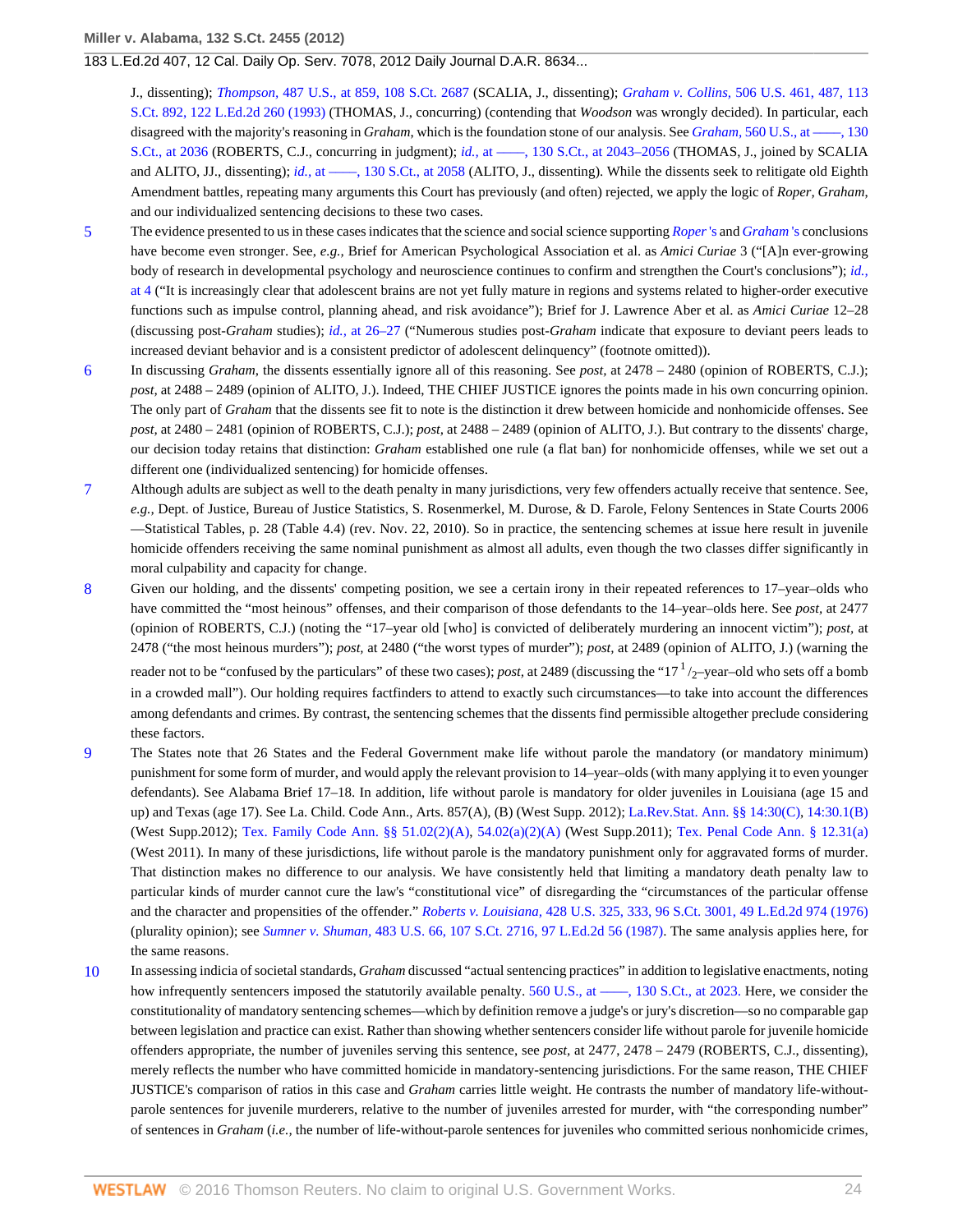as compared to arrests for those crimes). *Post,* at 2461 – 2462*.* But because the mandatory nature of the sentences here necessarily makes them more common, THE CHIEF JUSTICE's figures do not "correspon[d]" at all. The higher ratio is mostly a function of removing the sentencer's discretion.

Where mandatory sentencing does not itself account for the number of juveniles serving life-without-parole terms, the evidence we have of practice supports our holding. Fifteen jurisdictions make life without parole discretionary for juveniles. See Alabama Brief 25 (listing 12 States); [Cal.Penal Code Ann. § 190.5\(b\)](http://www.westlaw.com/Link/Document/FullText?findType=L&pubNum=1000217&cite=CAPES190.5&originatingDoc=Iec8a7df1beb611e1b343c837631e1747&refType=SP&originationContext=document&vr=3.0&rs=cblt1.0&transitionType=DocumentItem&contextData=(sc.Search)#co_pp_a83b000018c76) (West 2008); [Ind.Code § 35–50–2–3\(b\) \(2011\);](http://www.westlaw.com/Link/Document/FullText?findType=L&pubNum=1000009&cite=INS35-50-2-3&originatingDoc=Iec8a7df1beb611e1b343c837631e1747&refType=SP&originationContext=document&vr=3.0&rs=cblt1.0&transitionType=DocumentItem&contextData=(sc.Search)#co_pp_a83b000018c76) [N.M. Stat. §§ 31–18–13\(B\),](http://www.westlaw.com/Link/Document/FullText?findType=L&pubNum=1000036&cite=NMSTS31-18-13&originatingDoc=Iec8a7df1beb611e1b343c837631e1747&refType=LQ&originationContext=document&vr=3.0&rs=cblt1.0&transitionType=DocumentItem&contextData=(sc.Search)) [31–18–14](http://www.westlaw.com/Link/Document/FullText?findType=L&pubNum=1000036&cite=NMSTS31-18-14&originatingDoc=Iec8a7df1beb611e1b343c837631e1747&refType=LQ&originationContext=document&vr=3.0&rs=cblt1.0&transitionType=DocumentItem&contextData=(sc.Search)), [31–18–15.2](http://www.westlaw.com/Link/Document/FullText?findType=L&pubNum=1000036&cite=NMSTS31-18-15.2&originatingDoc=Iec8a7df1beb611e1b343c837631e1747&refType=LQ&originationContext=document&vr=3.0&rs=cblt1.0&transitionType=DocumentItem&contextData=(sc.Search)) (2010). According to available data, only about 15% of all juvenile life-without-parole sentences come from those 15 jurisdictions, while 85% come from the 29 mandatory ones. See Tr. of Oral Arg. in No. 10–9646, p. 19; Human Rights Watch, State Distribution of Youth Offenders Serving Juvenile Life Without Parole (JLWOP), Oct. 2, 2009, online at http://www. hrw.org/news/2009/10/02/state-distribution-juvenile-offenders-serving-juvenile-life-without-parole (as visited June 21, 2012, and available in Clerk of Court's case file). That figure indicates that when given the choice, sentencers impose life without parole on children relatively rarely. And contrary to THE CHIEF JUSTICE's argument, see *post,* at 2462, n. 2, we have held that when judges and juries do not often choose to impose a sentence, it at least should not be mandatory. See *[Woodson v. North Carolina,](http://www.westlaw.com/Link/Document/FullText?findType=Y&serNum=1976141320&pubNum=0000708&originatingDoc=Iec8a7df1beb611e1b343c837631e1747&refType=RP&originationContext=document&vr=3.0&rs=cblt1.0&transitionType=DocumentItem&contextData=(sc.Search))* [428 U.S. 280, 295–296, 96 S.Ct. 2978, 49 L.Ed.2d 944 \(1976\)](http://www.westlaw.com/Link/Document/FullText?findType=Y&serNum=1976141320&pubNum=0000708&originatingDoc=Iec8a7df1beb611e1b343c837631e1747&refType=RP&originationContext=document&vr=3.0&rs=cblt1.0&transitionType=DocumentItem&contextData=(sc.Search)) (plurality opinion) (relying on the infrequency with which juries imposed the death penalty when given discretion to hold that its mandatory imposition violates the Eighth Amendment).

- <span id="page-24-0"></span>[11](#page-10-2) In response, THE CHIEF JUSTICE complains: "To say that a sentence may be considered unusual *because* so many legislatures approve it stands precedent on its head." *Post,* at 2479. To be clear: That description in no way resembles our opinion. We hold that the sentence violates the Eighth Amendment because, as we have exhaustively shown, it conflicts with the fundamental principles of *Roper, Graham*, and our individualized sentencing cases. We then show why the number of States imposing this punishment does not preclude our holding, and note how its mandatory nature (in however many States adopt it) makes use of actual sentencing numbers unilluminating.
- <span id="page-24-1"></span>[12](#page-10-3) THE CHIEF JUSTICE attempts to distinguish *Graham* on this point, arguing that there "the extreme rarity with which the sentence in question was imposed could suggest that legislatures did not really intend the inevitable result of the laws they passed." *Post,* at 2480. But neither *Graham* nor *Thompson* suggested such reasoning, presumably because the time frame makes it difficult to comprehend. Those cases considered what legislators intended when they enacted, at different moments, separate juvenile-transfer and life-withoutparole provisions—by definition, before they knew or could know how many juvenile life-without-parole sentences would result.
- <span id="page-24-2"></span>[13](#page-10-4) See [Ala.Code §§ 13A–5–45\(f\),](http://www.westlaw.com/Link/Document/FullText?findType=L&pubNum=1000002&cite=ALSTS13A-5-45&originatingDoc=Iec8a7df1beb611e1b343c837631e1747&refType=SP&originationContext=document&vr=3.0&rs=cblt1.0&transitionType=DocumentItem&contextData=(sc.Search)#co_pp_ae0d0000c5150) [13A–6–2\(c\)](http://www.westlaw.com/Link/Document/FullText?findType=L&pubNum=1000002&cite=ALSTS13A-6-2&originatingDoc=Iec8a7df1beb611e1b343c837631e1747&refType=SP&originationContext=document&vr=3.0&rs=cblt1.0&transitionType=DocumentItem&contextData=(sc.Search)#co_pp_4b24000003ba5) (2005 and Cum. Supp. 2011); [Ariz.Rev.Stat. Ann. § 13–752 \(West 2010\),](http://www.westlaw.com/Link/Document/FullText?findType=L&pubNum=1000251&cite=AZSTS13-752&originatingDoc=Iec8a7df1beb611e1b343c837631e1747&refType=LQ&originationContext=document&vr=3.0&rs=cblt1.0&transitionType=DocumentItem&contextData=(sc.Search)) [§ 41–1604.09\(I\)](http://www.westlaw.com/Link/Document/FullText?findType=L&pubNum=1000251&cite=AZSTS41-1604.09&originatingDoc=Iec8a7df1beb611e1b343c837631e1747&refType=LQ&originationContext=document&vr=3.0&rs=cblt1.0&transitionType=DocumentItem&contextData=(sc.Search)) (West 2011); [Conn. Gen.Stat. § 53a–35a\(1\)](http://www.westlaw.com/Link/Document/FullText?findType=L&pubNum=1000264&cite=CTSTS53A-35A&originatingDoc=Iec8a7df1beb611e1b343c837631e1747&refType=SP&originationContext=document&vr=3.0&rs=cblt1.0&transitionType=DocumentItem&contextData=(sc.Search)#co_pp_f1c50000821b0) (2011); [Del.Code Ann., Tit. 11, § 4209\(a\)](http://www.westlaw.com/Link/Document/FullText?findType=L&pubNum=1000005&cite=DESTT11S4209&originatingDoc=Iec8a7df1beb611e1b343c837631e1747&refType=SP&originationContext=document&vr=3.0&rs=cblt1.0&transitionType=DocumentItem&contextData=(sc.Search)#co_pp_8b3b0000958a4) (2007); [Fla. Stat. § 775.082\(1\) \(2010\)](http://www.westlaw.com/Link/Document/FullText?findType=L&pubNum=1000006&cite=FLSTS775.082&originatingDoc=Iec8a7df1beb611e1b343c837631e1747&refType=SP&originationContext=document&vr=3.0&rs=cblt1.0&transitionType=DocumentItem&contextData=(sc.Search)#co_pp_f1c50000821b0); [Haw.Rev.Stat. § 706–656\(1\)](http://www.westlaw.com/Link/Document/FullText?findType=L&pubNum=1000522&cite=HISTS706-656&originatingDoc=Iec8a7df1beb611e1b343c837631e1747&refType=SP&originationContext=document&vr=3.0&rs=cblt1.0&transitionType=DocumentItem&contextData=(sc.Search)#co_pp_f1c50000821b0) (1993); [Idaho Code § 18–4004 \(Lexis 2004\)](http://www.westlaw.com/Link/Document/FullText?findType=L&pubNum=1000007&cite=IDSTS18-4004&originatingDoc=Iec8a7df1beb611e1b343c837631e1747&refType=LQ&originationContext=document&vr=3.0&rs=cblt1.0&transitionType=DocumentItem&contextData=(sc.Search)); [Mich. Comp. Laws Ann. § 791.234\(6\)\(a\)](http://www.westlaw.com/Link/Document/FullText?findType=L&pubNum=1000043&cite=MIST791.234&originatingDoc=Iec8a7df1beb611e1b343c837631e1747&refType=SP&originationContext=document&vr=3.0&rs=cblt1.0&transitionType=DocumentItem&contextData=(sc.Search)#co_pp_8fd7000095a35) (West Cum. Supp. 2012); [Minn.Stat. Ann. §§ 609.106, subd. 2](http://www.westlaw.com/Link/Document/FullText?findType=L&pubNum=1000044&cite=MNSTS609.106&originatingDoc=Iec8a7df1beb611e1b343c837631e1747&refType=SP&originationContext=document&vr=3.0&rs=cblt1.0&transitionType=DocumentItem&contextData=(sc.Search)#co_pp_57e60000f6d46) (West 2009); [Neb.Rev.Stat. § 29–2522 \(2008\);](http://www.westlaw.com/Link/Document/FullText?findType=L&pubNum=1000257&cite=NESTS29-2522&originatingDoc=Iec8a7df1beb611e1b343c837631e1747&refType=LQ&originationContext=document&vr=3.0&rs=cblt1.0&transitionType=DocumentItem&contextData=(sc.Search)) [N.H.Rev.Stat. Ann. § 630:1–a](http://www.westlaw.com/Link/Document/FullText?findType=L&pubNum=1000864&cite=NHSTS630%3a1-A&originatingDoc=Iec8a7df1beb611e1b343c837631e1747&refType=LQ&originationContext=document&vr=3.0&rs=cblt1.0&transitionType=DocumentItem&contextData=(sc.Search)) [\(West 2007\)](http://www.westlaw.com/Link/Document/FullText?findType=L&pubNum=1000864&cite=NHSTS630%3a1-A&originatingDoc=Iec8a7df1beb611e1b343c837631e1747&refType=LQ&originationContext=document&vr=3.0&rs=cblt1.0&transitionType=DocumentItem&contextData=(sc.Search)); [18 Pa. Cons.Stat. §§ 1102\(a\),](http://www.westlaw.com/Link/Document/FullText?findType=L&pubNum=1000262&cite=PA18S1102&originatingDoc=Iec8a7df1beb611e1b343c837631e1747&refType=SP&originationContext=document&vr=3.0&rs=cblt1.0&transitionType=DocumentItem&contextData=(sc.Search)#co_pp_8b3b0000958a4) [\(b\),](http://www.westlaw.com/Link/Document/FullText?findType=L&pubNum=1000262&cite=PA18S1102&originatingDoc=Iec8a7df1beb611e1b343c837631e1747&refType=SP&originationContext=document&vr=3.0&rs=cblt1.0&transitionType=DocumentItem&contextData=(sc.Search)#co_pp_a83b000018c76) [61 Pa. Cons.Stat. § 6137\(a\)\(1\)](http://www.westlaw.com/Link/Document/FullText?findType=L&pubNum=1000262&cite=PA61S6137&originatingDoc=Iec8a7df1beb611e1b343c837631e1747&refType=SP&originationContext=document&vr=3.0&rs=cblt1.0&transitionType=DocumentItem&contextData=(sc.Search)#co_pp_7b9b000044381) (Supp.2012); [S.D. Codified Laws § 22–6–1\(1\) \(2006\),](http://www.westlaw.com/Link/Document/FullText?findType=L&pubNum=1000359&cite=SDSTS22-6-1&originatingDoc=Iec8a7df1beb611e1b343c837631e1747&refType=SP&originationContext=document&vr=3.0&rs=cblt1.0&transitionType=DocumentItem&contextData=(sc.Search)#co_pp_f1c50000821b0) [§ 24–15–4 \(2004\)](http://www.westlaw.com/Link/Document/FullText?findType=L&pubNum=1000359&cite=SDSTS24-15-4&originatingDoc=Iec8a7df1beb611e1b343c837631e1747&refType=LQ&originationContext=document&vr=3.0&rs=cblt1.0&transitionType=DocumentItem&contextData=(sc.Search)); [Vt. Stat. Ann., Tit. 13, § 2311\(c\)\(](http://www.westlaw.com/Link/Document/FullText?findType=L&pubNum=1000883&cite=VTST13S2311&originatingDoc=Iec8a7df1beb611e1b343c837631e1747&refType=SP&originationContext=document&vr=3.0&rs=cblt1.0&transitionType=DocumentItem&contextData=(sc.Search)#co_pp_4b24000003ba5)2009); [Wash. Rev.Code § 10.95.030\(1\)](http://www.westlaw.com/Link/Document/FullText?findType=L&pubNum=1000259&cite=WAST10.95.030&originatingDoc=Iec8a7df1beb611e1b343c837631e1747&refType=SP&originationContext=document&vr=3.0&rs=cblt1.0&transitionType=DocumentItem&contextData=(sc.Search)#co_pp_f1c50000821b0) (2010).
- <span id="page-24-3"></span>[14](#page-10-5) See [Del.Code Ann., Tit. 10, § 1010](http://www.westlaw.com/Link/Document/FullText?findType=L&pubNum=1000005&cite=DESTT10S1010&originatingDoc=Iec8a7df1beb611e1b343c837631e1747&refType=LQ&originationContext=document&vr=3.0&rs=cblt1.0&transitionType=DocumentItem&contextData=(sc.Search)) (1999 and Cum. Supp. 2010), [Tit. 11, § 4209\(a\)](http://www.westlaw.com/Link/Document/FullText?findType=L&pubNum=1000005&cite=DESTT11S4209&originatingDoc=Iec8a7df1beb611e1b343c837631e1747&refType=SP&originationContext=document&vr=3.0&rs=cblt1.0&transitionType=DocumentItem&contextData=(sc.Search)#co_pp_8b3b0000958a4) (2007); [Fla. Stat. § 985.56 \(2010\)](http://www.westlaw.com/Link/Document/FullText?findType=L&pubNum=1000006&cite=FLSTS985.56&originatingDoc=Iec8a7df1beb611e1b343c837631e1747&refType=LQ&originationContext=document&vr=3.0&rs=cblt1.0&transitionType=DocumentItem&contextData=(sc.Search)), [775.082\(1\)](http://www.westlaw.com/Link/Document/FullText?findType=L&pubNum=1000006&cite=FLSTS775.082&originatingDoc=Iec8a7df1beb611e1b343c837631e1747&refType=SP&originationContext=document&vr=3.0&rs=cblt1.0&transitionType=DocumentItem&contextData=(sc.Search)#co_pp_f1c50000821b0); [Haw.Rev.Stat. § 571–22\(d\)](http://www.westlaw.com/Link/Document/FullText?findType=L&pubNum=1000522&cite=HISTS571-22&originatingDoc=Iec8a7df1beb611e1b343c837631e1747&refType=SP&originationContext=document&vr=3.0&rs=cblt1.0&transitionType=DocumentItem&contextData=(sc.Search)#co_pp_5ba1000067d06) (1993), [§ 706–656\(1\)](http://www.westlaw.com/Link/Document/FullText?findType=L&pubNum=1000522&cite=HISTS706-656&originatingDoc=Iec8a7df1beb611e1b343c837631e1747&refType=SP&originationContext=document&vr=3.0&rs=cblt1.0&transitionType=DocumentItem&contextData=(sc.Search)#co_pp_f1c50000821b0); [Idaho Code §§ 20–508](http://www.westlaw.com/Link/Document/FullText?findType=L&pubNum=1000007&cite=IDSTS20-508&originatingDoc=Iec8a7df1beb611e1b343c837631e1747&refType=LQ&originationContext=document&vr=3.0&rs=cblt1.0&transitionType=DocumentItem&contextData=(sc.Search)), [20–509](http://www.westlaw.com/Link/Document/FullText?findType=L&pubNum=1000007&cite=IDSTS20-509&originatingDoc=Iec8a7df1beb611e1b343c837631e1747&refType=LQ&originationContext=document&vr=3.0&rs=cblt1.0&transitionType=DocumentItem&contextData=(sc.Search)) (Lexis Cum. Supp. 2012), [§ 18–4004;](http://www.westlaw.com/Link/Document/FullText?findType=L&pubNum=1000007&cite=IDSTS18-4004&originatingDoc=Iec8a7df1beb611e1b343c837631e1747&refType=LQ&originationContext=document&vr=3.0&rs=cblt1.0&transitionType=DocumentItem&contextData=(sc.Search)) [Mich. Comp.](http://www.westlaw.com/Link/Document/FullText?findType=L&pubNum=1000043&cite=MIST712A.2D&originatingDoc=Iec8a7df1beb611e1b343c837631e1747&refType=LQ&originationContext=document&vr=3.0&rs=cblt1.0&transitionType=DocumentItem&contextData=(sc.Search)) [Laws Ann. § 712A.2d \(West 2009\),](http://www.westlaw.com/Link/Document/FullText?findType=L&pubNum=1000043&cite=MIST712A.2D&originatingDoc=Iec8a7df1beb611e1b343c837631e1747&refType=LQ&originationContext=document&vr=3.0&rs=cblt1.0&transitionType=DocumentItem&contextData=(sc.Search)) [§ 791.234\(6\)\(a\)](http://www.westlaw.com/Link/Document/FullText?findType=L&pubNum=1000043&cite=MIST791.234&originatingDoc=Iec8a7df1beb611e1b343c837631e1747&refType=SP&originationContext=document&vr=3.0&rs=cblt1.0&transitionType=DocumentItem&contextData=(sc.Search)#co_pp_8fd7000095a35); [Neb.Rev.Stat. §§ 43–247](http://www.westlaw.com/Link/Document/FullText?findType=L&pubNum=1000257&cite=NESTS43-247&originatingDoc=Iec8a7df1beb611e1b343c837631e1747&refType=LQ&originationContext=document&vr=3.0&rs=cblt1.0&transitionType=DocumentItem&contextData=(sc.Search)), [29–2522 \(2008\)](http://www.westlaw.com/Link/Document/FullText?findType=L&pubNum=1000257&cite=NESTS29-2522&originatingDoc=Iec8a7df1beb611e1b343c837631e1747&refType=LQ&originationContext=document&vr=3.0&rs=cblt1.0&transitionType=DocumentItem&contextData=(sc.Search)); [42 Pa. Cons.Stat. § 6355\(e\)](http://www.westlaw.com/Link/Document/FullText?findType=L&pubNum=1000262&cite=PA42S6355&originatingDoc=Iec8a7df1beb611e1b343c837631e1747&refType=SP&originationContext=document&vr=3.0&rs=cblt1.0&transitionType=DocumentItem&contextData=(sc.Search)#co_pp_7fdd00001ca15) (2000), [18 Pa. Cons.Stat. § 1102](http://www.westlaw.com/Link/Document/FullText?findType=L&pubNum=1000262&cite=PA18S1102&originatingDoc=Iec8a7df1beb611e1b343c837631e1747&refType=LQ&originationContext=document&vr=3.0&rs=cblt1.0&transitionType=DocumentItem&contextData=(sc.Search)). Other States set ages between 8 and 10 as the minimum for transfer, thus exposing those young children to mandatory life without parole. See [S.D. Codified Laws §§ 26–8C–2,](http://www.westlaw.com/Link/Document/FullText?findType=L&pubNum=1000359&cite=SDSTS26-8C-2&originatingDoc=Iec8a7df1beb611e1b343c837631e1747&refType=LQ&originationContext=document&vr=3.0&rs=cblt1.0&transitionType=DocumentItem&contextData=(sc.Search)) [26–11–4 \(2004\),](http://www.westlaw.com/Link/Document/FullText?findType=L&pubNum=1000359&cite=SDSTS26-11-4&originatingDoc=Iec8a7df1beb611e1b343c837631e1747&refType=LQ&originationContext=document&vr=3.0&rs=cblt1.0&transitionType=DocumentItem&contextData=(sc.Search)) [§ 22–6–1](http://www.westlaw.com/Link/Document/FullText?findType=L&pubNum=1000359&cite=SDSTS22-6-1&originatingDoc=Iec8a7df1beb611e1b343c837631e1747&refType=LQ&originationContext=document&vr=3.0&rs=cblt1.0&transitionType=DocumentItem&contextData=(sc.Search)) (age 10); [Vt. Stat. Ann., Tit. 33, §](http://www.westlaw.com/Link/Document/FullText?findType=L&pubNum=1000883&cite=VTST33S5204&originatingDoc=Iec8a7df1beb611e1b343c837631e1747&refType=LQ&originationContext=document&vr=3.0&rs=cblt1.0&transitionType=DocumentItem&contextData=(sc.Search)) [5204](http://www.westlaw.com/Link/Document/FullText?findType=L&pubNum=1000883&cite=VTST33S5204&originatingDoc=Iec8a7df1beb611e1b343c837631e1747&refType=LQ&originationContext=document&vr=3.0&rs=cblt1.0&transitionType=DocumentItem&contextData=(sc.Search)) (2011 Cum. Supp.), [Tit. 13, § 2311\(a\)](http://www.westlaw.com/Link/Document/FullText?findType=L&pubNum=1000883&cite=VTST13S2311&originatingDoc=Iec8a7df1beb611e1b343c837631e1747&refType=SP&originationContext=document&vr=3.0&rs=cblt1.0&transitionType=DocumentItem&contextData=(sc.Search)#co_pp_8b3b0000958a4) (2009) (age 10); [Wash. Rev.Code §§ 9A.04.050,](http://www.westlaw.com/Link/Document/FullText?findType=L&pubNum=1000259&cite=WAST9A.04.050&originatingDoc=Iec8a7df1beb611e1b343c837631e1747&refType=LQ&originationContext=document&vr=3.0&rs=cblt1.0&transitionType=DocumentItem&contextData=(sc.Search)) [13.40.110](http://www.westlaw.com/Link/Document/FullText?findType=L&pubNum=1000259&cite=WAST13.40.110&originatingDoc=Iec8a7df1beb611e1b343c837631e1747&refType=LQ&originationContext=document&vr=3.0&rs=cblt1.0&transitionType=DocumentItem&contextData=(sc.Search)) (2010), [§ 10.95.030 \(age 8\).](http://www.westlaw.com/Link/Document/FullText?findType=L&pubNum=1000259&cite=WAST10.95.030&originatingDoc=Iec8a7df1beb611e1b343c837631e1747&refType=LQ&originationContext=document&vr=3.0&rs=cblt1.0&transitionType=DocumentItem&contextData=(sc.Search))
- <span id="page-24-4"></span>[15](#page-11-0) See [Ala.Code § 12–15–204\(a\)](http://www.westlaw.com/Link/Document/FullText?findType=L&pubNum=1000002&cite=ALSTS12-15-204&originatingDoc=Iec8a7df1beb611e1b343c837631e1747&refType=SP&originationContext=document&vr=3.0&rs=cblt1.0&transitionType=DocumentItem&contextData=(sc.Search)#co_pp_8b3b0000958a4) (Cum. Supp. 2011); [Ariz.Rev.Stat. Ann. § 13–501\(A\)](http://www.westlaw.com/Link/Document/FullText?findType=L&pubNum=1000251&cite=AZSTS13-501&originatingDoc=Iec8a7df1beb611e1b343c837631e1747&refType=LQ&originationContext=document&vr=3.0&rs=cblt1.0&transitionType=DocumentItem&contextData=(sc.Search)) (West Cum. Supp. 2011); [Conn. Gen.Stat. §](http://www.westlaw.com/Link/Document/FullText?findType=L&pubNum=1000264&cite=CTSTS46B-127&originatingDoc=Iec8a7df1beb611e1b343c837631e1747&refType=LQ&originationContext=document&vr=3.0&rs=cblt1.0&transitionType=DocumentItem&contextData=(sc.Search)) [46b–127](http://www.westlaw.com/Link/Document/FullText?findType=L&pubNum=1000264&cite=CTSTS46B-127&originatingDoc=Iec8a7df1beb611e1b343c837631e1747&refType=LQ&originationContext=document&vr=3.0&rs=cblt1.0&transitionType=DocumentItem&contextData=(sc.Search)) (2011); [Ill. Comp. Stat. ch. 705, §§ 405/5–130\(1\)\(a\),](http://www.westlaw.com/Link/Document/FullText?findType=L&pubNum=1000008&cite=ILSTCH705S405%2f5-130&originatingDoc=Iec8a7df1beb611e1b343c837631e1747&refType=SP&originationContext=document&vr=3.0&rs=cblt1.0&transitionType=DocumentItem&contextData=(sc.Search)#co_pp_9f800000f2221) [\(4\)\(a\)](http://www.westlaw.com/Link/Document/FullText?findType=L&pubNum=1000008&cite=ILSTCH705S405%2f5-130&originatingDoc=Iec8a7df1beb611e1b343c837631e1747&refType=SP&originationContext=document&vr=3.0&rs=cblt1.0&transitionType=DocumentItem&contextData=(sc.Search)#co_pp_f30a00002a1b0) (West 2010); La. Child. Code Ann., Art. 305(A) (West Cum. Supp. 2012); [Mass. Gen. Laws, ch. 119, § 74 \(West 2010\)](http://www.westlaw.com/Link/Document/FullText?findType=L&pubNum=1000042&cite=MAST119S74&originatingDoc=Iec8a7df1beb611e1b343c837631e1747&refType=LQ&originationContext=document&vr=3.0&rs=cblt1.0&transitionType=DocumentItem&contextData=(sc.Search)); [Mich. Comp. Laws Ann. § 712A.2\(a\)](http://www.westlaw.com/Link/Document/FullText?findType=L&pubNum=1000043&cite=MIST712A.2&originatingDoc=Iec8a7df1beb611e1b343c837631e1747&refType=SP&originationContext=document&vr=3.0&rs=cblt1.0&transitionType=DocumentItem&contextData=(sc.Search)#co_pp_8b3b0000958a4) (West 2002); [Minn.Stat. Ann. §](http://www.westlaw.com/Link/Document/FullText?findType=L&pubNum=1000044&cite=MNSTS260B.007&originatingDoc=Iec8a7df1beb611e1b343c837631e1747&refType=SP&originationContext=document&vr=3.0&rs=cblt1.0&transitionType=DocumentItem&contextData=(sc.Search)#co_pp_98690000d3140) [260B.007, subd. 6\(b\)](http://www.westlaw.com/Link/Document/FullText?findType=L&pubNum=1000044&cite=MNSTS260B.007&originatingDoc=Iec8a7df1beb611e1b343c837631e1747&refType=SP&originationContext=document&vr=3.0&rs=cblt1.0&transitionType=DocumentItem&contextData=(sc.Search)#co_pp_98690000d3140) (West Cum. Supp. 2011), § 260B.101, subd. 2 (West 2007); [Mo.Rev.Stat. §§ 211.021\(1\), \(2\) \(2011\);](http://www.westlaw.com/Link/Document/FullText?findType=L&pubNum=1000229&cite=MOST211.021&originatingDoc=Iec8a7df1beb611e1b343c837631e1747&refType=LQ&originationContext=document&vr=3.0&rs=cblt1.0&transitionType=DocumentItem&contextData=(sc.Search)) [N.C.](http://www.westlaw.com/Link/Document/FullText?findType=L&pubNum=1000037&cite=NCSTS7B-1501&originatingDoc=Iec8a7df1beb611e1b343c837631e1747&refType=SP&originationContext=document&vr=3.0&rs=cblt1.0&transitionType=DocumentItem&contextData=(sc.Search)#co_pp_794b00004e3d1) [Gen.Stat. Ann. §§ 7B–1501\(7\)](http://www.westlaw.com/Link/Document/FullText?findType=L&pubNum=1000037&cite=NCSTS7B-1501&originatingDoc=Iec8a7df1beb611e1b343c837631e1747&refType=SP&originationContext=document&vr=3.0&rs=cblt1.0&transitionType=DocumentItem&contextData=(sc.Search)#co_pp_794b00004e3d1), [7B–1601\(a\)](http://www.westlaw.com/Link/Document/FullText?findType=L&pubNum=1000037&cite=NCSTS7B-1601&originatingDoc=Iec8a7df1beb611e1b343c837631e1747&refType=SP&originationContext=document&vr=3.0&rs=cblt1.0&transitionType=DocumentItem&contextData=(sc.Search)#co_pp_8b3b0000958a4), [7B–2200 \(Lexis 2011\)](http://www.westlaw.com/Link/Document/FullText?findType=L&pubNum=1000037&cite=NCSTS7B-2200&originatingDoc=Iec8a7df1beb611e1b343c837631e1747&refType=LQ&originationContext=document&vr=3.0&rs=cblt1.0&transitionType=DocumentItem&contextData=(sc.Search)); [N.H.Rev.Stat. Ann. § 169–B:2\(IV\)](http://www.westlaw.com/Link/Document/FullText?findType=L&pubNum=1000864&cite=NHSTS169-B%3a2&originatingDoc=Iec8a7df1beb611e1b343c837631e1747&refType=LQ&originationContext=document&vr=3.0&rs=cblt1.0&transitionType=DocumentItem&contextData=(sc.Search)) (West Cum. Supp. 2011), [§ 169–B:3](http://www.westlaw.com/Link/Document/FullText?findType=L&pubNum=1000864&cite=NHSTS169-B%3a3&originatingDoc=Iec8a7df1beb611e1b343c837631e1747&refType=LQ&originationContext=document&vr=3.0&rs=cblt1.0&transitionType=DocumentItem&contextData=(sc.Search)) (West 2010); [Ohio Rev.Code Ann. § 2152.12\(A\)\(1\)\(a\)](http://www.westlaw.com/Link/Document/FullText?findType=L&pubNum=1000279&cite=OHSTS2152.12&originatingDoc=Iec8a7df1beb611e1b343c837631e1747&refType=SP&originationContext=document&vr=3.0&rs=cblt1.0&transitionType=DocumentItem&contextData=(sc.Search)#co_pp_5ad2000024502) (Lexis 2011); [Tex. Family Code Ann. § 51.02\(2\)](http://www.westlaw.com/Link/Document/FullText?findType=L&pubNum=1000175&cite=TXFAS51.02&originatingDoc=Iec8a7df1beb611e1b343c837631e1747&refType=SP&originationContext=document&vr=3.0&rs=cblt1.0&transitionType=DocumentItem&contextData=(sc.Search)#co_pp_58730000872b1); [Va.Code Ann.](http://www.westlaw.com/Link/Document/FullText?findType=L&pubNum=1000040&cite=VASTS16.1-241&originatingDoc=Iec8a7df1beb611e1b343c837631e1747&refType=LQ&originationContext=document&vr=3.0&rs=cblt1.0&transitionType=DocumentItem&contextData=(sc.Search)) [§§ 16.1–241\(A\)](http://www.westlaw.com/Link/Document/FullText?findType=L&pubNum=1000040&cite=VASTS16.1-241&originatingDoc=Iec8a7df1beb611e1b343c837631e1747&refType=LQ&originationContext=document&vr=3.0&rs=cblt1.0&transitionType=DocumentItem&contextData=(sc.Search)), [16.1–269.1\(B\), \(D\)](http://www.westlaw.com/Link/Document/FullText?findType=L&pubNum=1000040&cite=VASTS16.1-269.1&originatingDoc=Iec8a7df1beb611e1b343c837631e1747&refType=LQ&originationContext=document&vr=3.0&rs=cblt1.0&transitionType=DocumentItem&contextData=(sc.Search)) ( Lexis 2010).
- <span id="page-24-5"></span>[16](#page-11-1) [Fla. Stat. Ann. § 985.557\(1\) \(West Supp.2012\);](http://www.westlaw.com/Link/Document/FullText?findType=L&pubNum=1000006&cite=FLSTS985.557&originatingDoc=Iec8a7df1beb611e1b343c837631e1747&refType=SP&originationContext=document&vr=3.0&rs=cblt1.0&transitionType=DocumentItem&contextData=(sc.Search)#co_pp_f1c50000821b0) [Mich. Comp. Laws Ann. § 712A.2\(a\)\(1\);](http://www.westlaw.com/Link/Document/FullText?findType=L&pubNum=1000043&cite=MIST712A.2&originatingDoc=Iec8a7df1beb611e1b343c837631e1747&refType=SP&originationContext=document&vr=3.0&rs=cblt1.0&transitionType=DocumentItem&contextData=(sc.Search)#co_pp_7b9b000044381) [Va.Code Ann. §§ 16.1–241\(A\)](http://www.westlaw.com/Link/Document/FullText?findType=L&pubNum=1000040&cite=VASTS16.1-241&originatingDoc=Iec8a7df1beb611e1b343c837631e1747&refType=LQ&originationContext=document&vr=3.0&rs=cblt1.0&transitionType=DocumentItem&contextData=(sc.Search)), [16.1–](http://www.westlaw.com/Link/Document/FullText?findType=L&pubNum=1000040&cite=VASTS16.1-269.1&originatingDoc=Iec8a7df1beb611e1b343c837631e1747&refType=LQ&originationContext=document&vr=3.0&rs=cblt1.0&transitionType=DocumentItem&contextData=(sc.Search))  $269.1(C)$ , (D).
- <span id="page-24-6"></span>[1](#page-14-0) *Graham* stated that 123 prisoners were serving life without parole for nonhomicide offenses committed as juveniles, while in 2007 alone 380,480 juveniles were arrested for serious nonhomicide crimes. 560 U.S., at —–, 130 S.Ct., at 2024–2025. I use 2,000 as the number of prisoners serving mandatory life without parole sentences for murders committed as juveniles, because all seem to accept that the number is at least that high. And the same source *Graham* used reports that 1,170 juveniles were arrested for murder and nonnegligent homicide in 2009. Dept. of Justice, Office of Juvenile Justice and Delinquency Prevention, C. Puzzanchera & B. Adams, Juvenile Arrests 2009, p. 4 (Dec. 2011).